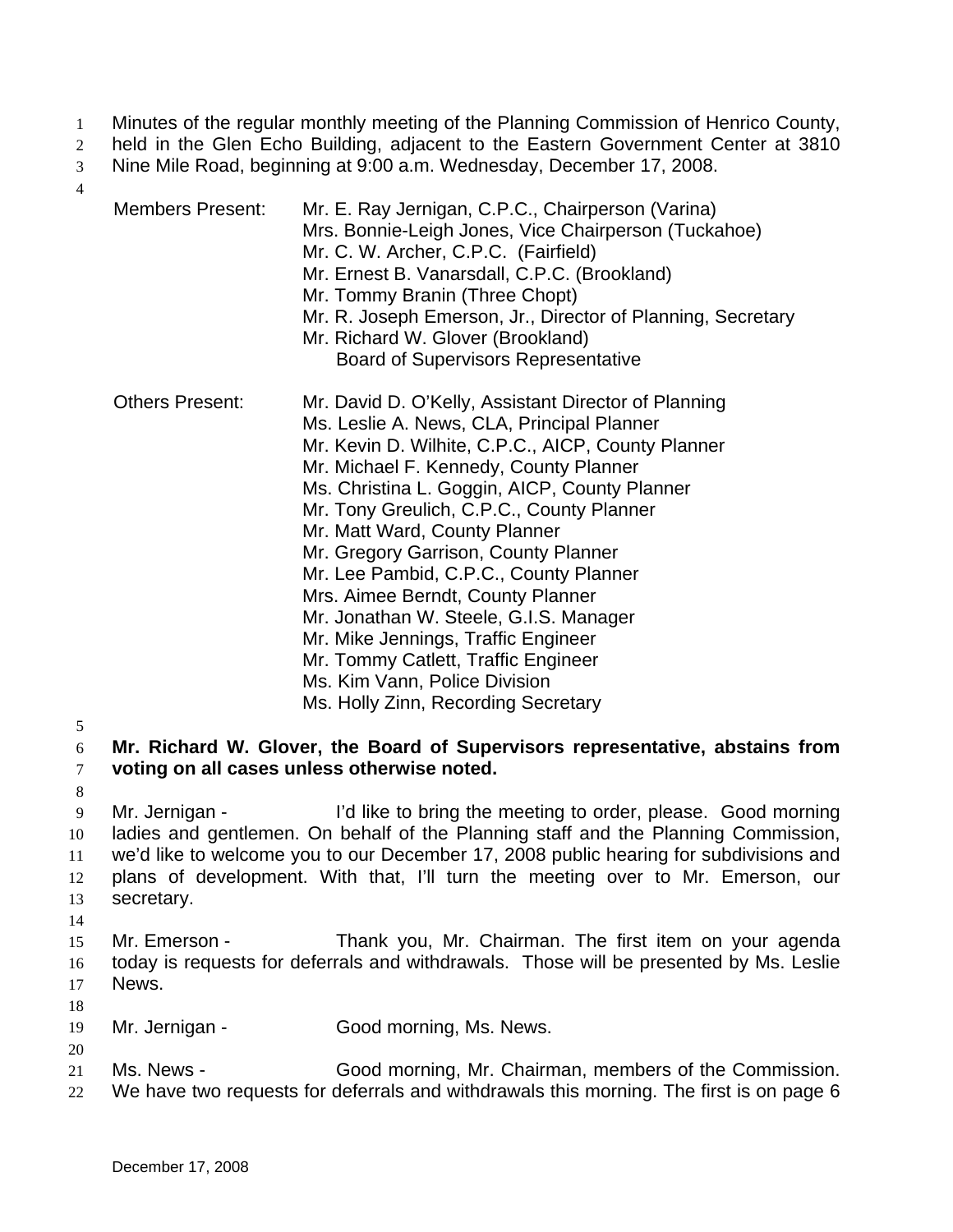of your agenda and is located in the Tuckahoe District. This is a transfer of approval for POD-83-98, Plaza Del Sol. The applicant is requesting a deferral to the January 28, 23 24

- 2009 meeting. 25
- 26

## 27 **TRANSFER OF APPROVAL**

| ∠⊖                   | POD-83-98<br>Plaza Del Sol -<br>10442 Patterson Ave.                                                                            | James D. Thorton for McAndrew Properties, LLC:<br>Request for transfer of approval as required by Chapter<br>24, Section 24-106 of the Henrico County Code from Del<br>Sol Properties, LLC, Carlos E. Sol, Patricia V. Sol, Del Sol,<br>Inc, and Norman M. Morgan to McAndrew Properties, LLC.<br>The 0.07-acre site is located approximately 800 feet east<br>of Pump Rd. on Patterson Ave., on parcel 742-742-5224.<br>The zoning is R-1, One Family Residence District and O-2,<br>Office District. County water and sewer. (Tuckahoe) |
|----------------------|---------------------------------------------------------------------------------------------------------------------------------|-------------------------------------------------------------------------------------------------------------------------------------------------------------------------------------------------------------------------------------------------------------------------------------------------------------------------------------------------------------------------------------------------------------------------------------------------------------------------------------------------------------------------------------------|
| 29<br>30<br>31<br>32 | Mr. Jernigan -<br>Sol? There is no opposition.                                                                                  | Is there any opposition to deferral of POD-83-98, Plaza Del                                                                                                                                                                                                                                                                                                                                                                                                                                                                               |
| 33<br>34<br>35       | Mrs. Jones -                                                                                                                    | I move for deferral of the transfer of approval for POD-83-98,<br>Plaza Del Sol, by the applicant, to the January 28, 2009 meeting.                                                                                                                                                                                                                                                                                                                                                                                                       |
| 36<br>37             | Mr. Branin -                                                                                                                    | Second.                                                                                                                                                                                                                                                                                                                                                                                                                                                                                                                                   |
| 38<br>39<br>40       | Mr. Jernigan -                                                                                                                  | Motion by Mrs. Jones, seconded by Mr. Branin. All in favor<br>say aye. All opposed say no. The ayes have it; the motion passes.                                                                                                                                                                                                                                                                                                                                                                                                           |
| 41<br>42<br>43       | At the request of the applicant, the Planning Commission deferred POD-83-98, Plaza<br>Del Sol, to its January 28, 2009 meeting. |                                                                                                                                                                                                                                                                                                                                                                                                                                                                                                                                           |
| 44<br>45<br>46<br>47 | Ms. News -<br>requesting a deferral to March 25, 2009.                                                                          | The next item is on page 8 of your agenda and is located in<br>the Three Chopt District. This is POD-41-07, Pouncey Place Phase 1. The applicant is                                                                                                                                                                                                                                                                                                                                                                                       |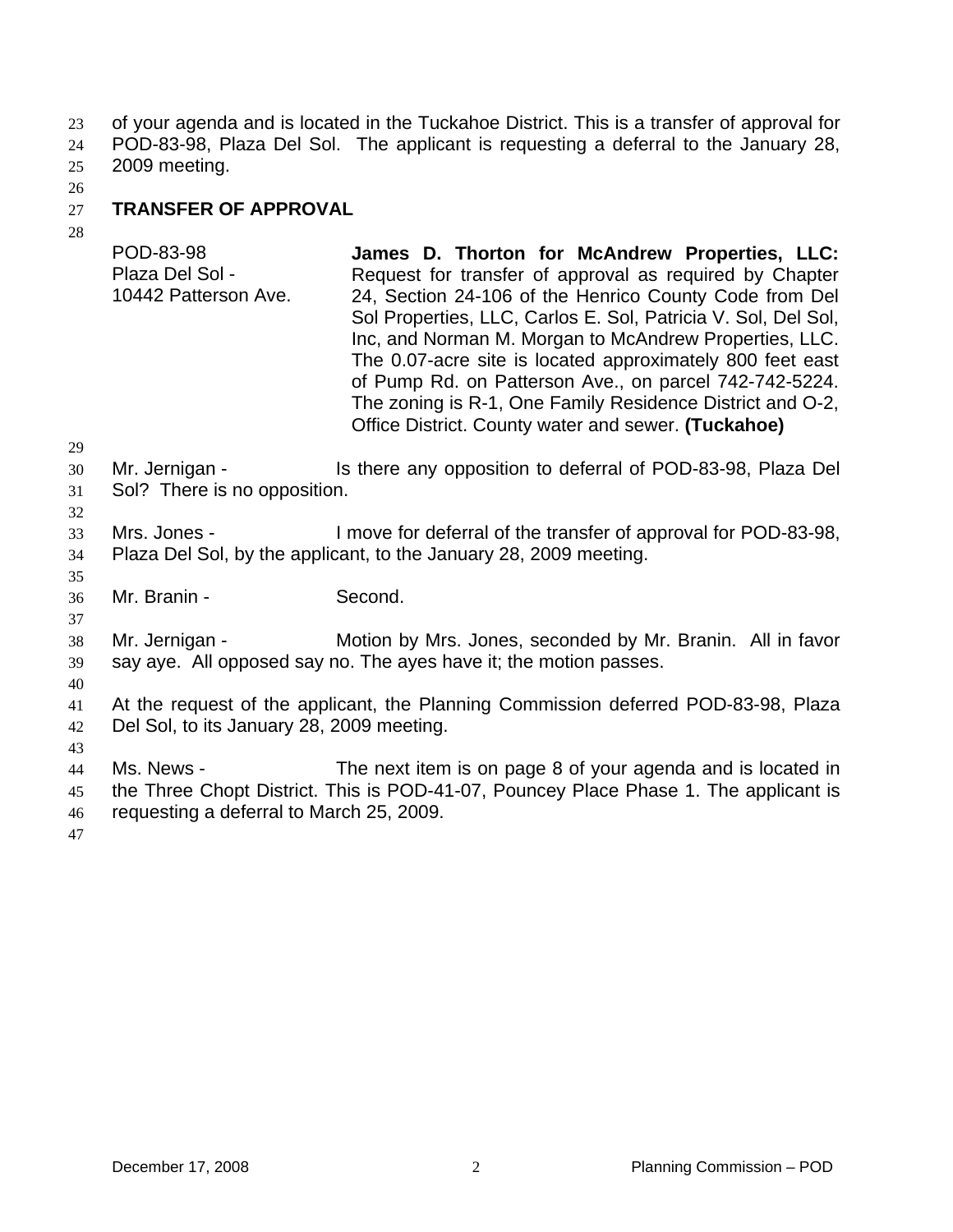# 48 **PLAN OF DEVELOPMENT** *(Deferred from the September 24, 2008 Meeting)*

| 49                         |                                                                                                            |                                                                                                                                                                                                                                                                                                                                                                                                                                                                                                                                                                                                                              |
|----------------------------|------------------------------------------------------------------------------------------------------------|------------------------------------------------------------------------------------------------------------------------------------------------------------------------------------------------------------------------------------------------------------------------------------------------------------------------------------------------------------------------------------------------------------------------------------------------------------------------------------------------------------------------------------------------------------------------------------------------------------------------------|
| 50                         | POD-41-07<br>Pouncey Place Phase I -<br>Twin Hickory Lake Dr. and<br>Pouncey Tract Rd.<br>(POD-57-86 Rev.) | Bay Design Group, P.C. for Pouncey Place, LLC:<br>Request for approval of a plan of development, as required<br>by Chapter 24, Section 24-106 of the Henrico County<br>Code, to construct a shopping center with two, one-story<br>buildings for a total of 27,630 sq. feet. The 5.25-acre site<br>is part of a 10.10-acre parcel and is located on the<br>southeast corner of Pouncey Tract Road (State Route<br>271) and Twin Hickory Lake Drive on parcel 740-765-<br>2150. The zoning is B-2C, Business District (Conditional)<br>and WBSO, West Broad Street Overlay District. County<br>water and sewer. (Three Chopt) |
| 51<br>52<br>53             | Mr. Jernigan -<br>Place Phase 1? There is no opposition.                                                   | Is there any opposition to deferral of POD-41-07, Pouncey                                                                                                                                                                                                                                                                                                                                                                                                                                                                                                                                                                    |
| 54<br>55<br>56             | Mr. Branin -                                                                                               | Mr. Chairman, I'd like to move that POD-41-07, Pouncey<br>Place Phase 1, be deferred to the March 25, 2009 meeting per the applicant's request.                                                                                                                                                                                                                                                                                                                                                                                                                                                                              |
| 57<br>58                   | Mrs. Jones -                                                                                               | Second.                                                                                                                                                                                                                                                                                                                                                                                                                                                                                                                                                                                                                      |
| 59<br>60                   | Mr. Jernigan -                                                                                             | Motion by Mr. Branin, seconded by Mrs. Jones. All in favor<br>say aye. All opposed say no. The ayes have it; the motion passes.                                                                                                                                                                                                                                                                                                                                                                                                                                                                                              |
| 61<br>62<br>63             | Place Phase 1, to its March 25, 2009 meeting.                                                              | At the request of the applicant, the Planning Commission deferred POD-41-07, Pouncey                                                                                                                                                                                                                                                                                                                                                                                                                                                                                                                                         |
| 64<br>65<br>66             | Ms. News -                                                                                                 | Those are all the requests that the staff is aware of.                                                                                                                                                                                                                                                                                                                                                                                                                                                                                                                                                                       |
| 67<br>68<br>69<br>70       | Mr. Jernigan -<br>morning, Mr. Glover.                                                                     | Okay. Thank you, Ms. News. Before we go any farther, I'd<br>like to welcome Mr. Glover, our sitting member from the Board of Supervisors. Good                                                                                                                                                                                                                                                                                                                                                                                                                                                                               |
| 71<br>72                   | Mr. Glover -                                                                                               | Good morning.                                                                                                                                                                                                                                                                                                                                                                                                                                                                                                                                                                                                                |
| 73<br>74                   | Mr. Jernigan -                                                                                             | Glad to have you with us.                                                                                                                                                                                                                                                                                                                                                                                                                                                                                                                                                                                                    |
| 75                         | Mr. Glover -                                                                                               | Merry Christmas.                                                                                                                                                                                                                                                                                                                                                                                                                                                                                                                                                                                                             |
| 76<br>77                   | Mr. Jernigan -                                                                                             | Same to you, sir. Okay, you may proceed.                                                                                                                                                                                                                                                                                                                                                                                                                                                                                                                                                                                     |
| 78<br>79<br>80<br>81<br>82 | Mr. Emerson -<br>presented by Ms. Leslie News.                                                             | Mr. Chairman, if there are no deferrals to be brought forward<br>by the Planning Commission, that takes us to the expedited agenda which is also being                                                                                                                                                                                                                                                                                                                                                                                                                                                                       |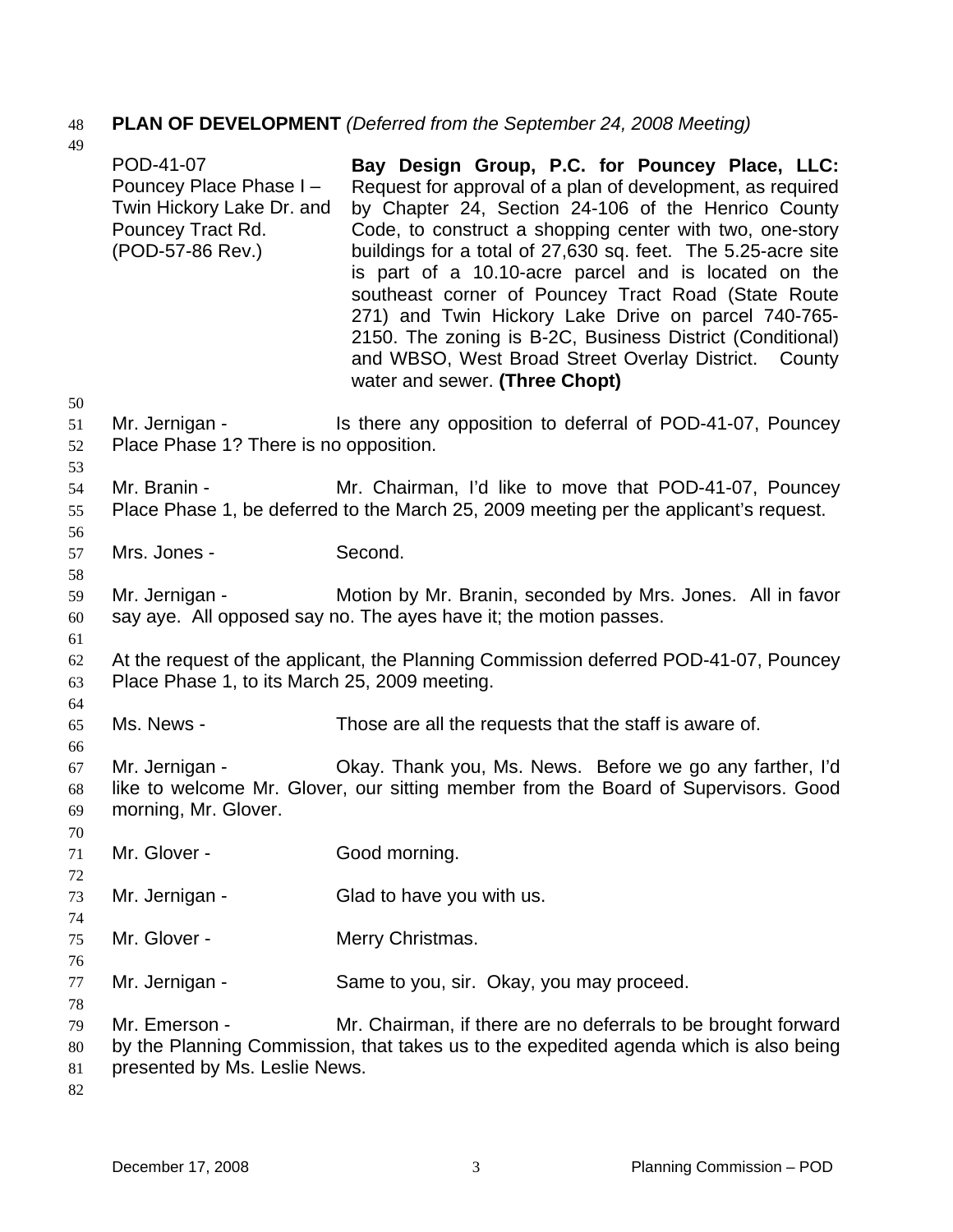Ms. News - Sir, there are two items on our expedited agenda this morning. The first item is on page 4 of your agenda and is located in the Fairfield District. This is a transfer of approval for POD-95-74, Golden Goat (formerly Pizza Hut). Staff recommends approval. 83 84 85 86

87

#### 88 **TRANSFER OF APPROVAL**

89

POD-95-74 Golden Goat (Formerly Pizza Hut) - 5210 Chamberlayne Road **J. Sutera for Commonwealth Estate Acquisitions, Inc.:** Request for transfer of approval as required by Chapter 24, Section 24-106 of the Henrico County Code from Paresh D. Patel to Commonwealth Estate Acquisitions, Inc. The 0.45-acre site is located on the west line of Chamberlayne Road (U.S. Route 301), approximately 250 feet north of the intersection with Azalea Avenue, on parcel 786-744-8366. The zoning is B-3, Business District. County water and sewer. **(Fairfield)**

90

93

96

98

- 91 Mr. Jernigan - The Is there any opposition to POD-85-74, Golden Goat (formerly
- 92 Pizza Hut)? There is no opposition, Mr. Archer.
- 94 95 Mr. Archer - **Mr. Chairman, I move for approval of POD-85-74, Golden** Goat (formerly Pizza Hut), subject to staff's recommendation.
- 97 Mr. Vanarsdall - Second.

99 100 Mr. Jernigan - **Motion by Mr. Archer, seconded by Mr. Vanarsdall.** All in favor say aye. All opposed say no. The ayes have it; the motion passes.

101

102 103 104 105 The Planning Commission approved the transfer of approval request for POD-85-74, Golden Goat (formerly Pizza Hut) from Paresh D. Patel to Commonwealth Estate Acquisitions, Incorporated, subject to the standard and added conditions previously approved.

106

107 108 109 Ms. News - The next item is on page 12 of your agenda and is located in the Varina District. This is POD-74-08, Roma Henrico Retail Center on Williamsburg Road. Staff recommends approval.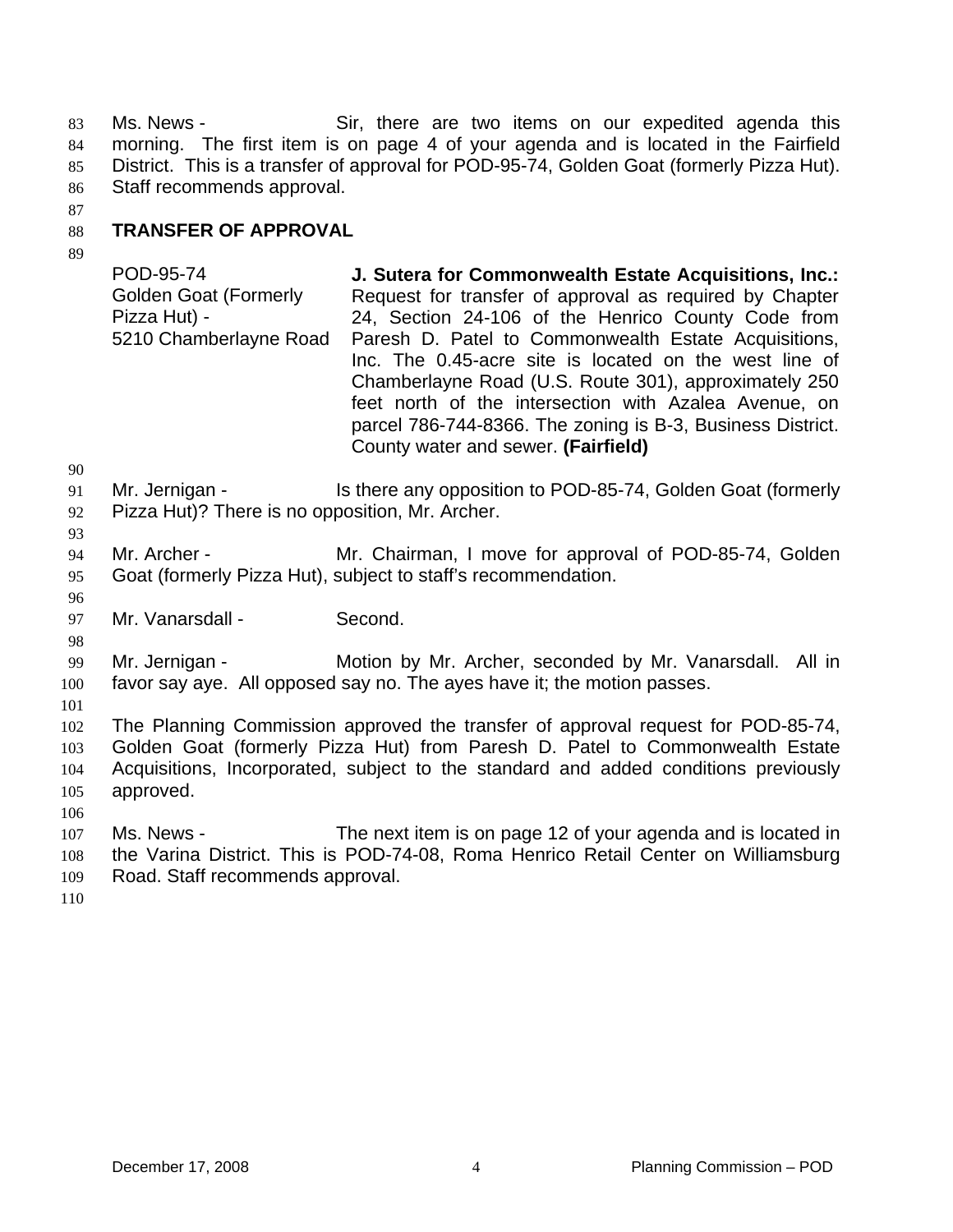## 111 **PLAN OF DEVELOPMENT**

112 113 114 115 116 117 118 119 120 121 122 123 124 125 126 127 128 129 130 131 132 133 134 135 136 137 138 139 140 141 142 143 144 145 146 POD-74-08 Roma Henrico Retail Center – 245 E. Williamsburg Road **Timmons Group for Mannino, LLC:** Request for approval of a plan of development, as required by Chapter 24, Section 24-106 of the Henrico County Code, to construct a one-story 7,467 square foot retail building. The 0.94-acre site is located on the south line of E. Williamsburg Road (U.S. Route 60), approximately 500 feet east of Raines Avenue, on parcel 828-715-6950. The zoning is B-1, Business District and ASO, Airport Safety Overly District. County water and sewer. **(Varina)**  Mr. Jernigan - Is there any opposition to POD-74-08, Roma Henrico Retail Center? There is no opposition. With that, I will move for approval of POD-74-08, Roma Henrico Retail Center, subject to the annotations on the plans, standard conditions for developments of this type, and the following additional conditions #29 through 36. Mr. Vanarsdall - Second. Mr. Jernigan - Motion by Mr. Jernigan, seconded by Mr. Vanarsdall. All in favor say aye. All opposed say no. The ayes have it; the motion passes. The Planning Commission approved POD-74-08, Roma Henrico Retail Center, subject to the annotations on the plans, the standard conditions attached to these minutes for developments of this type, and the following additional conditions: 29. The right-of-way for widening of Williamsburg Road (U.S. Route 60) as shown on approved plans shall be dedicated to the County prior to any occupancy permits being issued. The right-of-way dedication plat and any other required information shall be submitted to the County Real Property Agent at least sixty (60) days prior to requesting occupancy permits. 30. The entrances and drainage facilities on Williamsburg Road U.S. Route 60) shall be approved by the Virginia Department of Transportation and the County. 31. A notice of completion form, certifying that the requirements of the Virginia Department of Transportation entrances permit have been completed, shall be submitted to the Department of Planning prior to any occupancy permits being issued. 32. A concrete sidewalk meeting VDOT standards shall be provided along the south side of Williamsburg Road (U.S. Route 60). 33. Outside storage shall not be permitted. 34. The certification of building permits, occupancy permits and change of occupancy permits for individual units shall be based on the number of parking spaces required for the proposed uses and the amount of parking available according to approved plans.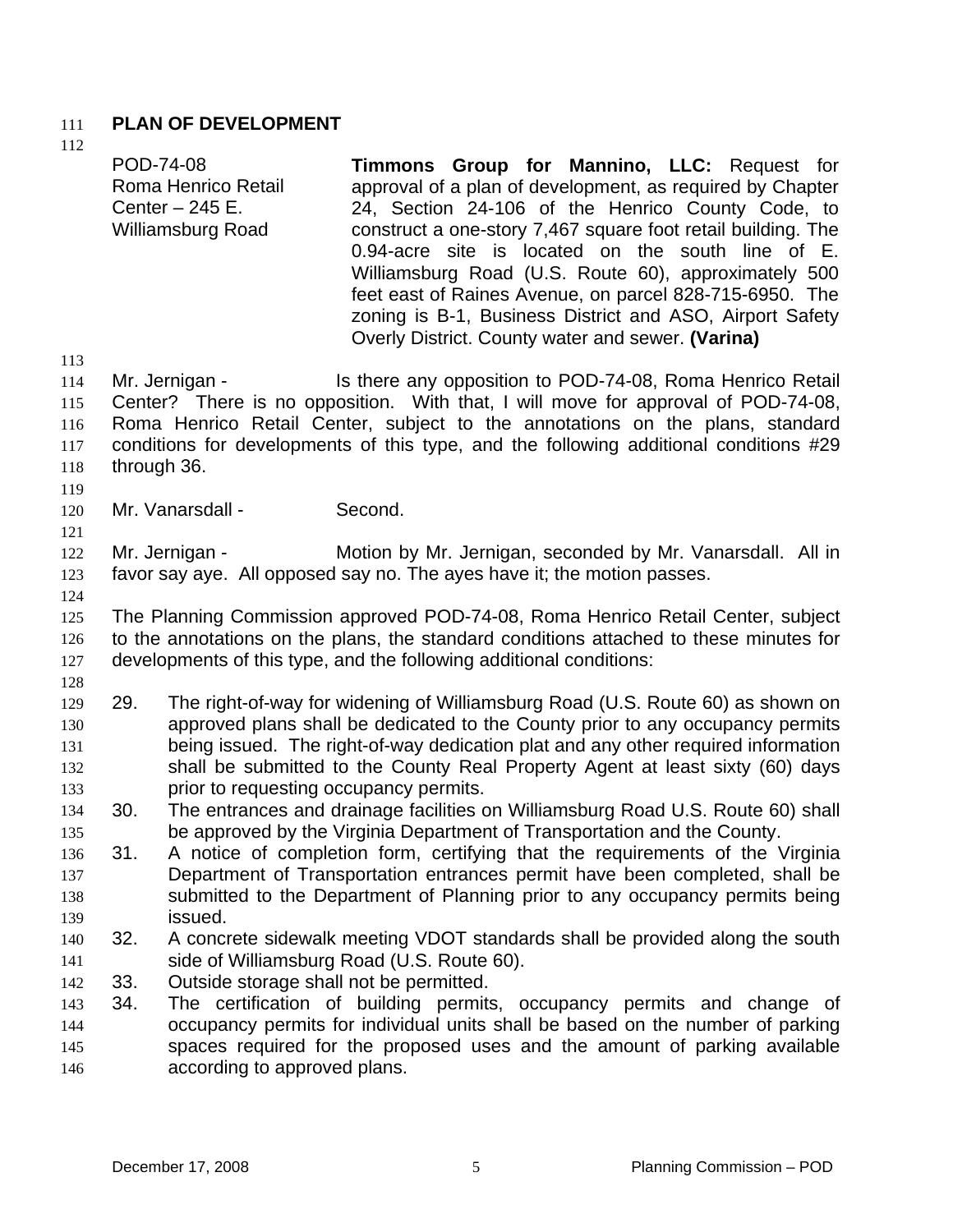35. Approval of the construction plans by the Department of Public Works does not establish the curb and gutter elevations along the Virginia Department of Transportation maintained right-of-way. The elevations will be set by the contractor and approved by the Virginia Department of Transportation. 147 148 149 150 151 152 153 154 155 156 157 158 159 160 161 162 163 164 165 166 167 168 169 170 171 172 173 174 175 176 177 178 179 180 181 182 36. The location of all existing and proposed utility and mechanical equipment (including HVAC units, electric meters, junctions and accessory boxes, transformers, and generators) shall be identified on the landscape plan. All building mounted equipment shall be painted to match the building, and all equipment shall be screened by such measures as determined appropriate by the Director of Planning or the Planning Commission at the time of plan approval. Mr. Branin - May I ask a question? Mr. Jernigan - Yes, sir. Mr. Branin - Think I may have a deferral. Mr. Jernigan - Ckay. Mr. Branin - I want to check. Mr. Wilhite, Tyler Building-Koger Office Center, have we gotten anywhere with them? Did they request a deferral? Mr. Wilhite - **[Off mike.]** We did not get a request from them. We've been trying to contact them but have not been able to reach them. Mr. Branin - Okay. Then, Mr. Chairman, may I make a deferral? Mr. Jernigan - Yes, sir, you may. **TRANSFER OF APPROVAL** *(Deferred from the November 19, 2008 Meeting)*  POD-98-73 Tyler Building-Koger Office Center - Santa Rosa Rd. **John J. Hanky, Jr. for 900 East Marshall Street Associates, LP:** Request for transfer of approval as required by Chapter 24, Section 24-106 of the Henrico County Code from Tyler Investments, LLC to 900 East Marshall Street Associates, LP. The 2.02-acre site is located along the east line of Santa Rosa Road, approximately 200 feet south of Discovery Drive, on parcel 758-744-8860. The zoning is O-2, Office District. County water and sewer. **(Three Chopt)**  Mr. Branin - Mr. Chairman, I'd like to move for deferral of POD-98-73, Tyler Building-Koger Office Center. Mr. Jernigan - What page are we on?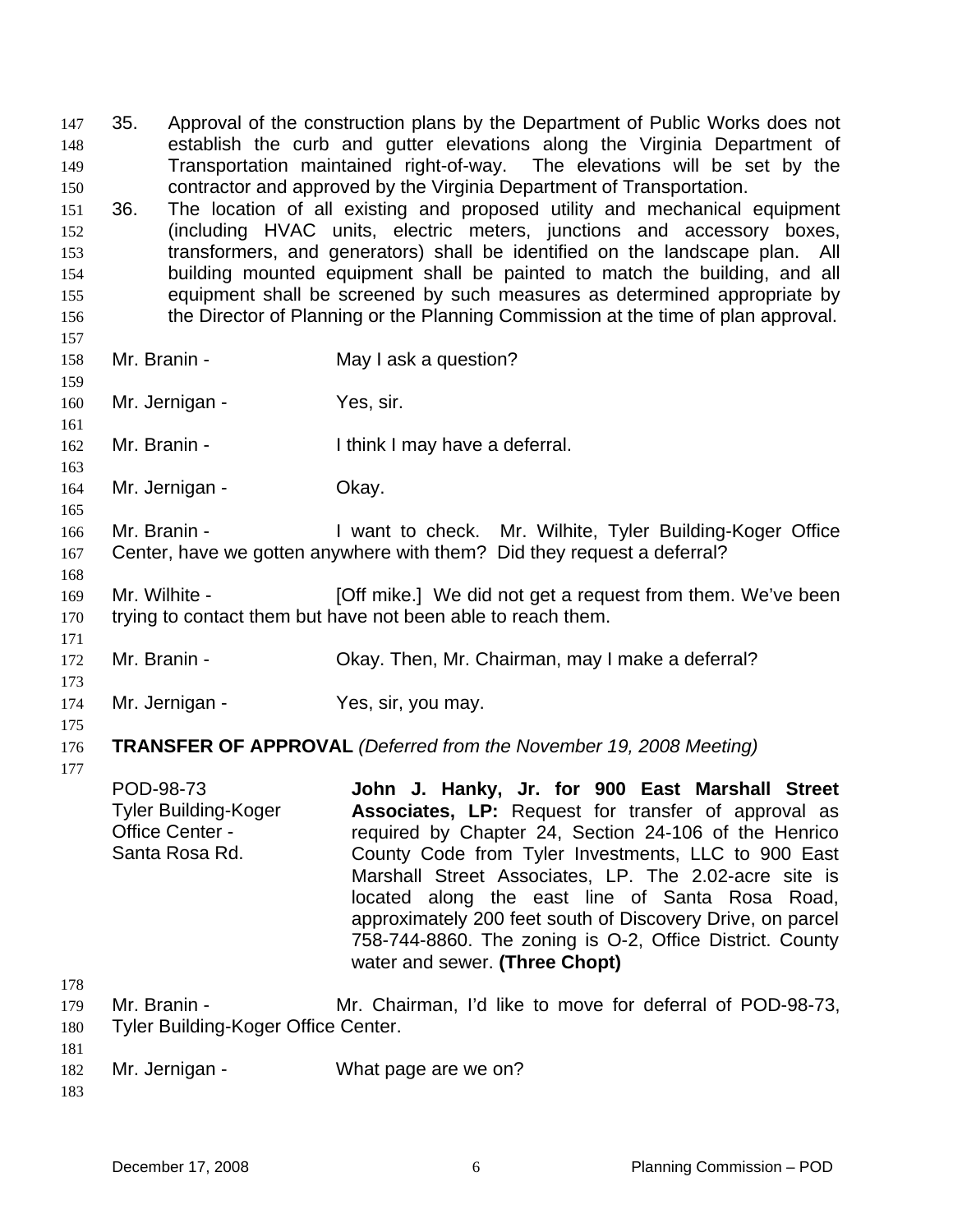| 184<br>185                      | Mr. Branin -                                                                                                                                                                                                                                                                                      | That's page 3.                                                                                                                                      |  |
|---------------------------------|---------------------------------------------------------------------------------------------------------------------------------------------------------------------------------------------------------------------------------------------------------------------------------------------------|-----------------------------------------------------------------------------------------------------------------------------------------------------|--|
| 186<br>187                      | Mr. Vanarsdall -                                                                                                                                                                                                                                                                                  | Second.                                                                                                                                             |  |
| 188<br>189                      | Mr. Emerson -                                                                                                                                                                                                                                                                                     | Do we have a date for the deferral?                                                                                                                 |  |
| 190<br>191<br>192               | Mr. Branin -<br>February date would be.                                                                                                                                                                                                                                                           | I'd like to take it out to February. I don't know what the                                                                                          |  |
| 193<br>194                      | Mr. Emerson -                                                                                                                                                                                                                                                                                     | What's that date, Ms. News?                                                                                                                         |  |
| 195<br>196<br>197               | Mr. Vanarsdall -<br>vote.                                                                                                                                                                                                                                                                         | I already seconded it, Mr. Chairman, if you want to call for a                                                                                      |  |
| 198<br>199                      | Mr. Jernigan -                                                                                                                                                                                                                                                                                    | As soon as we get a date, Mr. Vanarsdall.                                                                                                           |  |
| 200<br>201                      | Ms. News -                                                                                                                                                                                                                                                                                        | That would be February 25 <sup>th</sup> .                                                                                                           |  |
| 202<br>203<br>204               | Mr. Branin -                                                                                                                                                                                                                                                                                      | Mr. Chairman, I would like to move for deferral of<br>Okay.<br>POD-98-73, Tyler Building-Koger Office Center, to the February 25, 2009 meeting.     |  |
| 205<br>206                      | Mr. Vanarsdall -                                                                                                                                                                                                                                                                                  | Second.                                                                                                                                             |  |
| 207<br>208<br>209<br>210<br>211 | Mr. Jernigan -<br>First of all, is there any opposition to deferral of POD-98-73,<br>Tyler Building-Koger Office Center? There is no opposition. We have a motion by Mr.<br>Branin, seconded by Mr. Vanarsdall. All in favor say aye. All opposed say no. The<br>ayes have it; the motion passes. |                                                                                                                                                     |  |
| 212<br>213<br>214               | At the request of the Commission, the Planning Commission deferred POD-98-73, Tyler<br>Building-Koger Office Center, to its February 25, 2009 meeting.                                                                                                                                            |                                                                                                                                                     |  |
| 215<br>216                      | Mr. Jernigan -                                                                                                                                                                                                                                                                                    | Thank you, Ms. News.                                                                                                                                |  |
| 217<br>218<br>219<br>220        | Mr. Emerson -<br>presented by Mr. Lee Pambid.                                                                                                                                                                                                                                                     | Mr. Chairman, if there are no other items to be brought by<br>the Commission, that takes us to Subdivision Extensions of Conditional Approval to be |  |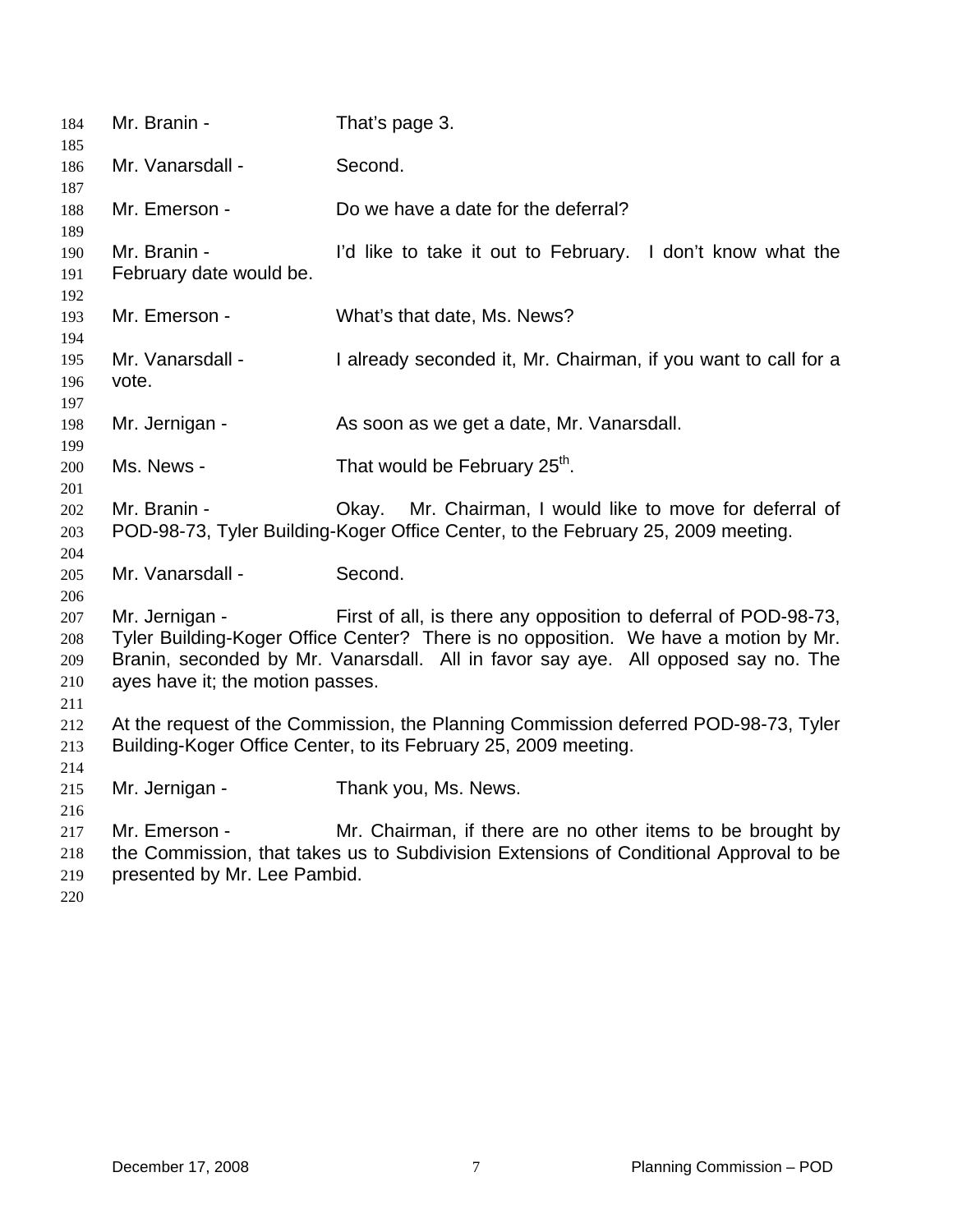## 221 **SUBDIVISION EXTENSIONS OF CONDITIONAL APPROVAL**

222

## **FOR INFORMATIONAL PURPOSES ONLY**

223 224

- **Subdivision Original No. of Lots Remaining Lots Previous Extensions Magisterial District Recommended Extension Michael's Way (Oct. 2005 Plan) 18 18 2 Fairfield 12/16/09 Turner Woods, Sec. C (Dec. 2005 Plan) 5 5 2 Varina 12/16/09 SUB-63-06 Wilton Parkway (Dec. 2006 Plan) 0 0 1 Varina 12/16/09 SUB-60-07 Winfrey Meadows (Nov. 2007 Plan) 4 1 0 Brookland 12/16/09**
- 225

230

- 226 Mr. Jernigan - Good morning, Mr. Pambid.
- 227 228 229 Mr. Pambid - Good morning, Mr. Chairman and members of the Commission.
- 231 Mr. Jernigan - You may proceed.
- 232 233 234 Mr. Pambid - The Are there any questions regarding the subdivision extensions?

Mr. Jernigan - Any questions regarding subdivisions for Mr. Pambid? That

- 235
- 236
- 237 was short. Thank you, sir.
- 238
- 239 240 Mr. Emerson - Mr. Chairman, that takes us to cases to be heard, which I believe now number seven.
- 241

## 242 **TRANSFER OF APPROVAL**

243

POD-93-93 Virginia Home for Boys and Girls Parking Lot – (Formerly West Tower Cinemas Parking Lot Addition) – 2587 Homeview Dr.

**Christopher Schultz for Virginia Home for Boys and Girls:** Request for transfer of approval as required by Chapter 24, Section 24-106 of the Henrico County Code from Village Green Associates and Coastal American Corporation to Virginia Home for Boys and Girls. The 5.34 acre site is located on the west and east lines of Homeview Drive, approximately 900 feet north of W. Broad Street (U.S. Route 250), on parcel 759-757-9050. The zoning is R-6C, General Residence District (Conditional). County water and sewer. **(Brookland)**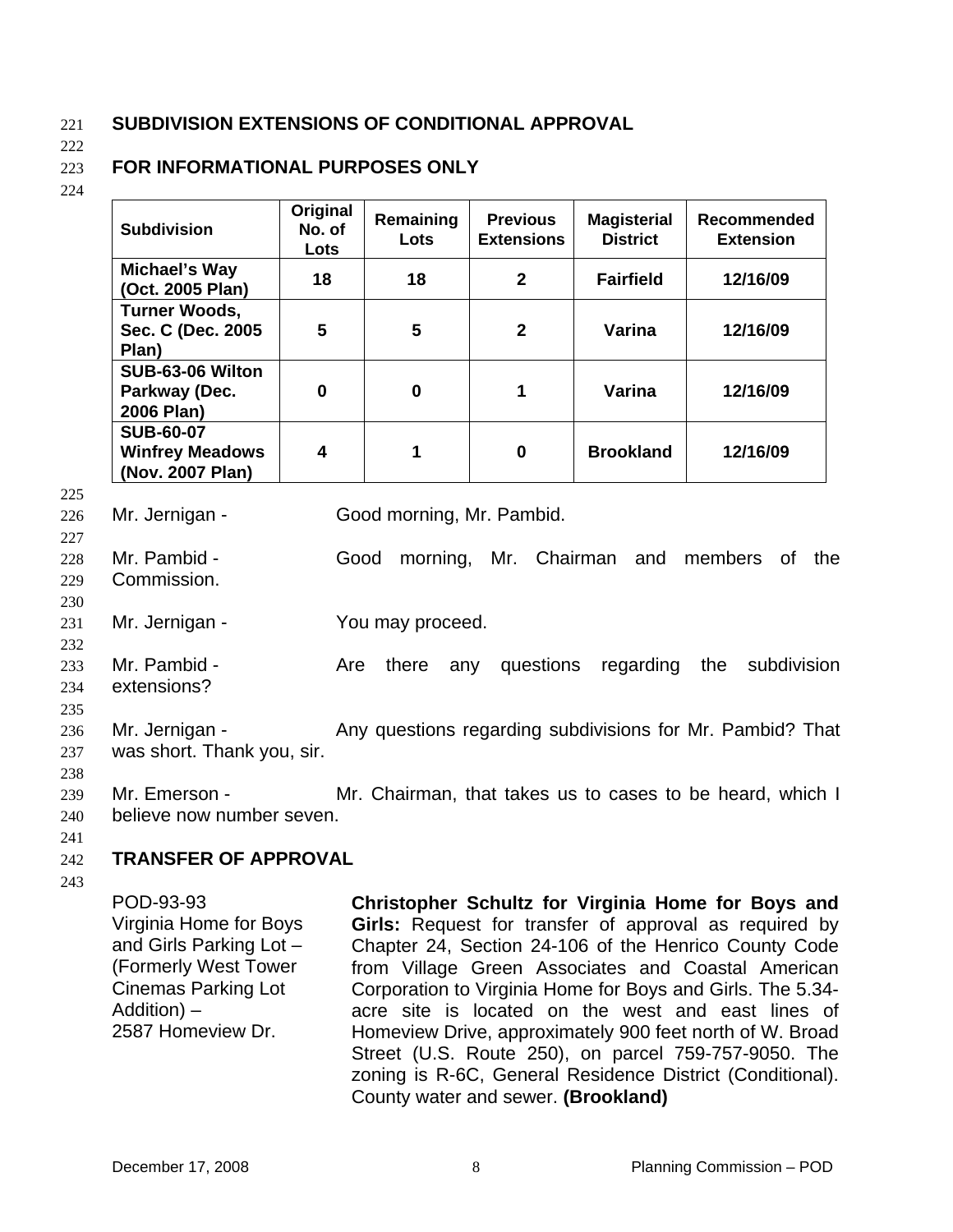244

245 246 247 Mr. Jernigan - Is there any opposition to transfer of approval POD-93-93, Virginia Home for Boys and Girls Parking Lot – (Formerly West Tower Cinemas Parking Lot Addition)? There is no opposition. Good morning, Ms. Berndt.

248

249 250 251 252 Ms. Berndt - Good morning. The subject property was originally built as overflow parking for West Tower Cinema. The current owner, the Virginia Home for Boys and Girls, has purchased the property as it is adjacent to their existing operation. There are no immediate plans for use of this lot.

253

254 255 256 257 258 259 260 261 262 263 Prior to applying for the transfer of approval, concerns regarding the functionality of the parking lot lighting and graffiti on the perimeter wall were addressed through the County's Department of Community Maintenance. At the time of Planning staff's inspection for this approval, no remaining deficiencies were identified. However, it has come to the attention of staff that the poles at the entrances of the parking lots are in need of scraping and repainting. These poles function to hold the chains that block traffic from entering the lots when they are not in use. The lots are currently chained. The applicant has indicated that arrangements have already been made to have the poles scraped and repainted. The items shall be addressed no later than January 30, 2009.

264

265 266 267 268 269 The applicant agrees to be responsible for the continued maintenance of the parking lots and agrees to the continued compliance with the conditions of the original approval. Staff recommends approval of this transfer request with the added condition #1, which shall read as follows, "The deficiency, which includes repainting of all entrance posts, shall be corrected by January 30, 2009."

270

273

278

271 272 The applicant's representative, Judy Klass, is here to answer any questions you may have of her, and I'm happy to answer any questions. Thank you.

274 275 Mr. Jernigan - The Are there any questions for Ms. Berndt from the Commission? Mr. Vanarsdall, do you want to hear from anybody?

276 277 Mr. Vanarsdall - No, I don't need to hear from anyone.

279 Mr. Jernigan - Ckay. Are you ready to make a motion?

280 281 282 283 284 285 286 Mr. Vanarsdall - The parking lot is in good shape except for the entrance posts. I'm glad that the Boys Home is taking it over because they've always needed that parking and always wanted it. This was overflow that the cinema did not need. With that, I recommend approval of transfer of approval POD-93-93, Virginia Home for Boys and Girls Parking Lot – (Formerly West Tower Cinemas Parking Lot Addition), with the added condition, and on the addendum it states the rezoning that it involved.

288 Mr. Archer - Second, Mr. Chairman.

289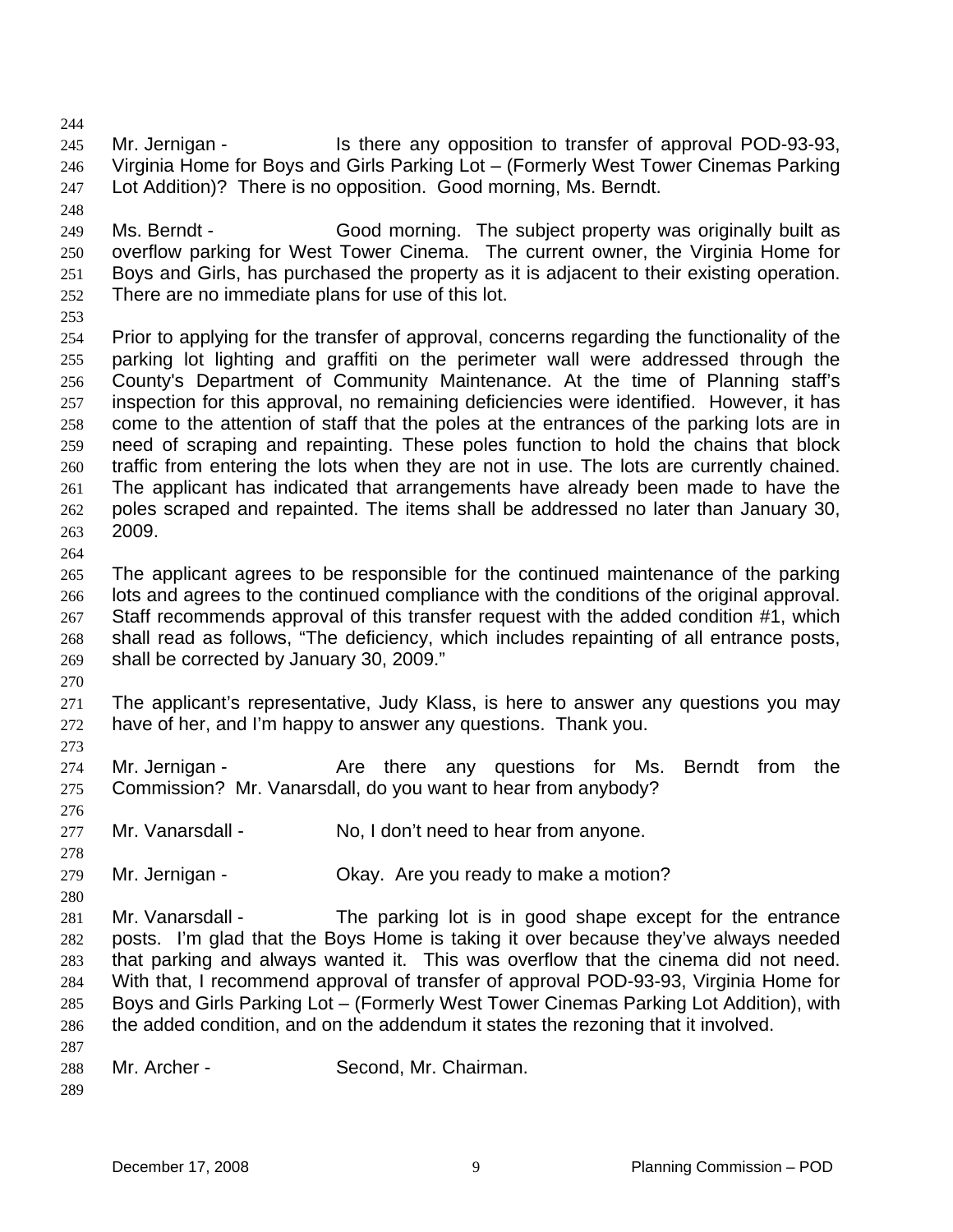Mr. Jernigan - **Motion by Mr. Vanarsdall, seconded by Mr. Archer.** All in favor say aye. All opposed say no. The ayes have it; the motion passes. 290 291

292

293 294 295 296 297 The Planning Commission approved the transfer of approval request for POD-93-93, Virginia Home for Boys and Girls Parking Lot – (Formerly West Tower Cinemas Parking Lot Addition), from Village Green Associates and Coastal American Corporation to Virginia Home for Boys and Girls, subject to the standard and added conditions previously approved and the following additional condition:

298

299 300 1. The deficiency, which includes repainting of all entrance posts, shall be corrected by January 30, 2009.

301 302

# **ALTERNATIVE FENCE HEIGHT PLAN - RESIDENCE**

303

V-288 Henley Residence – 1204 Bentbrook Drive **Lee Brown for Ruth H. Henley:** Request for approval of an alternative fence height plan, as required by Chapter 24, Sections 24-95(l)(7)b and 24-106.2 of the Henrico County Code, to allow fences exceeding a height of 42 inches in a front yard. The 0.4-acre site is located along the north line of Bentbrook Drive, approximately 325 feet west of Gilchrist Avenue, on parcel 803-706-1023. The zoning is R-3, One Family Residence District. **(Varina)** 

304

307

305 306 Mr. Jernigan - This there any opposition to alternative fence height plan V-288, Henley Residence? There is no opposition. Good morning, Mr. Wilhite.

308 309 310 311 Mr. Wilhite - Good morning. Thank you, Mr. Chairman. This case stems from a complaint that was filed with our Community Maintenance Department. There is court action pending on this case before the General District Court. This revolves around three fences located in the front yard of the property at 1204 Bentbrook Drive.

312

313 314 315 316 317 These fences are all six-foot wood board fences. They're raised a few inches above the height of the ground. There are three locations in the front yard. The first photo shows the one at the southwest corner of the property. This actually sits behind the brick wall that you see roughly about a foot to two feet. It runs partially along the front property line and then turns and runs along the side property line.

318

319 320 321 322 The second fence you can see in this photograph is a six-foot board fence located in the front of the trees in the front yard. It runs part of the length of the width of the front yard. You can see the fence a little bit better in this photograph. That's looking back towards the first fence that I showed you in the photo.

323

324 325 326 327 The third fence is the fence located where the cursor is. This is on the side of the driveway. It's also a six-foot board fence. You can see it from another angle here. That's looking along the street back towards the west. That's the third fence I pointed out here.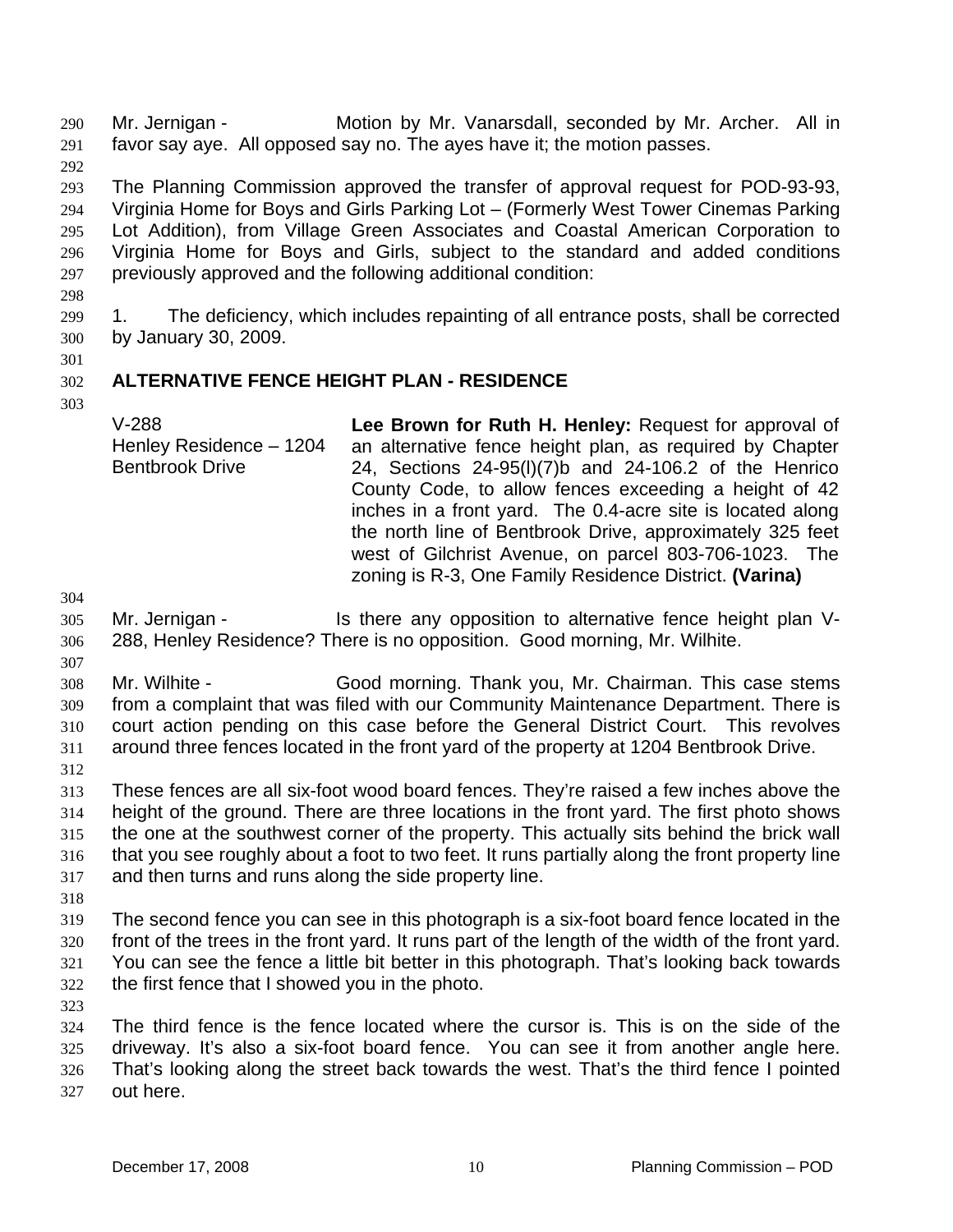329 330 331 332 333 334 335 336 337 338 339 340 The County has recently amended the fence ordinance that pertains to fences in the front yard. "In a residential district, a fence, wall, or hedge may not exceed a height of three feet, six inches in a front yard or seven feet in the side or rear yard, except as follows." It goes on to say, "The Planning Commission, pursuant to the review and approval of a landscape plan, shall permit an alternative fence height exceeding three feet six inches, but not exceeding seven feet, in the front yard or along the front lot line, provided the design does not adversely affect: 1) the health, safety, and/or welfare of persons residing on or working on the premises; 2) the visibility or value of abutting and/or adjacent properties; 3) the adequate supply of light and air to adjoining property; 4) traffic or pedestrian safety; and 5) adequate site distance as provided in subparagraph three of this subsection."

341 342 343 344 345 346 347 348 349 350 351 I've had the Traffic Engineer visit the site. He's taken a look at the fences, and he has deemed that there are no sight distance problems created by the fences; however, staff is of the opinion that this violates standard #2 dealing with adversely affecting the visibility or value of abutting and/or adjacent properties. We have made some suggestions and forwarded them to the applicant that we feel could be made to the fence. Staff may be able to support it if these changes were made. They were dealing with the creation of a scalloped top appearance on the fence, the use of decorative fence post tops, a limitation of fence post heights, and the use of a uniform color scheme. We also recommended that some landscaping be planted along the fences to try to negate the negative impacts on surrounding properties.

- 352 353 354 As I mentioned, staff is not in a position to recommend approval of the fence height request. We have tried contacting the owner on numerous occasions and haven't received a response back from them.
- 355

357

328

- 356 I'll be happy to answer any questions that you have.
- 358 359 Mr. Jernigan - Are there any questions for Mr. Wilhite from the Commission? You've tried many times to get with the applicant.
- 360
- 361 362 363 Mr. Wilhite - We've sent a formal notice letter and sent the comments to that address. I've tried calling her twice and have left her a message. I have not received a response either time.
- 365 366 Mr. Jernigan - Ckay. Is Lee Brown in the auditorium? Is Ms. Henley? So, nobody's here representing this case. Thank you, Mr. Wilhite.
- 367

370

364

- 368 369 There is not much I can say about this. I can't approve this. This is beyond the realm. I've been out there. To me, it's a detriment to the neighborhood.
- 371 372 Let me check. Sir, your name's not Lee Brown, is it? Okay, thank you. I just wanted to make sure I have everybody covered.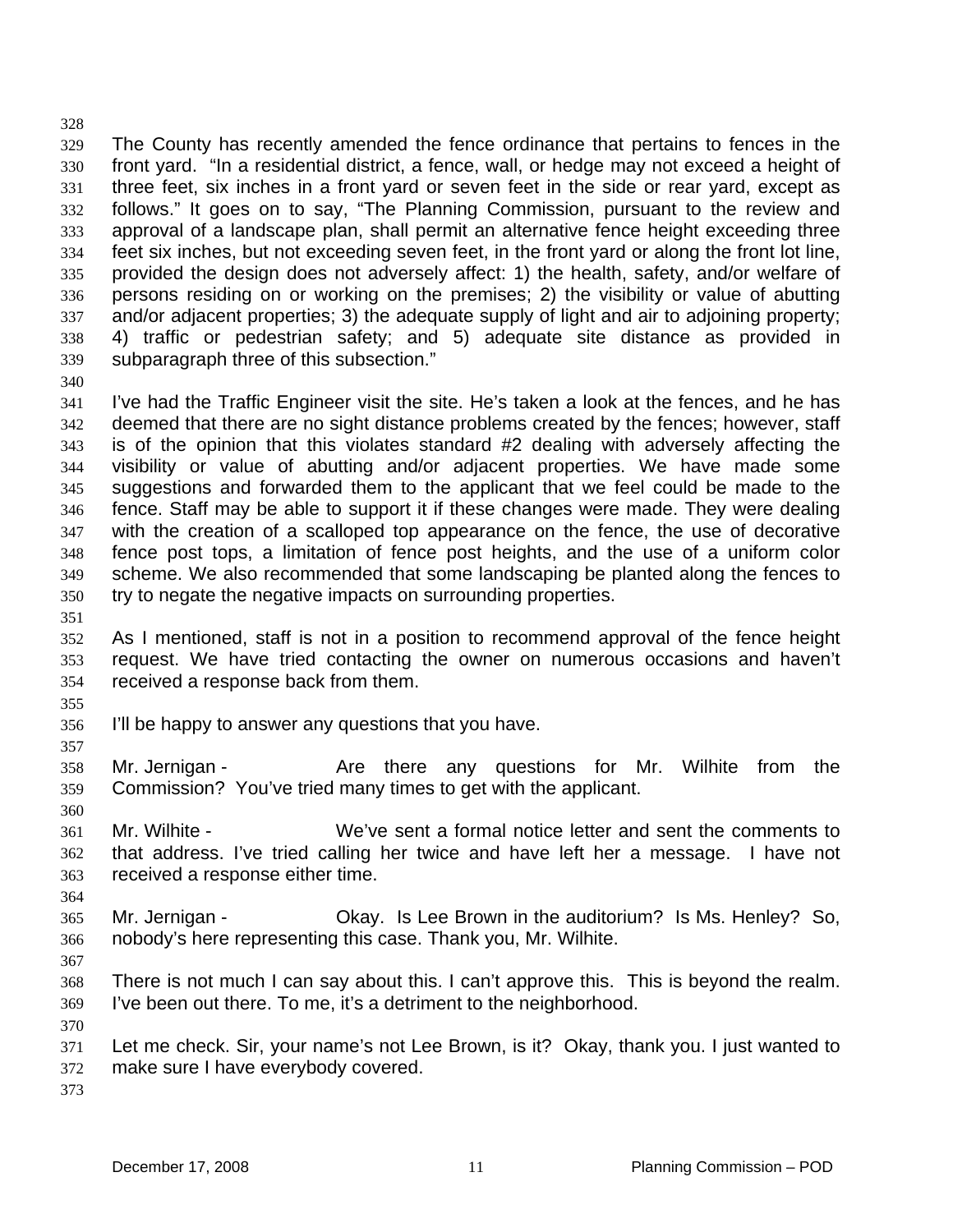I'm going to recommend denial on this, and this is going to have to come down. I would have liked for her to have been here, or somebody, to give me the reasoning why they have to have this much fencing, but nobody's been able to explain it. I knew they were doing some construction in the front at the beginning, and they wanted to hide that, but that's long gone. 374 375 376 377 378 379 380 381 382 383 384 385 386 387 388 389 390 391 392 393 394 395 396 397 398 399 400 401 402 403 404 405 406 407 408 409 410 411 412 413 414 415 416 417 418 419 Mr. Branin - Mr. Chairman? Mr. Jernigan - Yes, sir. Mr. Branin - You're denying the fence height. Are you going to request removal, or just reduction in height? What is the authority we have with that? Mr. Jernigan - I think by Code they could cut it to 42 inches, and have those fences in the front. You could count the number of fences in there—there are six. If you look at the chart of how many difference pieces of fencing there are—I don't think if they cut it to 42 they're going to leave it up. We can't require them to remove it, but we can require them to bring it to 42 inches. Mr. Branin - Ckay. Mr. Emerson - This is an ongoing case with Community Maintenance. They've been working on this for quite some time. Mr. Jernigan - It has the brick wall around the perimeter. Mr. Branin - A nice brick wall. The brick wall is nice. Mr. Jernigan - Yes, that's in the right-of-way. Mr. Branin - The wall is in the right-of-way? Mr. Jernigan - The Right-of-way. Mr. Emerson - Yes, the wall is in the right-of-way. Mr. Jernigan - We're all right with that. I just can't support the rest of this. Mr. Archer - **Mr.** Chairman, before you go on with that, the reduction includes the portions of the brick wall? Mr. Jernigan - No. The corners are too high. I don't really have a problem with that unless Community Maintenance does, or unless the complainant does. The corners do fall out of code. Mr. Emerson - The you speaking to the posts in the brick wall?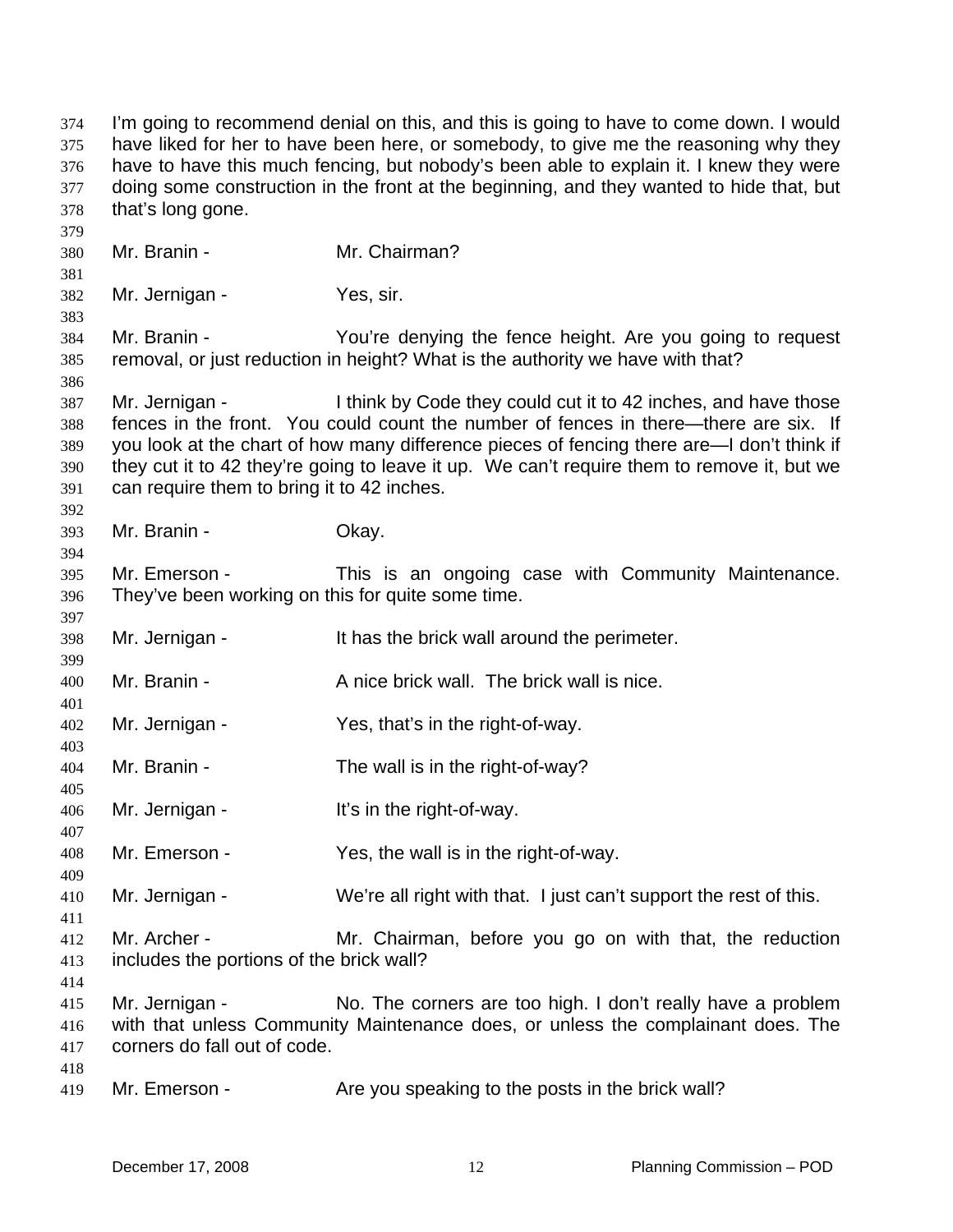| 420                      |                                                                                                               |                                                                                                                                                                                                                                                                                                                                                                                                                                                                                                                                                                                                                                                                                                                                                                                                                                   |  |
|--------------------------|---------------------------------------------------------------------------------------------------------------|-----------------------------------------------------------------------------------------------------------------------------------------------------------------------------------------------------------------------------------------------------------------------------------------------------------------------------------------------------------------------------------------------------------------------------------------------------------------------------------------------------------------------------------------------------------------------------------------------------------------------------------------------------------------------------------------------------------------------------------------------------------------------------------------------------------------------------------|--|
| 421<br>422               | Mr. Jernigan -                                                                                                | Yes.                                                                                                                                                                                                                                                                                                                                                                                                                                                                                                                                                                                                                                                                                                                                                                                                                              |  |
| 423<br>424               | Mr. Emerson -                                                                                                 | We've chosen not to pursue the pillars.                                                                                                                                                                                                                                                                                                                                                                                                                                                                                                                                                                                                                                                                                                                                                                                           |  |
| 425                      | Mr. Jernigan -                                                                                                | Mainly, what I'm talking about is the board fencing.                                                                                                                                                                                                                                                                                                                                                                                                                                                                                                                                                                                                                                                                                                                                                                              |  |
| 426<br>427<br>428        | Mr. Emerson -                                                                                                 | None of the brick structure is in question with this request.                                                                                                                                                                                                                                                                                                                                                                                                                                                                                                                                                                                                                                                                                                                                                                     |  |
| 429<br>430               | Mr. Archer -                                                                                                  | Okay.                                                                                                                                                                                                                                                                                                                                                                                                                                                                                                                                                                                                                                                                                                                                                                                                                             |  |
| 431<br>432<br>433        | Mr. Jernigan -                                                                                                | My motion is that on this case, alternative fence height plan<br>V-288, Henley Residence, is that they are to either remove all the board fencing or cut it<br>to County Code, which is 42 inches. That's all the fencing that's in the front yard.                                                                                                                                                                                                                                                                                                                                                                                                                                                                                                                                                                               |  |
| 434<br>435               | Mr. Branin -                                                                                                  | Second.                                                                                                                                                                                                                                                                                                                                                                                                                                                                                                                                                                                                                                                                                                                                                                                                                           |  |
| 436<br>437<br>438<br>439 | Mr. Jernigan -                                                                                                | Motion by Mr. Jernigan, seconded by Mr. Branin. All in favor<br>say aye. All opposed say no. The ayes have it; the motion is denied.                                                                                                                                                                                                                                                                                                                                                                                                                                                                                                                                                                                                                                                                                              |  |
| 440<br>441<br>442        | of abutting and/or adjacent properties.                                                                       | The Planning Commission denied alternative fence height plan V-288, Henley<br>Residence based on the determination that the fence design adversely affects the value                                                                                                                                                                                                                                                                                                                                                                                                                                                                                                                                                                                                                                                              |  |
| 443<br>444<br>445        | <b>PLAN OF DEVELOPMENT AND TRANSITIONAL BUFFER DEVIATION</b><br>(Deferred from the November 19, 2008 Meeting) |                                                                                                                                                                                                                                                                                                                                                                                                                                                                                                                                                                                                                                                                                                                                                                                                                                   |  |
| 446<br>447               | POD-56-08<br>Mayland Medical Center -<br>Mayland Ct.                                                          | Potts, Minter & Associates, P.C. for Commonwealth<br>Foundation for Cancer Research and Tropoli, Inc.:<br>Request for approval of a plan of development and<br>transitional buffer deviation, as required by Chapter 24,<br>Sections 24-106 and 24-106.2 of the Henrico County<br>Code, to construct two, one-story office buildings, and one,<br>two-story office building, totaling 40,056 square feet. The<br>transitional buffer deviation request is to reduce the width<br>of the transitional buffer along the southeast and part of<br>the northeast property lines. The 3.60-acre site is located<br>along the east line of Mayland Ct., approximately 375 feet<br>south of Mayland Dr. on parcel 752-757-8824. The zoning<br>is M-1C, Light Industrial District. (Conditional) County<br>water and sewer. (Three Chopt) |  |
| 448                      | Mr. Jernigan -<br>na ia na annaail                                                                            | Is there any opposition to POD-56-08, Mayland Medical<br>$M_{\nu}$ , $M_{\nu}$ ; $M_{\nu}$ $M_{\nu}$ $M_{\nu}$ , $M_{\nu}$                                                                                                                                                                                                                                                                                                                                                                                                                                                                                                                                                                                                                                                                                                        |  |

449 Center? There is no opposition. Mr. Wilhite, you may proceed.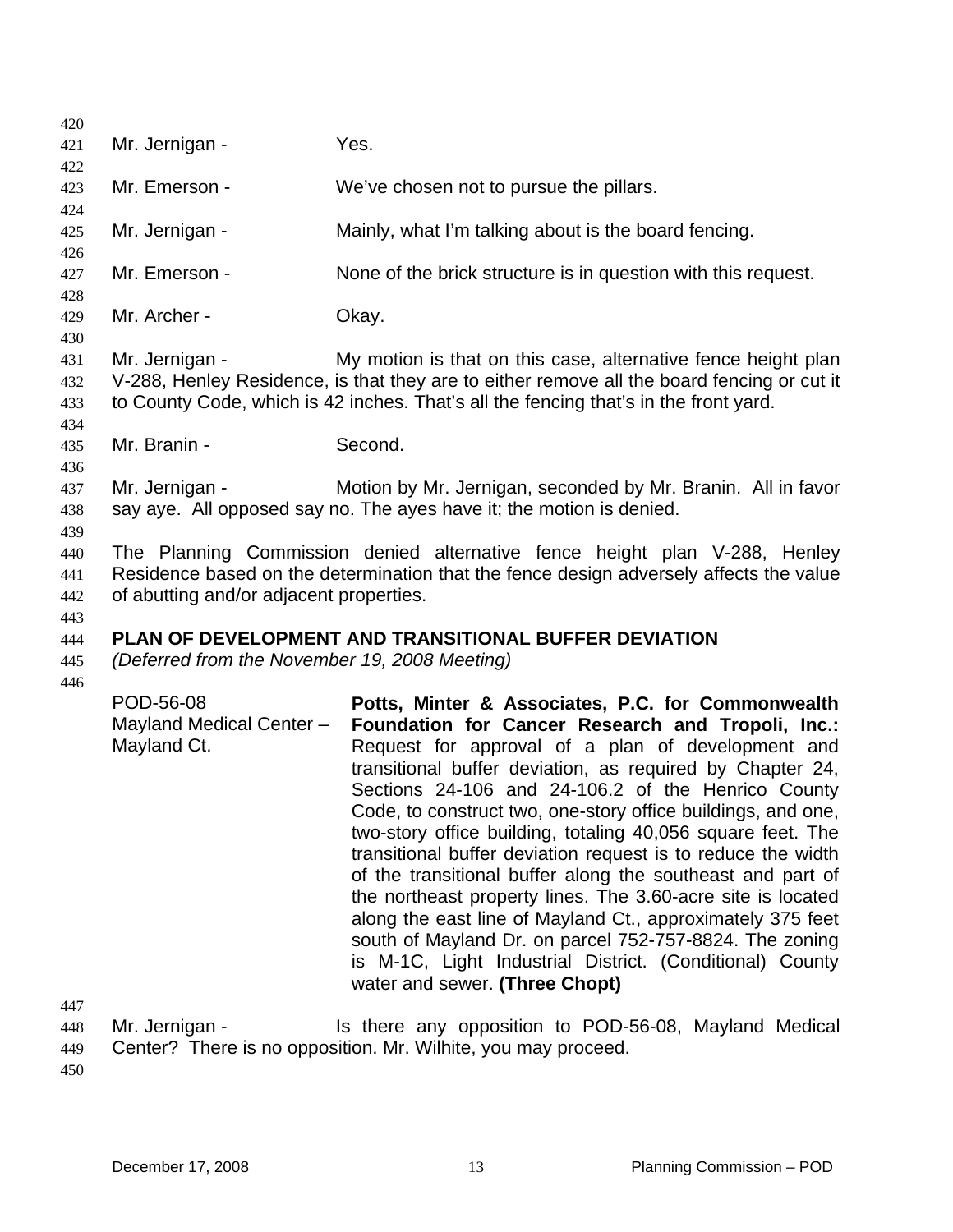Mr. Wilhite - Thank you. Since your November meeting, we have had a neighborhood meeting concerning this case. The primary issue at that meeting had to do with the treatment of the buffer that is the subject of the deviation request. What's required by ordinance here is a 50-foot transitional buffer. It does allow you to reduce that to 30 feet with a 10-foot high wall. There is a proffer from a zoning case back in the early eighties that also required a 50-foot buffer, but it also allowed an alternative of a 30-foot natural buffer, plus a 7-foot fence. This is what the applicant originally requested the deviation to. 451 452 453 454 455 456 457 458 459 After meeting and talking with the neighbors, what has occurred is that the request would be a reduction to a 30-foot natural buffer. The fence, however, would become a white vinyl fence, eight feet high including the lattice top, with the finished side facing out, and the fence extended to the property lines, and hopefully connecting with the fence on the adjacent property here, as long as permission is granted by that property owner. 460 461 462 463 464 465 466 467 468 469 470 471 472 473 474 475 476 477 478 479 480 481 482 483 484 485 486 487 488 489 490 491 492 493 494 495 496 Staff can support this request for a change. There are some additional conditions on page 1 of your addendum. The applicant is also in agreement to allow limitation of construction activity on the site and trash pickup. That would be limited to the hours of 7 a.m. to 7 p.m. Monday through Saturday, and no activity on Sunday. With these conditions as stated, staff is in a position to recommend approval of the site plan, provided you approve the transitional buffer deviation. Mr. Jernigan - The Are there any questions for Mr. Wilhite from the Commission? All right, Mr. Branin. Mr. Branin - I don't need to hear a presentation from the applicant, but I wanted to ask a question of the applicant's representative. Not you, Mr. Theobald. Mr. Jernigan - You have to come down to the podium, ma'am. Mr. Branin - Come on, you've been through this process before. Ms. Tov - The Hello. Mr. Jernigan - Would you state your name for the record, please? Ms. Toy - Cheryle Toy. Mr. Branin - Okay. Ms. Toy, in our neighborhood meeting, you had talked to the adjacent neighbors in regards to some vegetation that had been removed that doesn't even pertain to this piece of property, which was done when the road was put in. Have you had a chance to address— Ms. Toy - I went out to the property, and the area where she was talking about was actually a sanitary sewer easement that runs adjacent to Mr.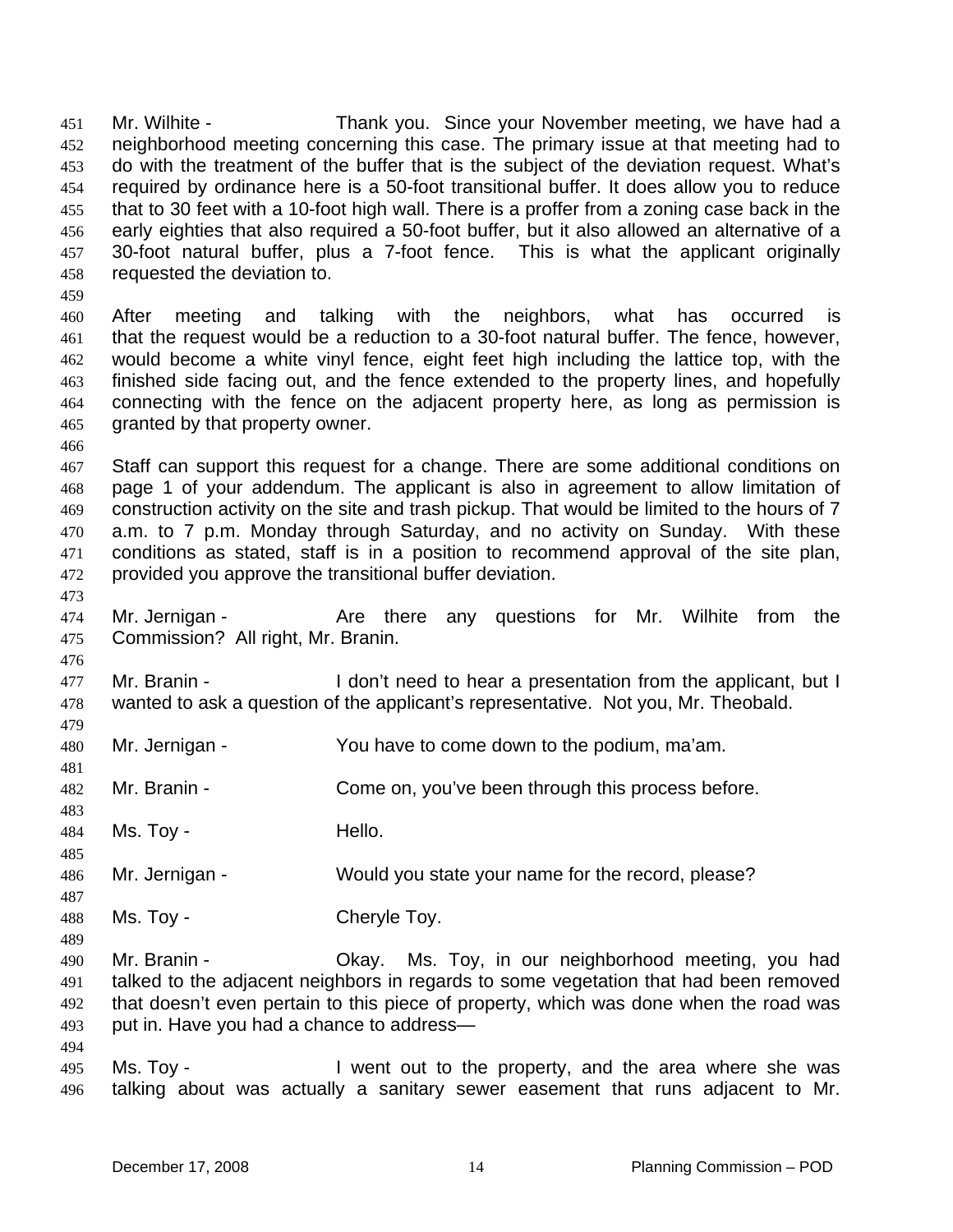Stanley's property. So, we're not allowed to put any plant material in that 16 feet. However, I have offered that if the buffer area on the property next to it isn't 30 feet, then we can maybe supplement some trees in some of that buffer for her. 497 498 499 500

501 Mr. Branin - Ckay.

503 504 Ms. Toy - I'm just waiting to hear back from her. I didn't hear back from her yet.

505 506 507 Mr. Branin - Ckay. In the neighborhood meeting, when promises are made, I'm going follow up.

509 510 511 512 513 514 Ms. Toy - **I** went out there and measured, and the entire 16 feet of that sanitary sewer is the only cleared area between Mr. Stanley's property and the trees again. So, I'm not allowed to put any trees right there. I am still trying to help her in the buffer area since it's the wintertime and she can see through the trees, to put some green arborvitaes or something in there for her. So, I'm still working with her, and we're going to do something. We just can't put it exactly in that same area.

516 517 518 519 520 Mr. Branin - Ckay. Thank you, ma'am. For the Commission's sake, Ms. Toy has worked with the adjacent property owner, Mr. Stanley, and with the road that went in. At the neighborhood meeting when some issues came up regarding some vegetation that was removed, now we know it's right-of-way, but we weren't sure why. She said they would be taking care of it right away.

521

515

502

508

522 523 524 Okay. I appreciate the work that Mr. Stanley has done in meeting the conditions that the neighborhood worked with him on. I have no further questions, so I'd like to make my motion.

525 526

527

Mr. Jernigan - Go ahead.

528 529 530 531 Mr. Branin - **Mr. Chairman, I'd like to move that POD-56-08, Mayland** Medical Center, be approved subject to the annotations on the plan, standard conditions for developments of this type, and the following additional conditions 9 and 11 amended, and 29 through 35.

532 533

534

Mr. Vanarsdall - Second.

535 536 Mr. Jernigan - Thirty-four and thirty-five have changed. So, 34 and 35 amended on the addendum. Okay.

537

538 539 Motion by Mr. Branin, seconded by Mr. Vanarsdall. All in favor say aye. All opposed say no. The ayes have it; the motion passes.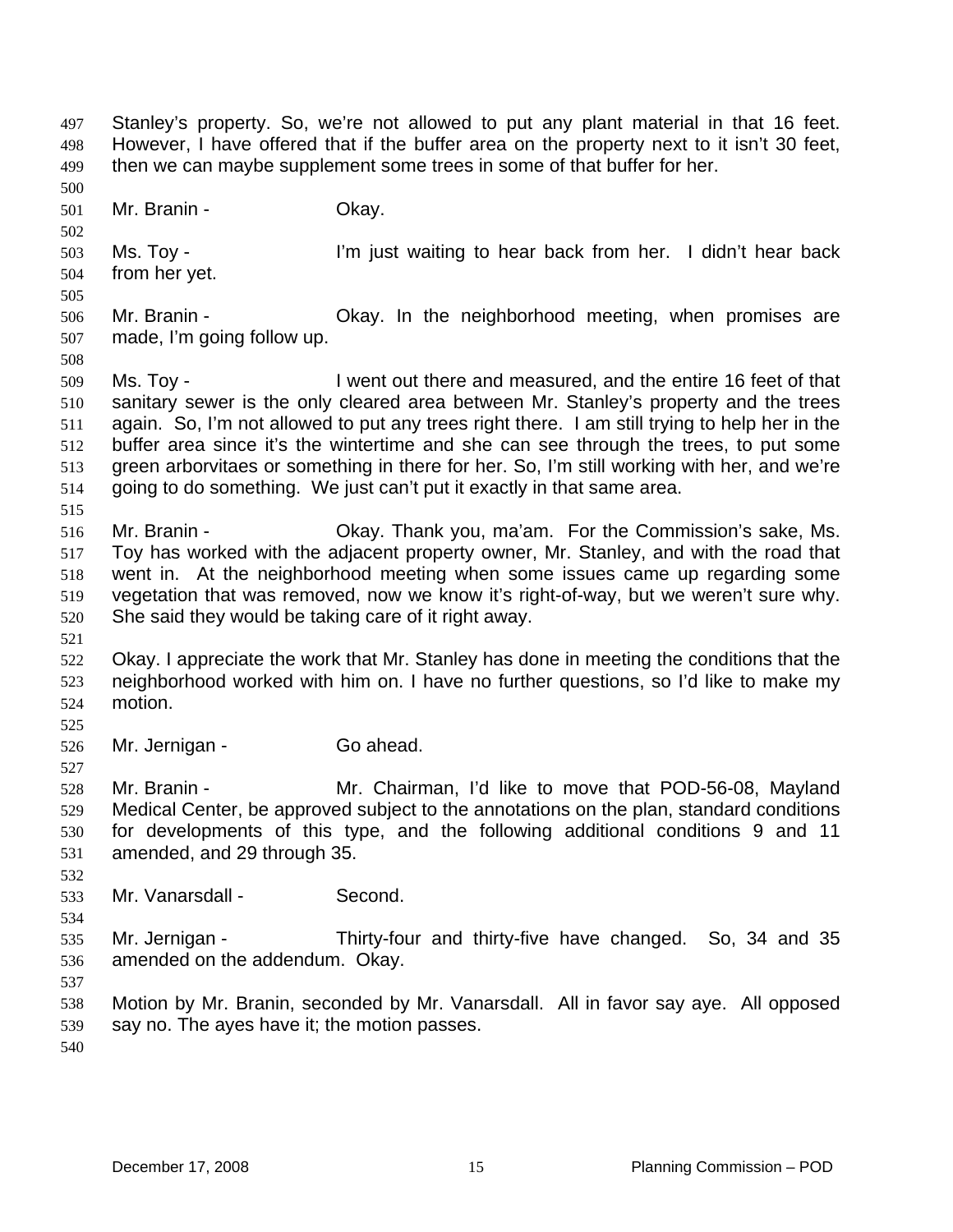- The Planning Commission approved POD-56-08, Mayland Medical Center, subject to the annotations on the plans, the standard conditions attached to these minutes for developments of this type, and the following additional conditions: 541 542 543
- 544
- 545 546 547 9. **AMENDED** - A detailed landscaping plan shall be submitted to the Department of Planning for review and Planning Commission approval prior to the issuance of any occupancy permits.
- 548 549 550 551 552 11. **AMENDED** - Prior to the approval of an electrical permit application and installation of the site lighting equipment, a plan including depictions of light spread and intensity diagrams, and fixture specifications and mounting height details shall be submitted for Department of Planning review and Planning Commission approval.
- 553 29. Outside storage shall not be permitted.
- 554 555 30. The proffers approved as a part of zoning case C-7C-81 shall be incorporated in this approval.
- 556 557 558 31. The existing 20-foot permanent drainage easement in conflict with the northern building footprint shall be vacated prior to approval of the building permit for the said building.
- 559 560 32. The owners shall not begin clearing of the site until the following conditions have been met:
- 561 562 563 564 565 (a) The site engineer shall conspicuously illustrate on the plan of development or subdivision construction plan and the Erosion and Sediment Control Plan, the limits of the areas to be cleared and the methods of protecting the required buffer areas. The location of utility lines, drainage structures and easements shall be shown.
- 566 567 568 569 (b) After the Erosion and Sediment Control Plan has been approved but prior to any clearing or grading operations of the site, the owner shall have the limits of clearing delineated with approved methods such as flagging, silt fencing or temporary fencing.
- 570 571 572 573 (c) The site engineer shall certify in writing to the owner that the limits of clearing have been staked in accordance with the approved plans. A copy of this letter shall be sent to the Department of Planning and the Department of Public Works.
- 574 575 576 577 578 (d) The owner shall be responsible for the protection of the buffer areas and for replanting and/or supplemental planting and other necessary improvements to the buffer as may be appropriate or required to correct problems. The details shall be included on the landscape plans for approval.
- 580 581 582 583 584 579 33. The location of all existing and proposed utility and mechanical equipment (including HVAC units, electric meters, junction and accessory boxes, transformers, and generators) shall be identified on the landscape plans. All equipment shall be screened by such measures as determined appropriate by the Director of Planning or the Planning Commission at the time of plan approval**.**  34. **REVISED -** Construction activity on the site shall be limited to the hours from 7:00 a.m. to 7:00 p.m., Monday through Friday **Saturday**. There shall be no construction on Sunday. 585 586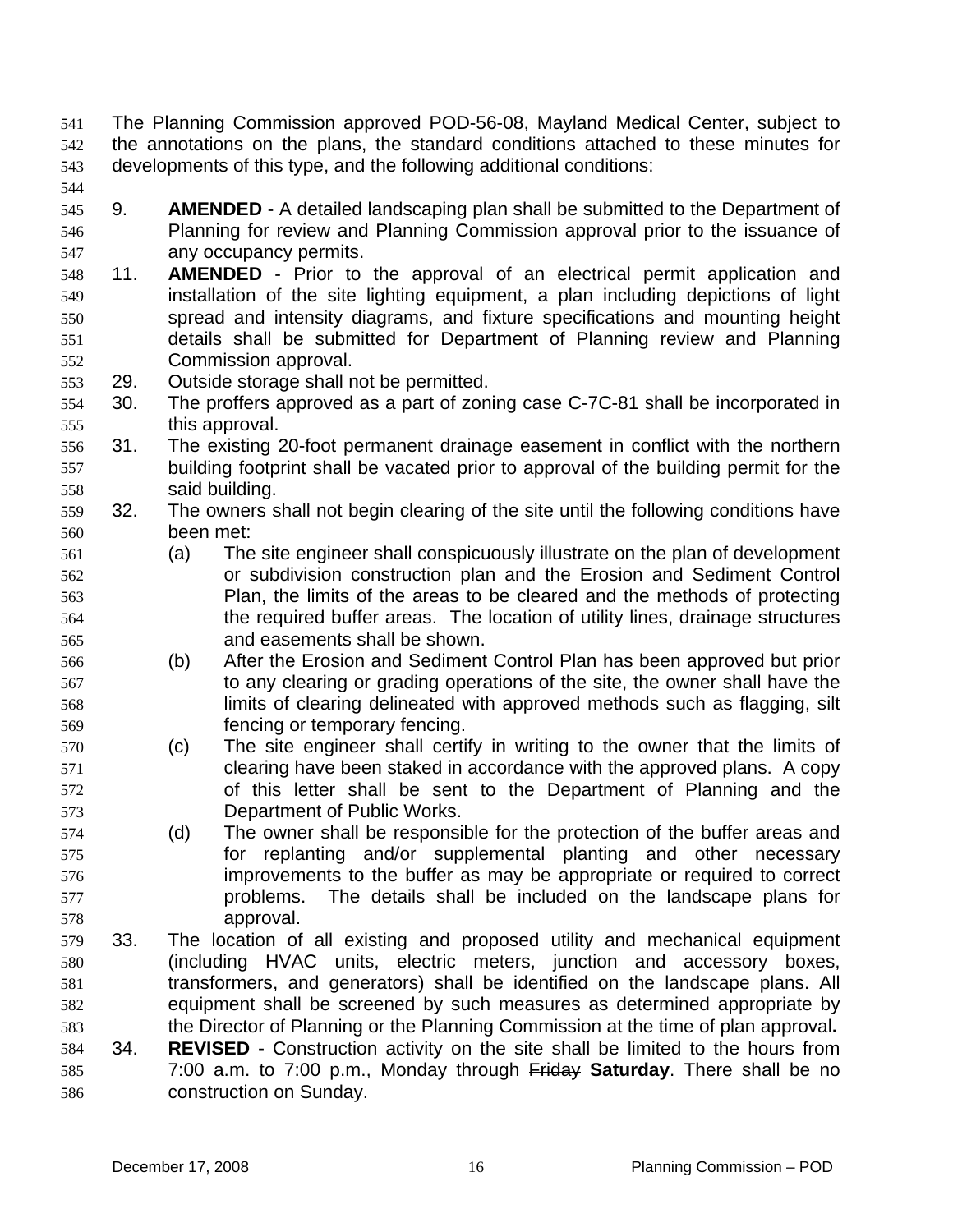- 35. **REVISED** Trash pick-up on site shall be limited to the hours from 7:00 a.m. to 7:00 p.m., Monday through Friday **Saturday**. There shall be no trash pick-up on 587 Sunday. 588 589
- 590

#### 591 **PLAN OF DEVELOPMENT AND SPECIAL EXCEPTION**

- 592 *(Deferred from the November 19, 2008 Meeting)*
- 593

POD-64-08 Cambria Suites at Short Pump Town Center – W. Broad St. **Timmons Group for Short Pump Town Center, LLC and Nick Patel:** Request for approval of architectural plans and a special exception for buildings exceeding 45 feet in height, as required by Chapter 24, Sections 24-106 and 24-94 (b) of the Henrico County Code, to construct a six-story, 100-room hotel, with a proposed height of 74.5 feet. The 1.72-acre site is located approximately 650 feet north of W. Broad St. (US Route 250) and approximately 1,500 feet west of Lauderdale Dr., on parcel 736-764- 3817. The zoning is B-3C, Business District (Conditional) and WBSO, West Broad Street Overlay District. County water and sewer. **(Three Chopt)** 

594

595 596 Mr. Jernigan - Is there any opposition to POD-64-08, Cambria Suites at Short Pump Town Center? There is no opposition. Okay. Mr. Wilhite.

597

598 599 600 601 602 Mr. Wilhite - Thank you. The site plan for this project was approved at your November hearing. The architecturals and the special exception for the height were deferred. Since that time, we have met twice with the applicant, trying to add more brick to the façade of the building. Staff was concerned about the eastern and western façades, the longer sides that you see on the rendering here.

603

604 605 606 607 608 609 We could not come to an agreement to add any more brick. I think the feeling from the applicant was if they were to add any more brick, then they would have to go to 100% brick on this building in order to make the aesthetics work. They felt that the economics of the project would not work out at that point. What they are proposing is 61% brick, which does meet the proffered requirements of Short Pump Town Center. Therefore, staff can recommend approval at this time.

610

611 612 613 614 They are requesting a special exception be granted. This will allow the height of building to be 74.5 feet. Forty-five feet is the maximum height under the ordinance without a special exception. With the special exception, they can go up to 110 feet in height.

615

616 617 618 Mr. Jernigan - The Are there any questions for Mr. Wilhite from the Commission? Thank you, Mr. Wilhite. All right, Mr. Branin. Do you want to hear from anybody?

- 619
- 620 Mr. Branin - Yes.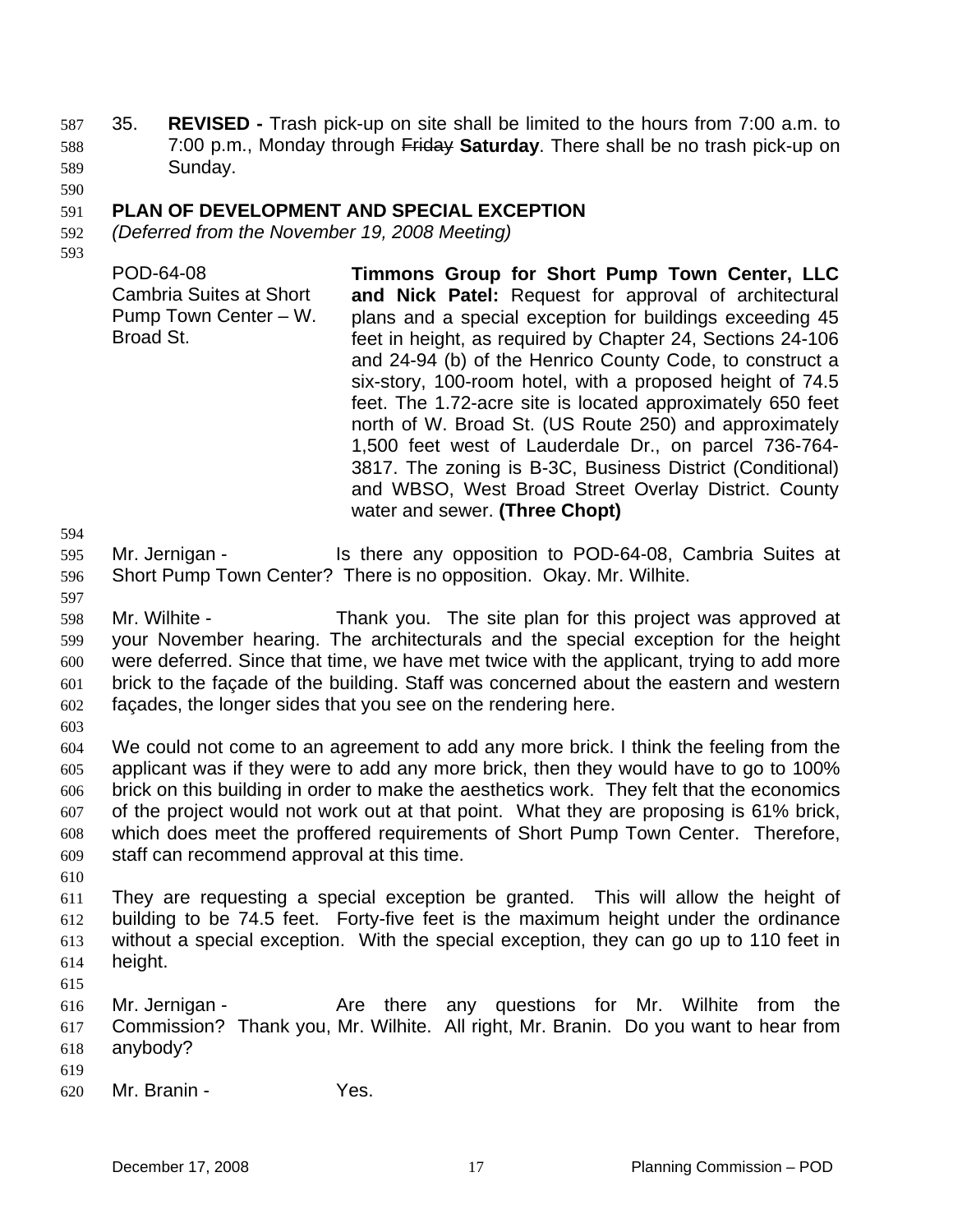621 622 623 Mr. Jernigan - Okay.

624 625 Mr. Branin - I'd like to hear from the applicant.

626 Mr. Jernigan - Good morning.

628 629 630 631 632 Mr. Axselle - Good morning. Mr. Chairman, and ladies and gentlemen of the Commission, Bill Axselle. I'm here on behalf of Short Pump Town Center, LLC. With us in the back row is Chris Thompson with Timmons; Mr. Patel, who is the developer; Brendan Fisher with Forest City; J. R. Richardson with Forest City; Bill Lewis, who is counsel for Mr. Patel; and Lewis Little who is involved in the matter also.

634 635 636 637 638 639 640 641 642 643 644 645 Mr. Patel, Forest City, Pruitt, and Short Pump are desirous of his developing this property in the fashion that's been described. We have had two meetings, as Mr. Wilhite mentioned, and we had many more meetings before. Quite frankly, Forest City, Pruitt Associates, and Short Pump are very comfortable with this building, which is 61% brick, with the remainder almost all stucco. What we've found as we got into this was that Short Pump Town Center is about 75% brick, but this is further back than a lot of the outparcels and so forth. I have all the details. Your staff, Mr. Branin, and Forest City have all pushed each other to get to where we think this works well. It looks nice. It's stucco instead of EIFS. It is, in fact, as Mr. Wilhite said, in compliance with the proffers, which say that the building needs to be primarily brick. We put the cap in brick facing Broad Street. We do have a number of exhibits, which I can go through in extensive detail. It is further back, and it's visibility is blocked by a number of outparcels.

646

627

633

647 648 649 650 651 652 I will tell you that as we came out of the meeting the other day, Forest City and Pruitt have turned down a number of proposals for their development. This is probably the last outparcel we developed out there because they didn't think they aesthetically fit. We're comfortable with this one. We think it does fit and will look nice. We hope you will approve it. I'll be glad to go into more detail, Mr. Branin, if you want me to. I think we're at a point now where I think it's reasonable to proceed with the elevation.

653

654 655 Mr. Branin - The Mr. Axselle, you meet all the conditions and the proffered conditions for that property with the amount of brick, correct?

656 657 Mr. Axselle - We do.

659 Mr. Glover - What's the life expectancy of stucco versus brick?

660

658

661 662 663 664 Mr. Axselle - I would ask maybe Mr. Richardson to respond. Come on up, Jim, if you will. Jim is with Forest City, who coordinates these matters at Short Pump and others. Especially higher up and extremely long-term, EIFS is less, but he can answer the question a little more directly.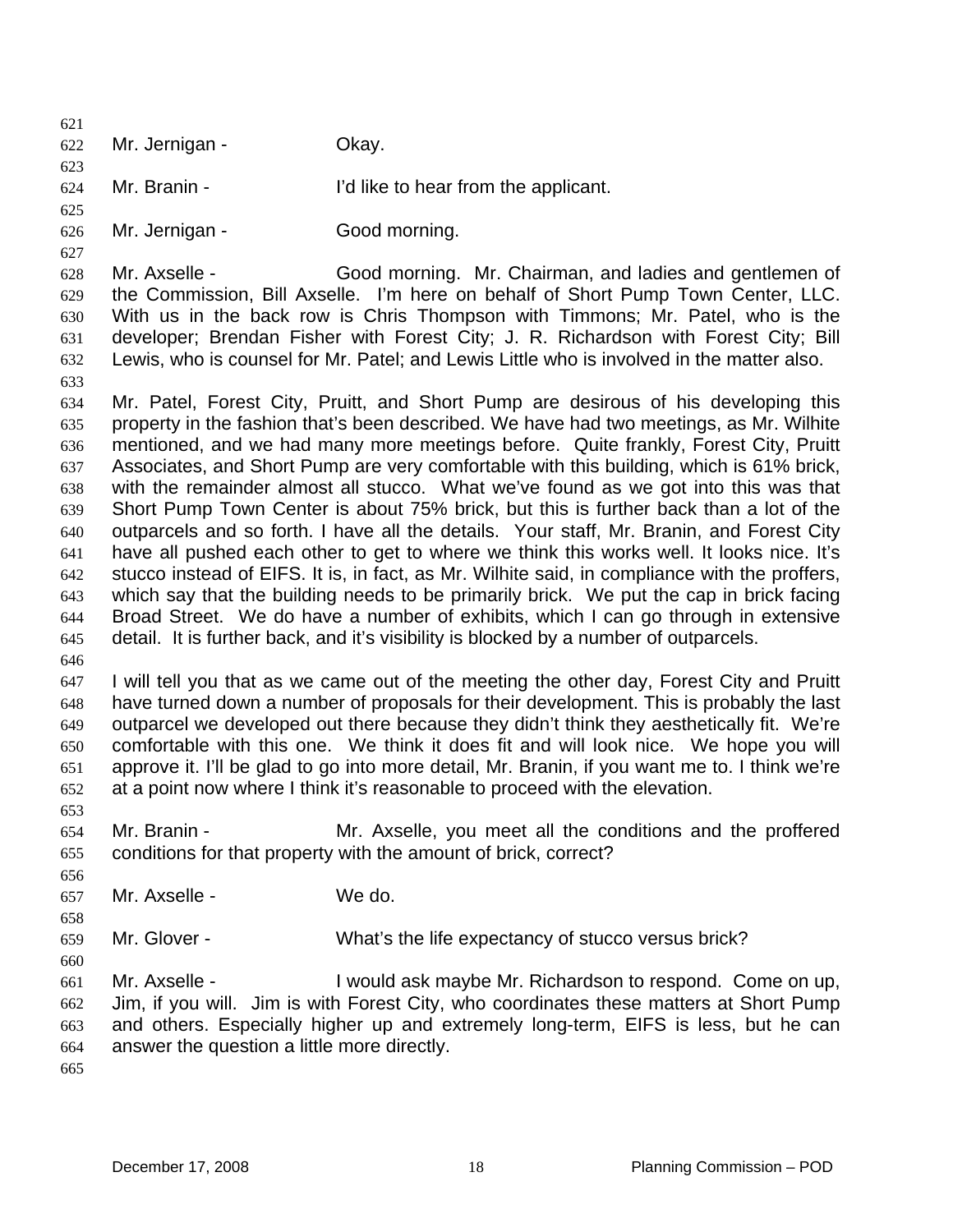Mr. Richardson - I hope I can. Jim Richardson with Forest City. Good morning. The lifespan of stucco is probably as long as block, as long as it's not battered. They actually use it in Florida for hurricanes and the strength of hurricanes. Mr. Glover - Do you use it in Cleveland? Mr. Richardson - Yes, some places. Mr. Glover - The Mhy wouldn't they use it a great deal in Cleveland? Mr. Richardson - The cold weather. You have more cold weather up in Cleveland. Mr. Glover - So, does cold weather have a deteriorating factor with this? Mr. Richardson - Extreme cold, yes. Mr. Glover - Do we ever get extreme cold here? Mr. Richardson - Not enough to where it would affect the stucco. Mr. Emerson - Yes, sir, I think we do. Mr. Glover - We get extreme cold here. It was cold this past week. What do you classify as extreme cold? Mr. Richardson - Below zero many days. Mr. Glover - So, it would have to get below zero before it's extreme. Mr. Richardson - Yes. Mr. Glover - **How many buildings are out there in Short Pump?** The only reason I'm asking is Short Pump is dear to Henrico's future. Mr. Richardson - Mmm-hmm, I understand. Mr. Glover - How many buildings out there have stucco on them? Mr. Richardson - Actually, stucco's a better product than EIFS, and the buildings at Short Pump are EIFS. Mr. Glover - Pardon? Mr. Richardson - The buildings at Short Pump are a mixture of brick and EIFS.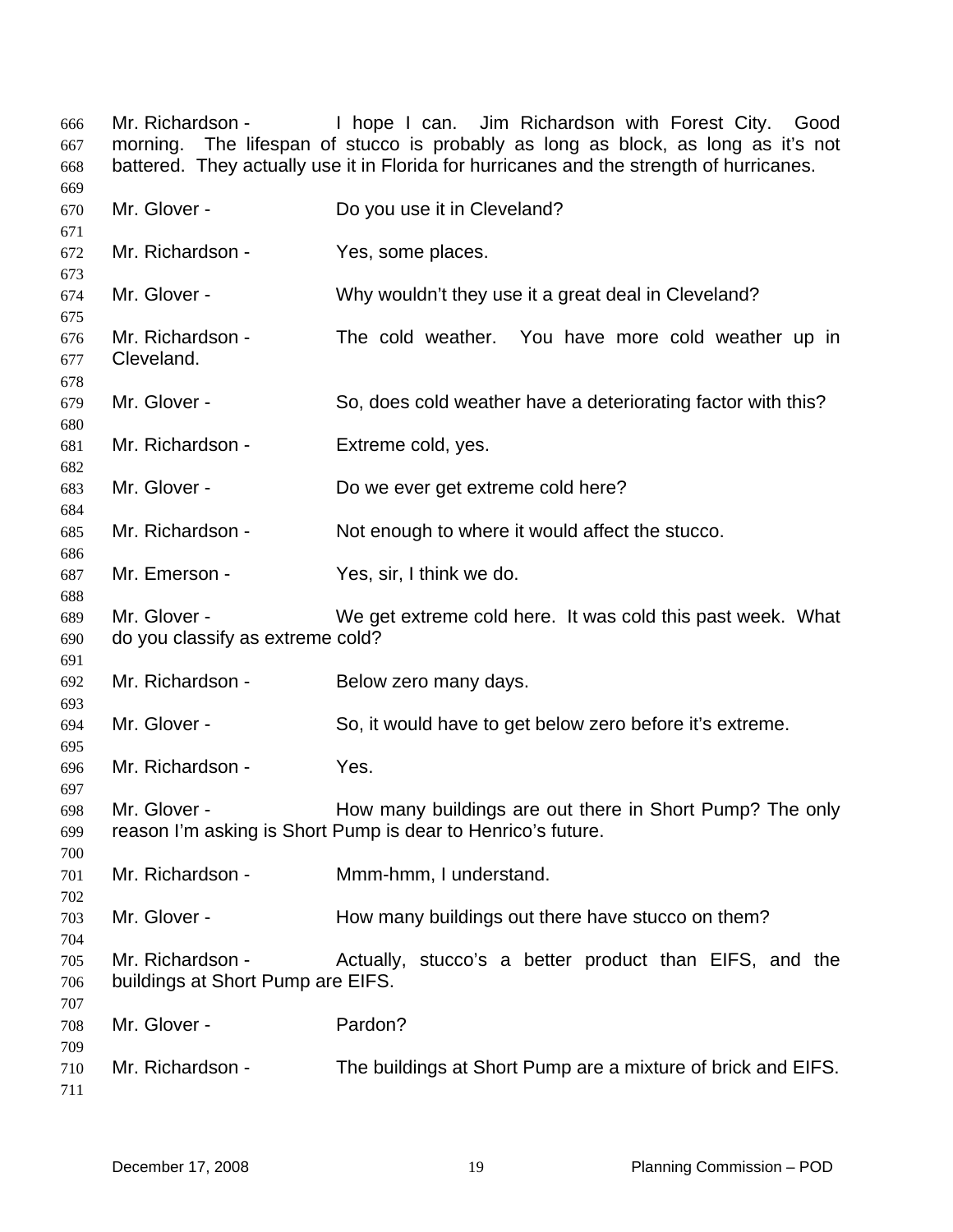- Mr. Glover Well, we're not talking about EIFS, we're talking about stucco. You all do a great job of building shopping centers. 712 713
- 714

716

718

720

722

724

715 Mr. Richardson - Right.

717 Mr. Glover - All right. I just don't understand stucco.

- 719 Mr. Richardson - Stucco is a more durable product than EIFS.
- 721 Mr. Glover - The My son just remodeled a house; it was falling off his house.
- 723 Mr. Richardson - **Okay.** It was falling off?
- 725 726 727 Mr. Glover - Yes. It had bubbled underneath. There are a lot of reasons that stucco, to me, is not as good as EIFS. I haven't ever seen any EIFS fall off since we got past the EIFS that we used to get from other countries.
- 728 729 three-quarter inch thick.
	- Mr. Richardson EIFS is a quarter inch thick on demi glass, and this stucco is
	- 731 732 733 Mr. Glover - Why wouldn't they want to match, basically, the 75% that Short Pump has set?
	- 734

730

735 736 737 738 739 740 741 742 743 744 745 746 747 748 749 Mr. Richardson - Two reasons. One, they have a corporate look to their buildings. There were probably five or six buildings, I think, we submitted to the Commission showing that most of the buildings across the country have a certain look, and they're not all 100% brick. We put the brick on all the end caps and all the columns throughout the façade of the building. Your next step would actually be to start infilling around the windows. At that point, it's going to look awkward, so you're going to have to go 100% brick. You're going to have to fill in all those areas around the windows. At a certain point, again, like Bill said, the economics, they just don't work because of the cost. Again, we look at Short Pump and the combination that we have with the EIFS and the brick, and we feel that this very well blends in with what we have already. When you look at the Pottery Barn and the other stores that are facing the front of the Center, those are mostly EIFS. So, we think they've done a good job. We think it's a very good-looking building. We think it matches very well. We'd like to do the deal and go forward.

- 750 Mr. Glover - You don't have any financial interest in this hotel?
- 751

753

- Mr. Richardson No.
- 754 755 Mr. Glover - I think it's important we make sure that we don't do anything that takes away from Short Pump.
- 756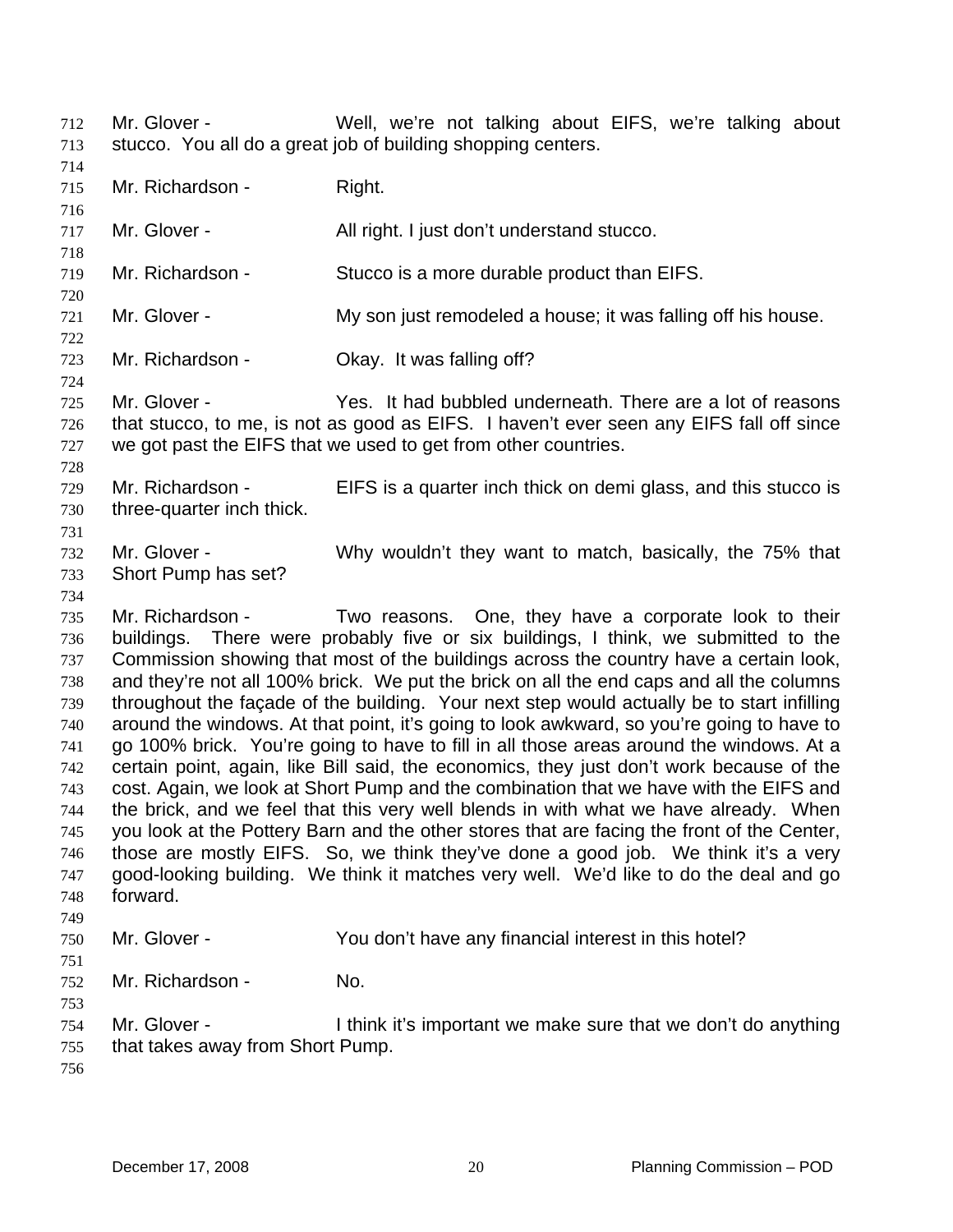Mr. Richardson - Oh, we agree, too. Obviously, we have a big investment in Short Pump, and we don't want one building to hamper that. 757 758 759 760 761 762 763 764 765 766 767 768 769 770 771 772 773 774 775 776 777 778 779 780 781 782 783 784 785 786 787 788 789 790 791 792 793 794 795 796 797 798 799 800 801 802 Mr. Glover - Thank you. Mr. Richardson - Thank you. Mr. Axselle - May I supplement only one comment. I don't want to get too legalese, but the proffers say that any building shall be primarily brick, which would be 50%, and may include stucco if applied over masonry surface. So, both of them are permitted. It does say that you do EIFS if you have a specific request, which is not where we are today, so. That's basically where we are. Mr. Glover - Proffered conditions are a part of the ordinance, Mr. Axselle, and I know you know we have an element of our Comprehensive Land Use Plan that's called Goals, Objectives, and Policies. This very well fits into the Goals, Objectives, and Policies, and I don't think it's violated it. But I do think we have severe weather here, and it doesn't have to get to zero. Mr. Axselle - I think, if I may amend my witness' statement, I think he's talking about an extended period of extreme weather. It is, obviously, a little colder more frequently and longer in Cleveland than here, but less so in Florida. Mr. Glover - The snow's a lot deeper, too. Mr. Jernigan - Mr. Axselle, let me clear up one thing. The stucco is going to be put over masonry; it's going to be put over cinderblock, where EIFS is put over styrofoam. Mr. Axselle - Yes. Mr. Jernigan - The Any more questions? Mr. Branin - Thave two. Mr. Wilhite, may I ask this one more time, and you can answer this? This does meet the proffered conditions for the mall area, correct? Mr. Wilhite - Yes, sir. Mr. Branin - Thank you. May I speak to Mr. Patel? Mr. Jernigan - Good morning. Would you state your name for the record, please? Mr. Patel - Nick Patel, developer of the Cambria Suites at Short Pump.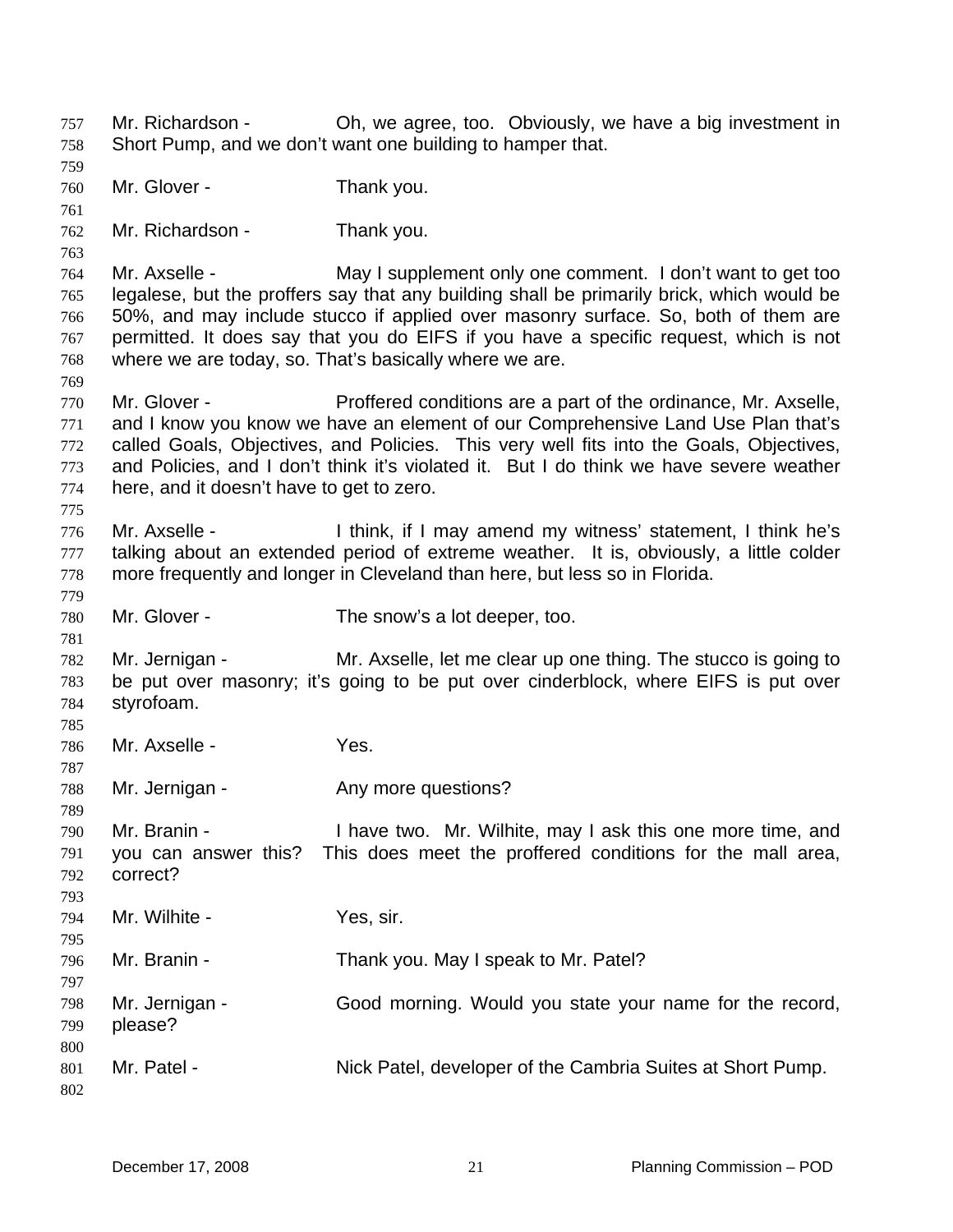803 Mr. Branin - Mr. Patel, you know I've been pushing for more brick, right? 804 805 806 807 808 809 810 811 812 813 814 815 816 817 818 819 820 821 822 823 824 825 826 827 828 829 830 831 832 833 834 835 836 837 838 839 840 841 842 843 844 845 846 Mr. Patel - Yes, sir. Mr. Branin - The I'm going to give you one more opportunity. Mr. Patel - Thelieve what we presented here is the most, actually, I can do financially. Mr. Branin - Ckay. I just wanted to give you an opportunity. Hope to see you on another case soon. Mr. Patel - Thank you. Mr. Branin - Thank you, Mr. Axselle. All right. Anybody have any other questions? As the Commission can see, I've exhausted everything I can legally to get more brick, and we're assured that the quality of this project is going to meet the standards. The representatives from the mall, which this sits on the property, are happy with it. The developer is happy with it. According to them, they've turned down many hotels because they didn't meet the standards of this one. With that, Mr. Chairman, I'd like to move that POD-64-08, Cambria Suites at Short Pump Town Center, be approved with the following conditions 31 and 32, including the special exception for height. Mr. Archer - Second. Mr. Jernigan - Motion by Mr. Branin, seconded by Mr. Archer. All in favor say aye. All opposed say no. The ayes have it; the motion passes. The Planning Commission approved POD-64-08, Cambria Suites at Short Pump Town Center and the special exception for buildings exceeding 45 feet in height, subject to the conditions previously approved on November 18, 2008, and the following additional conditions: 31. Evidence that an engineer has certified the height of the building shall be provided to the Director of Planning prior to the issuance of a Certificate of Occupancy. 32. The location of all existing and proposed utility and mechanical equipment (including HVAC units, electric meters, junction and accessory boxes, transformers, and generators) shall be identified on the landscape plans. All equipment shall be screened by such measures as determined appropriate by the Director of Planning or the Planning Commission at the time of plan approval. **PLAN OF DEVELOPMENT AND SPECIAL EXCEPTION**  POD-73-08 Comfort Suites at **VHB for Laburnum Station, LLC:** Request for approval of a plan of development and special exception for a building

Laburnum Station – S.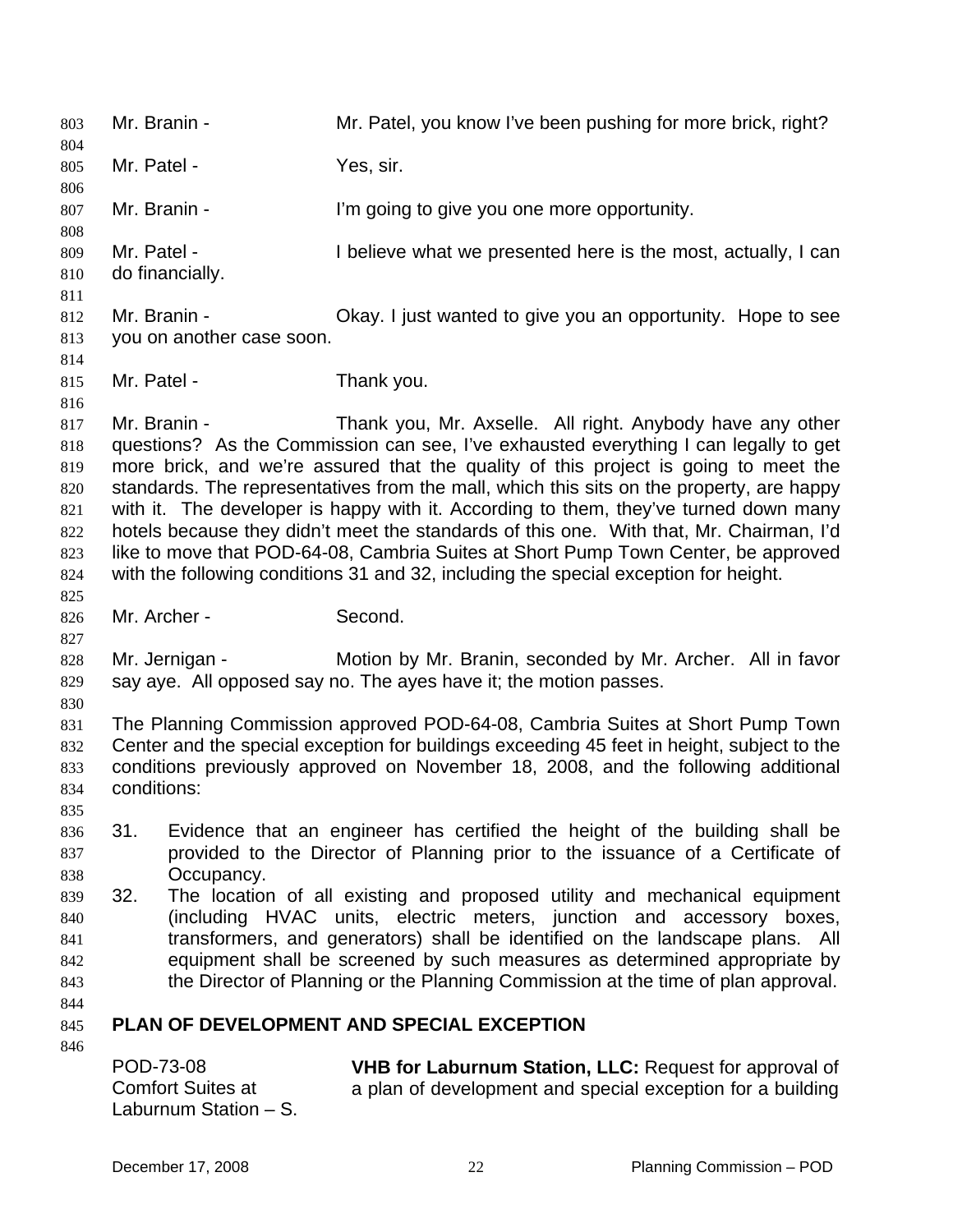Laburnum and Gay **Avenues** (POD-76-07 Rev.)

exceeding 45 feet in height, as required by Chapter 24, Sections 24-2, 24-94(b), and 24-106 of the Henrico County Code, to construct a four-story hotel with 83 rooms with a proposed height of 56 feet in an existing shopping center. The 10.19-acre site is located at the southwest corner of the intersection of S. Laburnum Avenue and Gay Avenue on part of parcel 813-717-7951. The zoning is B-2C, Business District (Conditional) and ASO, Airport Safety Overlay District. County water and sewer. **(Varina)** 

847

848 849 Mr. Jernigan - Is there any opposition to POD-73-08, Comfort Suites at Laburnum Station? We do have opposition. Good morning, Ms. Goggin.

850

851 852 853 854 855 Ms. Goggin - Good morning. Staff has had time to complete its review of the plan as submitted, and it's in the handout addendum with staff's annotations. The applicant is requesting approval of a special exception to allow a 56-foot-tall building; 45 feet is permitted by-right. The applicant will need to present their case to the Commission for their request.

856

857 858 859 860 861 862 863 The architecturals proposed brick around the entire building on the first level and the main entrance, as shown on the elevations. Staff requested, and the applicant has agreed to provide additional brick on the hotel side elevations, as shown in the Commission packet and on these architecturals. The sides will be seen from the neighborhood and southbound Laburnum Avenue, as shown on the staff plan. So, the sides, as you can tell from this where the extra brick is, will face the neighborhood and southbound Laburnum as people drive down the road.

864

865 866 867 868 869 870 871 The orientation of the hotel does not locate or face any customer rooms so they will overlook into the adjacent residential dwellings. The emergency exits and stairways are located at the ends of the hotel to afford the maximum amount of privacy possible to the residents, as pointed out earlier. People staying in the hotel will overlook the BMP and the back of Best Buy. The closest point of the hotel is a little over 95 feet away from the nearest neighbor, who is Mr. Frederick Wood at 4501 Mizar Road. He has contacted staff concerning this proposal.

872

873 874 875 The site does have a 35-foot proffered transitional buffer and a 6-foot opaque vinyl fence that was installed with the Best Buy and the additional retail stores, and it will need to be maintained and/or replaced if damaged during construction.

876

877 878 879 880 881 882 883 Staff has received a couple of phone calls concerning this POD and special exception request. As previously mentioned, Mr. Wood, who lives right here, has expressed concern that this proposal does not correspond with the offices that were indicated during the rezoning for this site. He is also concerned about the impact and proximity of the use to his property and on the County's infrastructure. Ms. Linda Morony, the Lawndale Farms Neighborhood Watch coordinator, also called—this is Lawndale Farms, this neighborhood—the office to express the neighborhood's similar concerns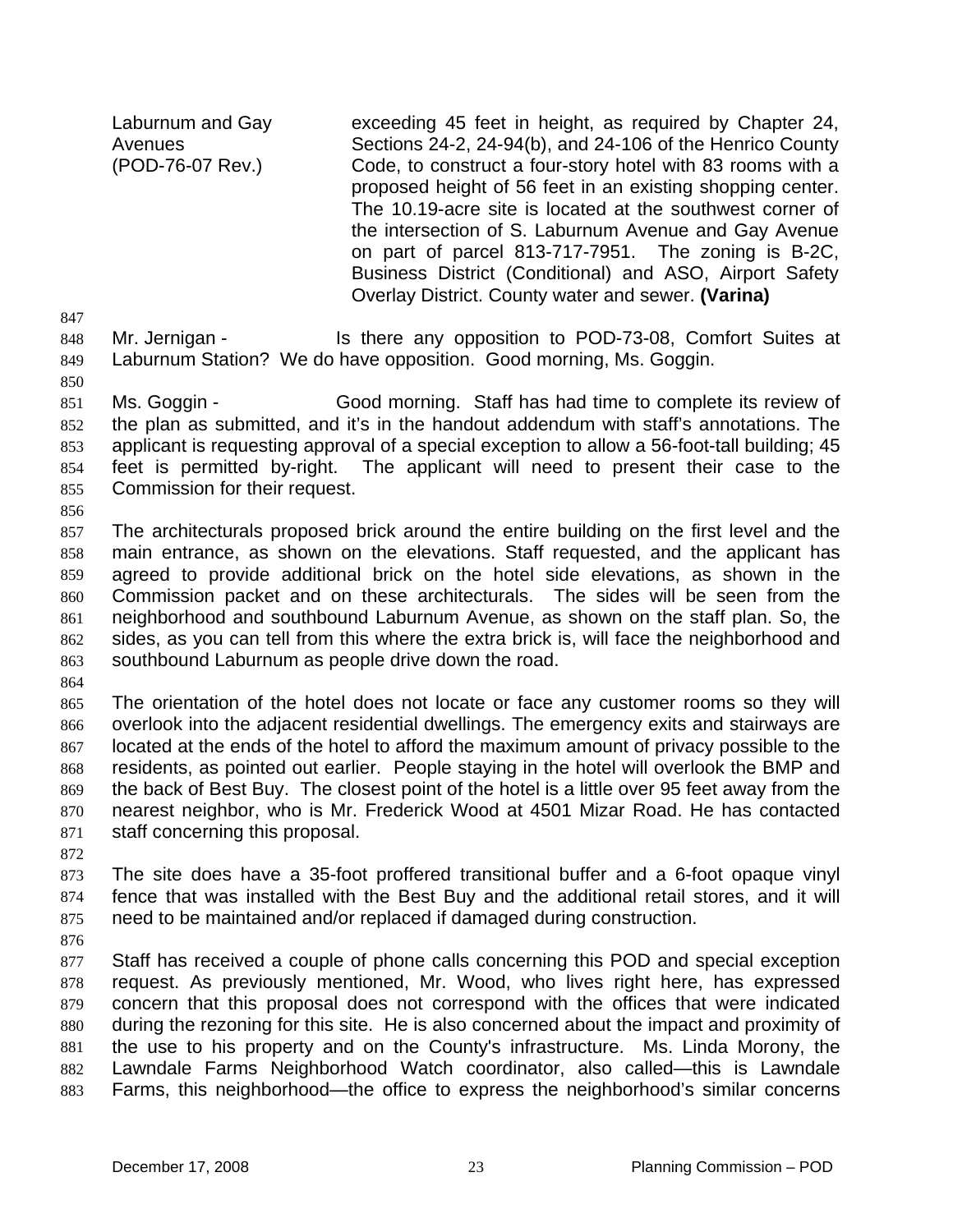with this development. Mr. Pastore, another neighbor, is here today, but his main concern is about the location of the hotel on the site. He didn't necessarily have a complaint about the proposed use. 884 885 886

888 889 890 891 892 There is an additional condition on page 2 in your handout addendum limiting hours of construction on the exterior of the building to 7 a.m. to 7 p.m. Monday through Friday, and 8 a.m. to 7 p.m. on Saturday for exterior work, and interior work which produces audible noise beyond the property line. It also limits interior work on Sunday that produces audible noise to the property line.

893

907

909

887

894 895 896 897 898 899 900 901 Staff recommends approval subject to the annotations on the staff plan in your handout addendum, conditions 24 through 34 in the agenda, and additional condition 35 on page 2 in your handout addendum. Should the Commission choose to approve the special exception request, at the Commission's discretion, the POD and special exception can be covered in one motion. I'd be happy to answer any questions the Commission may have of me. Caroline Peters is here to present the applicant's case for their special exception. John Carty from VHB is here to answer any engineering questions. And Walter Bernell, the developer, is also here.

902 903 904 905 Mr. Jernigan - Ckay. Thank you, Ms. Goggin. Any questions for Ms. Goggin from the Commission?

- 906 Mrs. Jones - Ms. Goggin, the requested height is?
- 908 Ms. Goggin - Fifty-six feet.
- 910 Mrs. Jones - Fifty-six. Okay.
- 911 912 913 914 Ms. Goggin - And 45 is permitted by-right in this zone. And just to recap, it is 98 feet. I said a little bit over 95 feet from the closest point of the hotel to the property line with Mr. Wood's property.
- 915 916 917 918 919 920 921 922 923 924 925 926 927 928 929 Mrs. Jones - Thank you. Mr. Branin - Ms. Goggin, is this stucco, or is it EIFS? Ms. Goggin - Good question. EIFS. Mr. Branin - Chay. We have EIFS and brick. Mr. Jernigan - Thank you, Ms. Goggin. Ms. Goggin - You're welcome. Mr. Jernigan - I'd like to hear from the applicant, please. Good morning.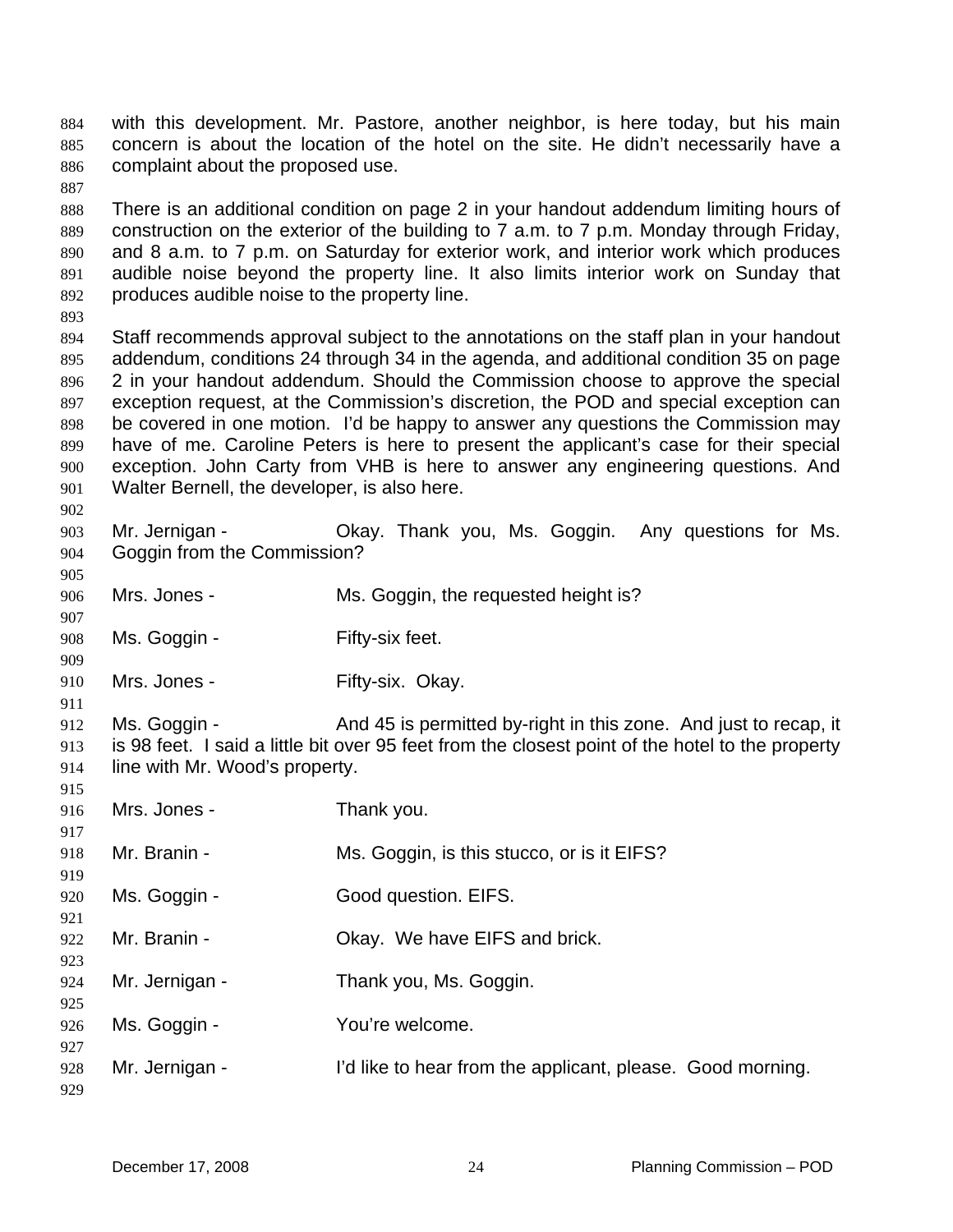Ms. Peters - Good morning, Mr. Chairman, members of the Commission. My name is Caroline Peters. I'm here on behalf of the applicant. Ms. Goggin did an excellent job of presenting all of the issues in the case. I just want to highlight a couple of things. 930 931 932 933

934

935 936 937 938 939 940 941 942 943 944 945 946 It didn't come to our attention until yesterday that there was any concern from the neighborhood residents. During the zoning case, we did not have any opposition. We did have a community meeting. In our zoning case, we proffered out a number of prohibited uses for this property, one of which was not hotel use. So, this is a by-right use. We are requesting the special exception. Without the special exception, by code we have to increase our setback from the property line I believe for front setback. That would be an additional seven feet per ten feet of height requested. For side and rear, it has to be an additional six feet per ten feet requested. As Ms. Goggin mentioned, we have 98 feet between the proposed hotel and the property line where the residence is. Also as Ms. Goggin mentioned, we really did try to situate the hotel so that none of the hotel rooms will be facing the residences, and more, Gay Avenue. So, we really do feel like this is the optimal footprint of the building.

947

948 949 950 951 952 953 One other point I just want to make is that to make this economically viable, in order to get the 83 rooms that we need for the hotel, we do need the special exception for height. Without that, we'd have to increase the footprint of the building, so it would actually have to come closer to the residences. By increasing the height an additional 10 to 11 feet, we're actually able to make a more compact building. Keep in mind that by-right, we can do a hotel up to 45 feet.

954

955 956 957 958 959 960 961 One other point I want to make is I think there was a sense with the zoning case that we would have a small office development. We didn't have a user for this property when we went to the zoning case. We had thought that it would probably be small retail, small office, something to that effect. But certainly a hotel is not as intensive a use as, say, a restaurant, or other retail use whether it be more traffic coming and going. So, we think that this is an appropriate use to actually buffer between the retail that is existing out there and the residential development.

962

963 964 965 Finally, one other point. Ms. Goggin mentioned that we do have a six-foot vinyl fence, and also we are having to plant that Transitional Buffer 35, the 35-foot buffer that we proffered in our zoning case.

966

967 I'm happy to answer any questions.

968

969 970 971 972 973 974 Mr. Jernigan - The Any questions for Ms. Peters from the Commission? Ms. Peters, when we first met on this, during the zoning case, we did think it would be office or retail, and nothing was proffered out at that time. So, this is a by-right. When we met, we did discuss the fact that we didn't want the hotel. A lot of people don't want people looking out of their window and into theirs so we made sure that the ends of the hotel with no windows faced that direction, only the window that you have for the stairwell.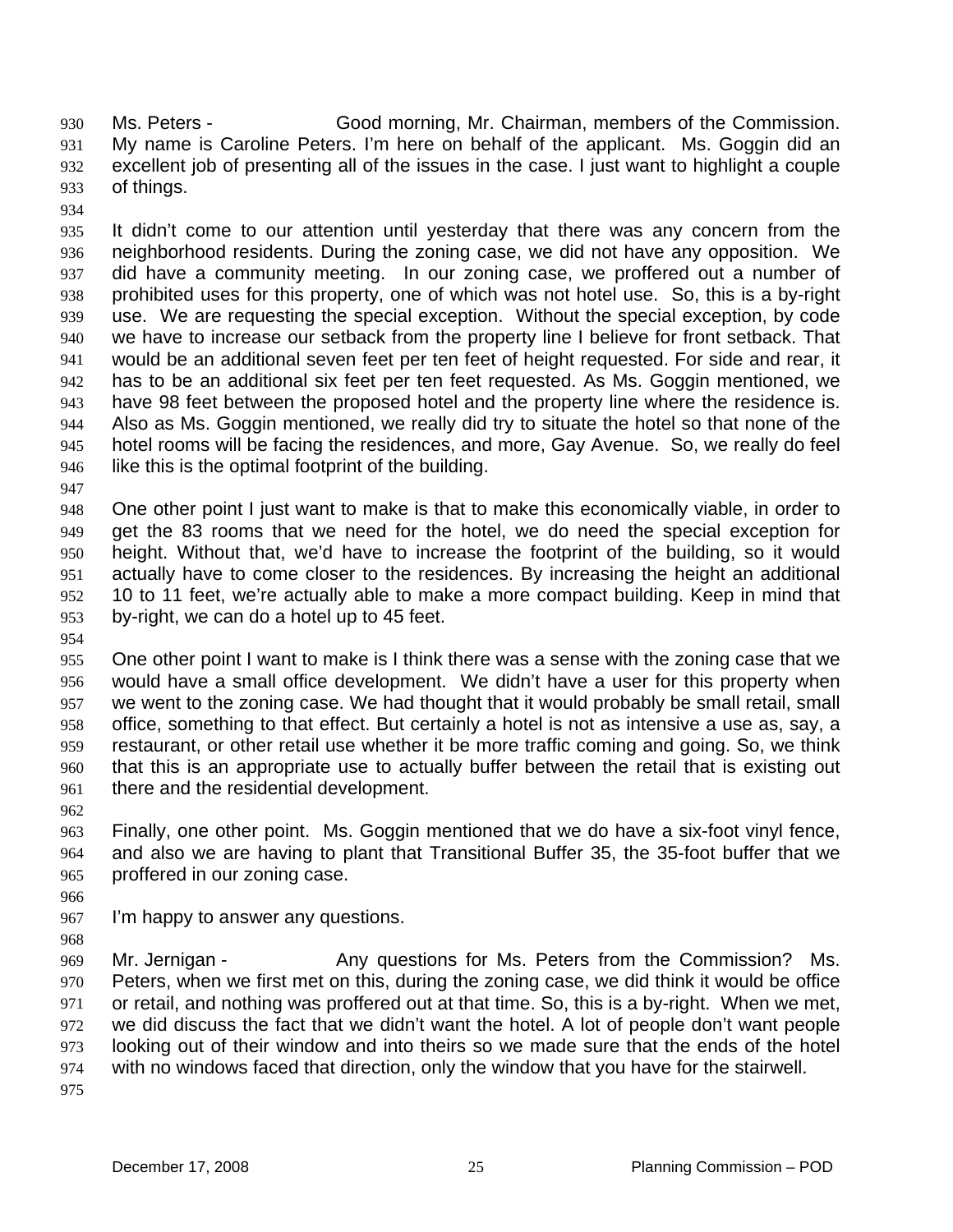976 Ms. Peters - Yes, that's correct. 977 978 979 980 981 982 983 984 985 986 987 988 989 990 991 992 993 994 995 996 997 998 999 1000 1001 1002 1003 1004 1005 1006 1007 1008 1009 1010 1011 1012 1013 1014 1015 1016 1017 1018 1019 1020 1021 Mr. Jernigan - This is an EIFS building. This isn't stucco, correct? Ms. Peters - No, it's consistent with the proffers that we provided, which did include EIFS in our list of permitted materials. Mr. Jernigan - Is this wood construction or masonry? Mr. Carty - I believe it's going to be wood construction. Mr. Jernigan - Ckay. All right. Are there any more questions? We do have opposition. Sir, if you'd like to come on down. Good morning. Would you state your name for the record, please? Mr. Wood - Frederick J. Wood. Mr. Jernigan - Ckay. Good morning, Mr. Wood. Mr. Wood - Good morning. I've listened to the presentation, and I was hoping that it wouldn't be a stick-built hotel, but I guess that's the way it has to be. I have no further opposition to this. My concerns were about a stress on the infrastructure of our utilities, natural gas, sewage, and water drainage over there. If all of that can be met, I wouldn't have any opposition to it. You've addressed the thing about overlooking the neighborhood from the windows of the hotel. Mr. Jernigan - The Inderstand that. People don't want people staring down on them. That's the reason we made sure they had to go up there to make a smaller footprint to have it to where— Mr. Wood - I understand that. Going higher will take up less footprint. Mr. Jernigan - Yes, sir. We wanted them as far away from the neighborhood as we could get it. Mr. Wood - Thave no further opposition. Mr. Jernigan - All right. I appreciate you coming down, sir. Mr. Wood - Thank you, sir. Mr. Jernigan - Thank you so much. All right. I don't guess there were any questions for Mr. Wood. With that, I will move for approval of POD-73-08, Comfort Suites at Laburnum Station, subject to the annotations on the plan, the standard conditions for developments of this type, and the following additional conditions #29 through 34, and #35 on the addendum.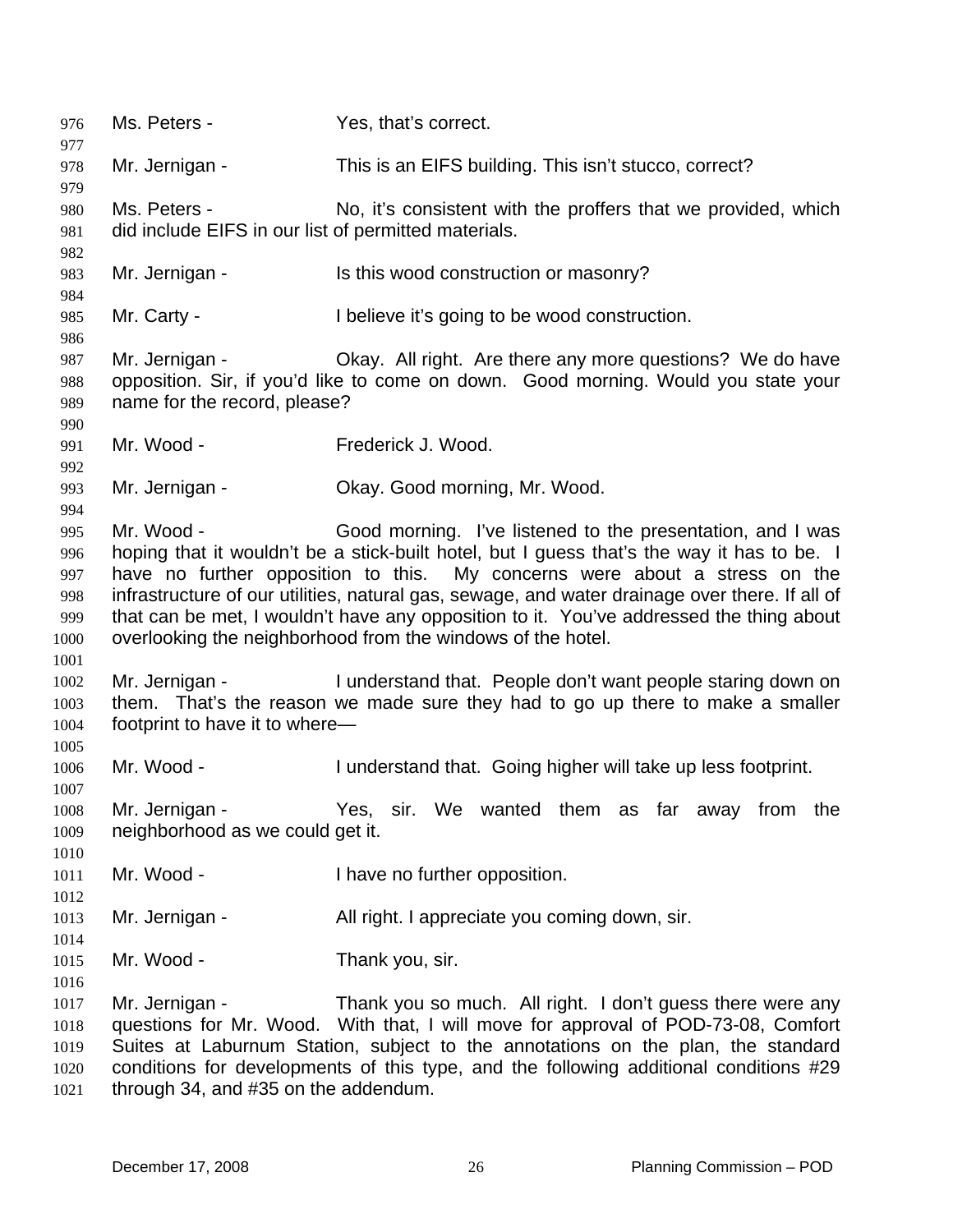| 1022         |              |                                          |                                                                                                                                                                |  |
|--------------|--------------|------------------------------------------|----------------------------------------------------------------------------------------------------------------------------------------------------------------|--|
| 1023         | Mr. Branin - |                                          | Second.                                                                                                                                                        |  |
| 1024         |              |                                          |                                                                                                                                                                |  |
| 1025         | Mrs. Jones - |                                          | The special exception.                                                                                                                                         |  |
| 1026         |              |                                          |                                                                                                                                                                |  |
| 1027         |              | Mr. Jernigan -                           | And the special exception.                                                                                                                                     |  |
| 1028         |              |                                          |                                                                                                                                                                |  |
| 1029         |              |                                          | Motion by Mr. Jernigan, seconded by Mr. Branin. All in favor say aye. All opposed say                                                                          |  |
| 1030         |              | no. The ayes have it; the motion passes. |                                                                                                                                                                |  |
| 1031         |              |                                          |                                                                                                                                                                |  |
| 1032         |              |                                          | The Planning Commission approved POD-73-08, Comfort Suites at Laburnum Station,                                                                                |  |
| 1033         |              |                                          | subject to the annotations on the plans, the standard conditions attached to these                                                                             |  |
| 1034         |              |                                          | minutes for developments of this type, and the following additional conditions:                                                                                |  |
| 1035         | 29.          |                                          |                                                                                                                                                                |  |
| 1036         |              |                                          | There shall be no outdoor storage in moveable storage containers including, but<br>not limited to, cargo containers and portable on demand storage containers. |  |
| 1037<br>1038 | 30.          |                                          | Federal Aviation Administration (FAA), Form 7460-1 shall be submitted to the                                                                                   |  |
| 1039         |              |                                          | FAA and proof of such approval shall be provided to the Planning Department                                                                                    |  |
| 1040         |              |                                          | prior to approval of any building permit application.                                                                                                          |  |
| 1041         | 31.          |                                          | In order to maintain the effectiveness of the County's public safety radio                                                                                     |  |
| 1042         |              |                                          | communications system within buildings, the owner will install radio equipment                                                                                 |  |
| 1043         |              |                                          | that will allow for adequate radio coverage within the building, unless waived by                                                                              |  |
| 1044         |              | Director of Planning.<br>the             | Compliance with the County's emergency                                                                                                                         |  |
| 1045         |              |                                          | communication system shall be certified to the County by a communications                                                                                      |  |
| 1046         |              |                                          | consultant within ninety (90) days of obtaining a certificate of occupancy. The                                                                                |  |
| 1047         |              |                                          | County will be permitted to perform communications testing in the building at                                                                                  |  |
| 1048         |              | anytime.                                 |                                                                                                                                                                |  |
| 1049         | 32.          |                                          | Evidence that an engineer has certified the height of the building shall be                                                                                    |  |
| 1050         |              |                                          | provided to the Director of Planning prior to the issuance of a Certificate of                                                                                 |  |
| 1051         |              | Occupancy.                               |                                                                                                                                                                |  |
| 1052         | 33.          |                                          | Evidence of a joint ingress/egress and maintenance agreement must be                                                                                           |  |
| 1053         |              |                                          | submitted to the Department of Planning and approved prior to issuance of a                                                                                    |  |
| 1054         |              |                                          | certificate of occupancy for this development.                                                                                                                 |  |
| 1055         | 34.          |                                          | The location of all existing and proposed utility and mechanical equipment                                                                                     |  |
| 1056         |              |                                          | (including HVAC units, electric meters, junction and accessory boxes,                                                                                          |  |
| 1057         |              |                                          | transformers, and generators) shall be identified on the landscape plans. All                                                                                  |  |
| 1058         |              |                                          | equipment shall be screened by such measures as determined appropriate by                                                                                      |  |
| 1059         |              |                                          | the Director of Planning or the Planning Commission at the time of plan approval.                                                                              |  |
| 1060         | 35.          |                                          | Construction activities shall be limited to the hours of 7:00 a.m. to 7:00 p.m.                                                                                |  |
| 1061         |              |                                          | Monday through Friday and 8:00 a.m. to 7:00 p.m. on Saturday for exterior                                                                                      |  |
| 1062         |              |                                          | work, and for interior work which produces noise audible beyond the property                                                                                   |  |
| 1063         |              |                                          | lines. No exterior work shall occur on Sunday. No interior construction work                                                                                   |  |
| 1064         |              |                                          | which is audible beyond the property lines shall occur on Sunday.                                                                                              |  |
| 1065         |              |                                          |                                                                                                                                                                |  |
| 1066         |              | <b>SUBDIVISION</b>                       |                                                                                                                                                                |  |
| 1067         |              |                                          |                                                                                                                                                                |  |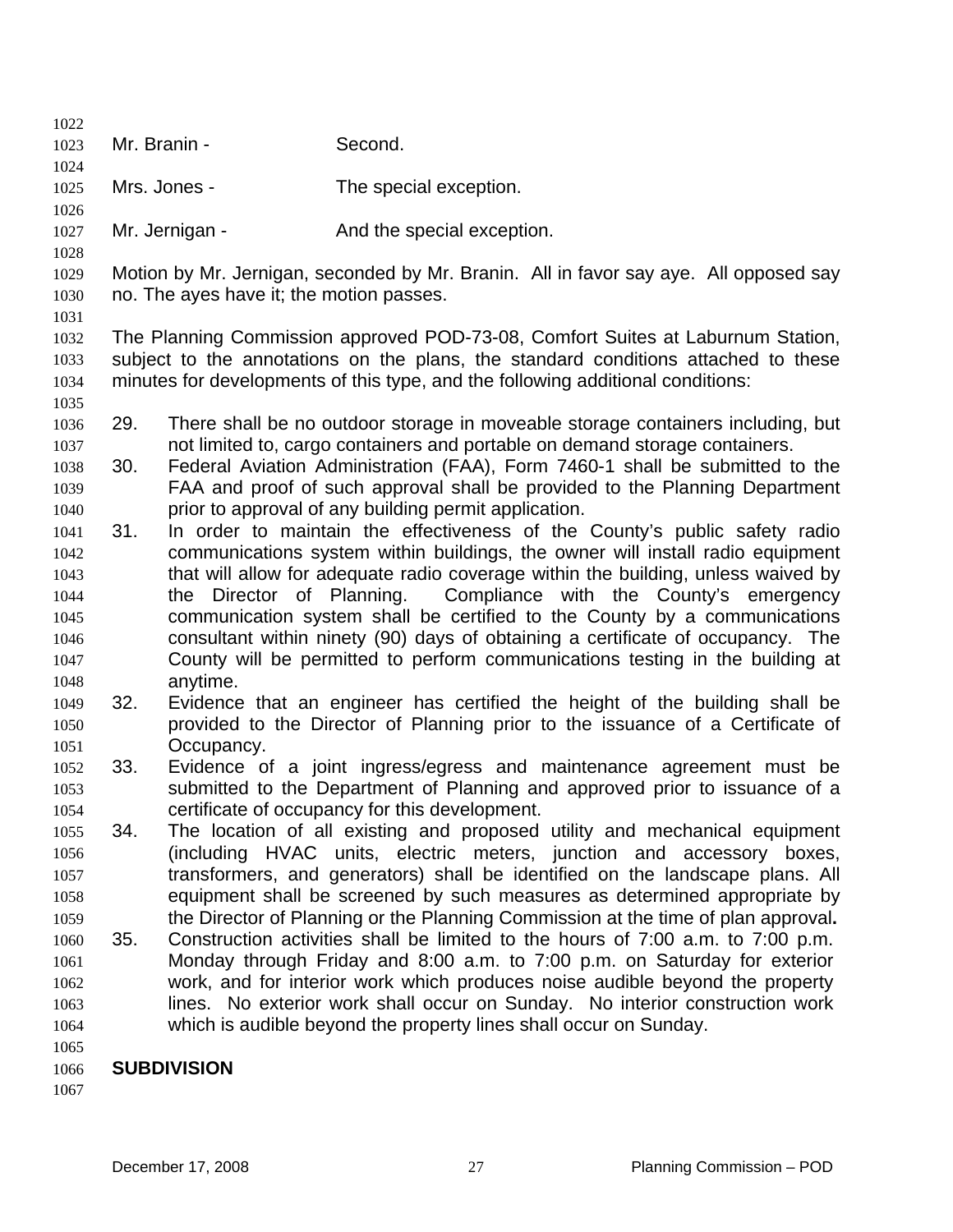SUB-14-04 Ketterley at Grey Oaks – Reconsideration of Lot 14, Block A **Roger R. Zurasky for Royal Dominion Homes, Inc.:**  Request for reconsideration of the conditional approval of Ketterley at Grey Oaks Lot 14, Block A, to authorize an exception to the major thoroughfare increased setback. The lot is located at the southwest corner of Nuckols Road and Grey Oaks Park Road at 12138 Grey Oaks Park Road on parcel 739-774-4995. The zoning is R-2AC, One Family Residence District (Conditional). County water and sewer. **(Three Chopt) 1 Lot** 

1068

1072

1069 1070 1071 Mr. Jernigan - Is there any opposition to SUB-14-04, Ketterley at Grey Oaks, Reconsideration of Lot 14, Block A? There is no opposition. Good morning, Mr. Kennedy.

1073 1074 1075 1076 1077 1078 1079 1080 1081 1082 1083 1084 1085 1086 Mr. Kennedy - Good morning, members of the Commission. The applicant is requesting an exception to reduce the additional major thoroughfare setback for a minor arterial road, which is 35 feet. So, they would have a 35-foot setback in addition to the standard 12-foot side yard setback, for a total of a 47-foot setback. They've requested a reduction to 35 feet in order to fit the house. This setback from a major thoroughfare road, instead of being 47 feet, would be 35 feet. The house is 5,678 square feet. It will also have a basement. This is not a spec house; it's actually a house being built for a specific person. They know what the setback would be, and they're aware of it. It's kind of a statement. It's on a hill. There's a 35-foot transitional buffer provided along Nuckols Road in that major thoroughfare setback. It's already proposed. In addition to that 35-foot transitional buffer planting, they propose to provide additional arborvitaes for additional screen along the house. They're proposing seven additional arborvitaes that will be eight to ten feet in height along the side of the house.

1087 1088 1089 Staff makes no recommendation. The applicant has to make a presentation. There's a presentation in your packet, a written explanation. Mr. Zurasky is here also to answer your questions.

1090 1091 1092 Mr. Jernigan - The Are there any questions for Mr. Kennedy from the Commission?

1094 1095 Mrs. Jones - I have quick one. The square footage of the house that is proposed, should this exception be granted, is 5,000, did you say?

1097 1098 1099 Mr. Kennedy - Five thousand, six hundred and seventy-eight square feet. It's a significant house. In addition, it would have a full basement.

1100 1101 Mrs. Jones - If the special exception is not granted, obviously the house would have to be smaller. Was there an estimate of what—

1103 Mr. Kennedy - No. That person wouldn't purchase the lot.

1104

1102

1093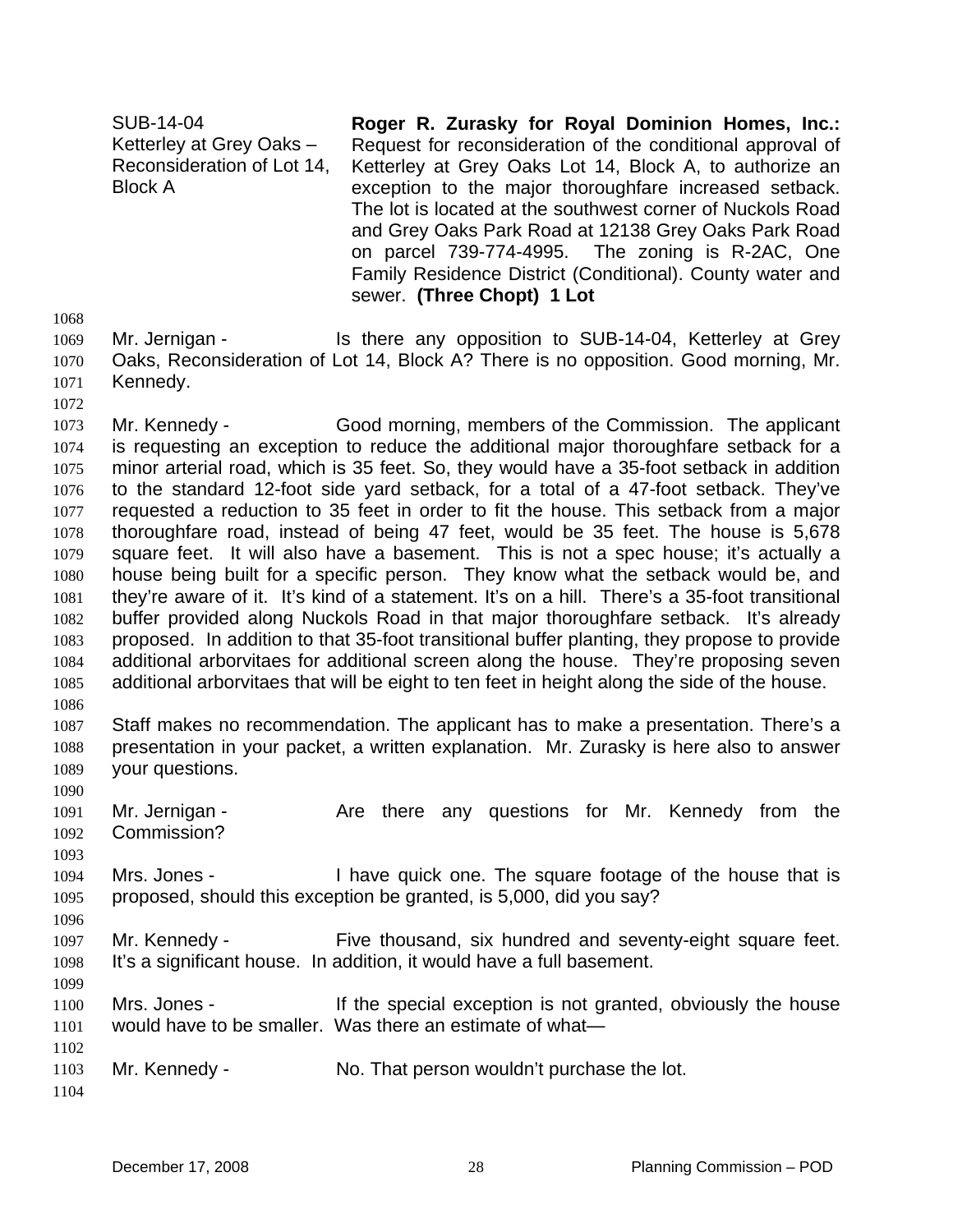| 1105                         | Mr. Jernigan -                                            | That's 5,600 without the basement?                                                                                                                                                                                                         |
|------------------------------|-----------------------------------------------------------|--------------------------------------------------------------------------------------------------------------------------------------------------------------------------------------------------------------------------------------------|
| 1106<br>1107                 | Mr. Kennedy -                                             | Without the basement, yes. It's a big house.                                                                                                                                                                                               |
| 1108                         |                                                           |                                                                                                                                                                                                                                            |
| 1109<br>1110                 | Mr. Branin -                                              | I would like to talk to Mr. Zurasky.                                                                                                                                                                                                       |
| 1111<br>1112                 | Mr. Jernigan -                                            | Okay.                                                                                                                                                                                                                                      |
| 1113<br>1114                 | Mr. Branin -<br>Would you state your name for the record? | Is. Mr. Zurasky here? Sir, can I speak to you, please?                                                                                                                                                                                     |
| 1115                         |                                                           |                                                                                                                                                                                                                                            |
| 1116<br>1117                 | Mr. Zurasky -                                             | Yes. Roger Zurasky. Good morning.                                                                                                                                                                                                          |
| 1118<br>1119                 | Mr. Branin -                                              | Good morning. Mr. Zurasky, you called me two months ago?                                                                                                                                                                                   |
| 1120                         | Mr. Zurasky -                                             | Yes, September or October.                                                                                                                                                                                                                 |
| 1121<br>1122<br>1123<br>1124 | Mr. Branin -                                              | You have this house that's been designed with a purchaser.<br>Help me if I mess up, because it's been two months. You have it sold and designed per<br>these people's specifications, and that's why you're requesting this, correct?      |
| 1125<br>1126<br>1127         | Mr. Zurasky -                                             | Correct.                                                                                                                                                                                                                                   |
| 1128<br>1129                 | Mr. Branin -                                              | You were concerned about the timeline on making sure you<br>got it, so you could get it underway and keep this buyer happy. Correct?                                                                                                       |
| 1130<br>1131                 | Mr. Zurasky -                                             | Yes, sir.                                                                                                                                                                                                                                  |
| 1132<br>1133                 | Mr. Branin -                                              | Okay. You haven't lost this buyer, have you?                                                                                                                                                                                               |
| 1134<br>1135<br>1136         | Mr. Zurasky -                                             | Not yet. She's fully expecting a call today.                                                                                                                                                                                               |
| 1137                         | Mr. Branin -                                              | And you have a contract.                                                                                                                                                                                                                   |
| 1138<br>1139                 | Mr. Zurasky -                                             | We do. Yes, sir.                                                                                                                                                                                                                           |
| 1140<br>1141<br>1142         | Mr. Branin -                                              | Okay. Mr. Zurasky called me in a panic. It's not part of the<br>conditions because it already has a buyer and a contract for it.                                                                                                           |
| 1143<br>1144                 | Mr. Jernigan -                                            | Are there any questions for Mr. Zurasky?                                                                                                                                                                                                   |
| 1145<br>1146<br>1147<br>1148 | Mrs. Jones -                                              | Mr. Zurasky, my problem with this is—and not specifically<br>just this case, but in all cases like this where we are asked to make exceptions for<br>different things—the lot has not changed size, and the requirements have not changed. |

 You have invested a tremendous amount of time and effort, obviously, with your buyer,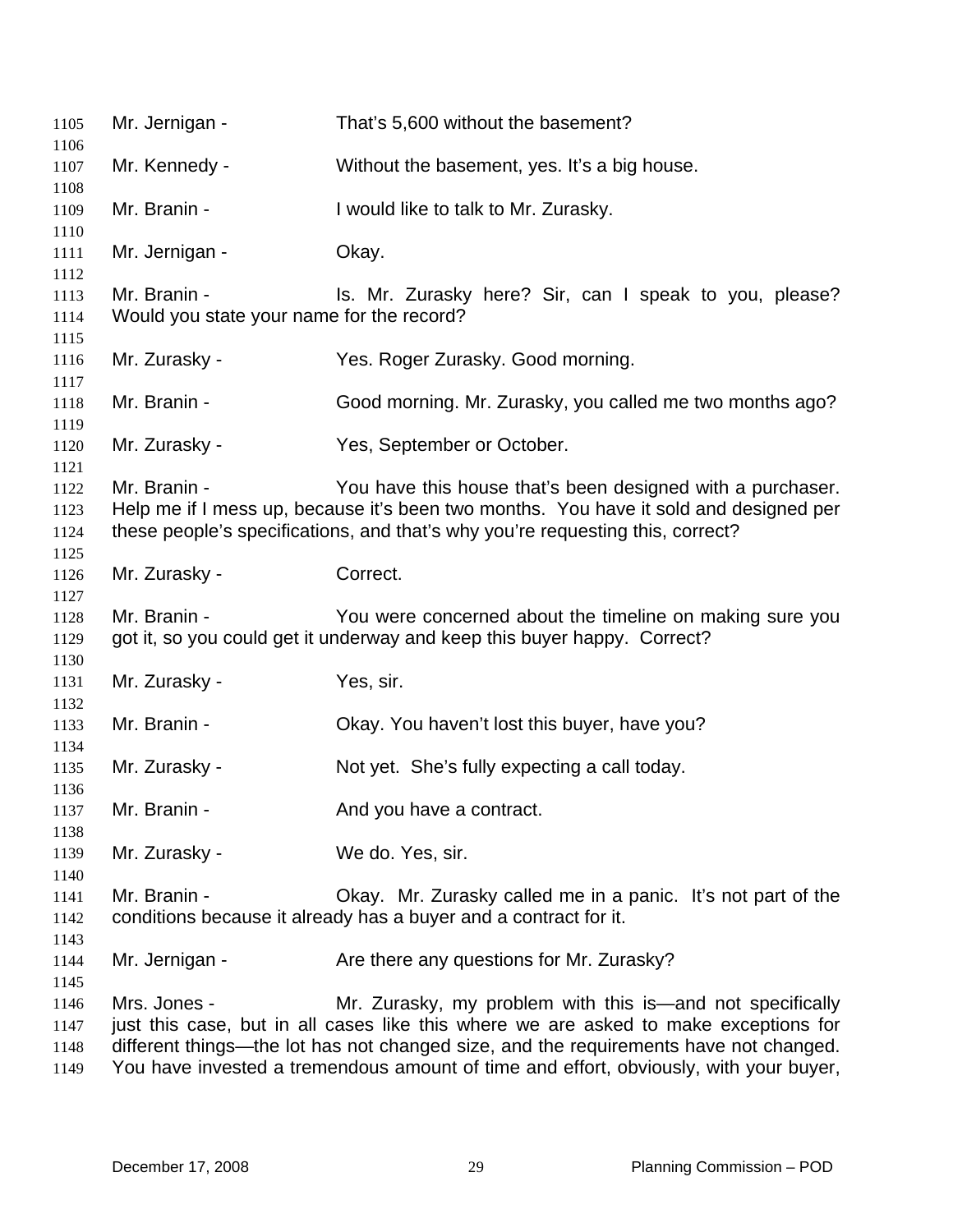and designed. Why would you do that when you know that there is a chance that this is not going to be acceptable? 1150 1151 1152 1153 1154 1155 1156 1157 1158 1159 1160 1161 1162 1163 1164 1165 1166 1167 1168 1169 1170 1171 1172 1173 1174 1175 1176 1177 1178 1179 1180 1181 1182 1183 1184 1185 1186 1187 1188 1189 1190 1191 1192 1193 1194 1195 Mr. Zurasky - Great question. The engineer of the developer, the plans that I received from him did not show the additional setback. So, I purchased the lot with the setback that you can see here— Mrs. Jones - Well, I'm looking there. Mr. Zurasky - Exactly. It did not include the additional setback. So, I submitted for the permit. I'd already purchased the lot, so I'm two feet in already. Mrs. Jones - Committed. Mr. Zurasky - Committed. Already purchased the lot, had the house fit into the buildable, and it was rejected by Planning and Zoning which I didn't know. Mrs. Jones - So, it was that darn engineer's fault. Mr. Zurasky - Yes. So, when I had to do the research, oh man. Again, we designed the house to fit the buildable. The current plan that would show the additional setback, because of that corner lot, number one, the house that I've sold and have a contract on won't fit. It would make it very difficult on that corner to fit the way that that buildable gets very small at the side. I agree with you. That's why I'm in the spot that I'm in. Mrs. Jones - On the other hand, this is the entrance to this community, and it's a critical lot to the community. Mr. Zurasky - The Yes. We put a brick front on it, too. We do the additional plantings on the side, and a brick front because of the entrance on Nuckols Road. Mrs. Jones - The Squess my last question is since we're talking about a couple of feet, I find it hard to think that a home couldn't be designed to fit within the requirements of our ordinance. Mr. Zurasky - Unfortunately, like I said, I had it sold, had it built to spec custom, and got to the point of the permit. Mrs. Jones - Ckay. Mr. Branin - Thave no further questions. Mr. Jernigan - The's putting some additional landscaping in? Mr. Branin - Yes, additional landscaping.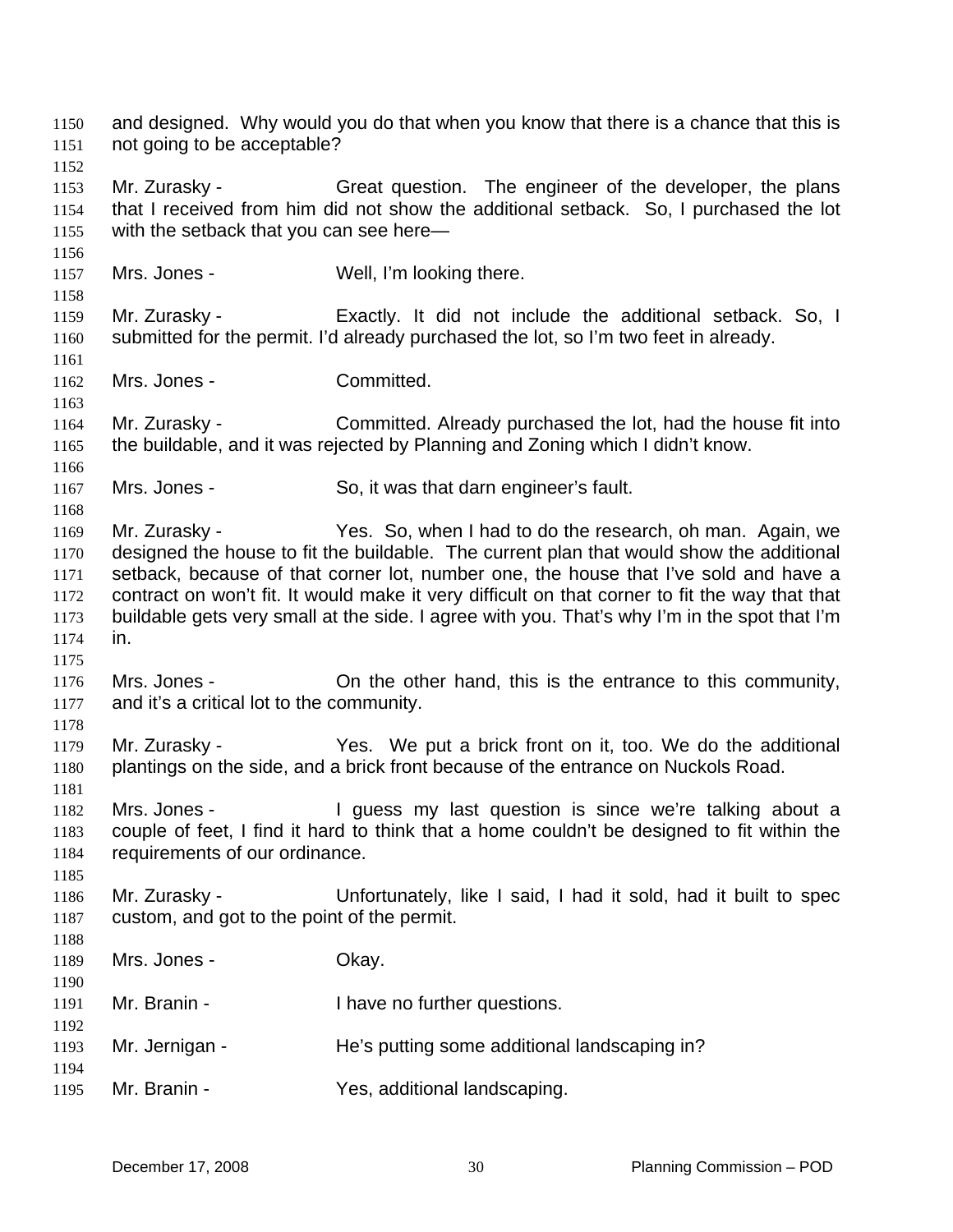Mr. Jernigan - Does anybody remember why we made that change for the additional setback on main entrances? Mr. Emerson - It's along all your major thoroughfare roads. It's to increase the setback to provide more buffering from the major traffic roads for residential. Mr. Jernigan - That's why we did it. Sometimes when people come off a main arterial road into a subdivision, they come through too fast. So, we set the houses back for safety. That was the intent for that change. Mr. Zurasky - The driveway is in further in the community, also. Mr. Jernigan - Ckay. I was just bringing up a little history. Thank you, sir. Mr. Zurasky - Thank you. Mr. Jernigan - All right, Mr. Branin. Mr. Branin - Mr. Chairman, I'm going to move for approval of SUB-14-04, Ketterley at Grey Oaks, Reconsideration of Lot 14, Block A, with conditions approved by the Commission on January 28, 2004. That's it. Mr. Jernigan - Ckay. Do we have a second? Mr. Vanarsdall - Second. Mr. Jernigan - **Motion by Mr. Branin, seconded by Mr. Vanarsdall. All in** favor say aye. All opposed say no. The ayes have it; the motion passes. The Planning Commission granted an exception to the major thoroughfare increased setback for SUB-14-04, Ketterley at Grey Oaks, Reconsideration of Lot 14, Block A, subject to the conditional subdivision conditions previously approved on January 28, 2004.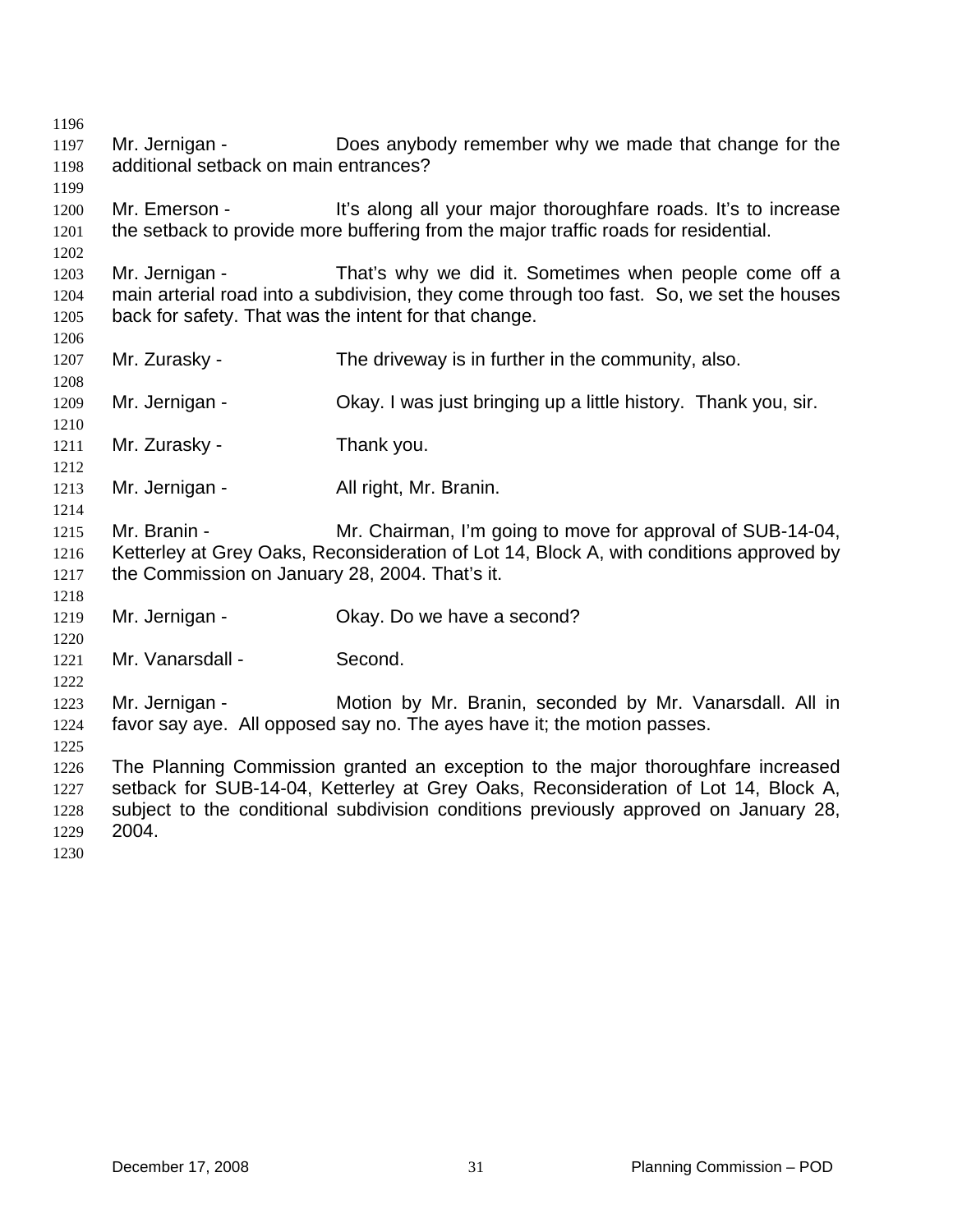## 1231 **SUBDIVISION**

1232

SUB-29-08 Dumbarton (December 2008 Plan) Irisdale and Greenway Avenues

**M-Squared Engineering, LLC for Tetra Assoc., LLC:**  The 3.309-acre site proposed for a subdivision of 9 new single-family homes is located between Irisdale and Greenway Avenues, approximately 200 feet east of Greendale Road on parcels 775-745-8761, 9463, 9842, 776-745-0165, 0968, 2271, and 1246. The zoning is R-4, One Family Residence District. County water and sewer. **(Brookland) 9 Lots** 

1233

1236

1259

1267

1234 1235 Mr. Jernigan - Is there any opposition to SUB-29-08, Dumbarton (December 2008 Plan)? There is no opposition. You may proceed, Mr. Ward.

1237 1238 1239 1240 1241 1242 1243 1244 1245 1246 1247 1248 1249 1250 Mr. Ward - Thank you. This subdivision request is to create 9 lots for an infill development here along Greenway and Irisdale Avenues. It's approximately 200 feet from Greendale Road. The revised plan depicts the required 35-foot setback from the wetlands as required by Public Works, Environmental Division. However, due to some information received last night from the Corps of Engineers, grading may eliminate some of the existing natural buffer that exists along this property line. Staff has been discussing some of this and thought we should provide a reasonable buffer between these lots and the adjacent property to lessen the impact of the industrial use next door, but this issue has yet to be resolved. Currently, a five-foot wall on the property line is owned by the property owner here and is in existence. I have a picture of that if we need to pass that around. The applicant, David Durant, and the engineer, Mike Morgan, are here to discuss any matters. I would be happy to answer any questions you have at this time. The revised plan would need a waiver of time limits.

| 1251 | Mr. Jernigan -   | Are there any questions for Mr. Ward from the Commission?     |
|------|------------------|---------------------------------------------------------------|
| 1252 |                  |                                                               |
| 1253 | Mr. Vanarsdall - | I don't have any because we've talked about it every day this |
| 1254 | week.            |                                                               |
| 1255 |                  |                                                               |
| 1256 | Mr. Jernigan -   | Okay.                                                         |
| 1257 |                  |                                                               |
| 1258 | Mr. Vanarsdall - | And last week.                                                |

1260 1261 Mr. Jernigan - **Do you need to hear from anybody, Mr. Vanarsdall?** 

1262 1263 Mr. Vanarsdall - The applicant.

1264 1265 Mr. Jernigan - Ckay. Would the applicant come up, please?

1266 Mr. Durant - Good morning. David Durant with Tetra.

1268 Mr. Vanarsdall - Good morning.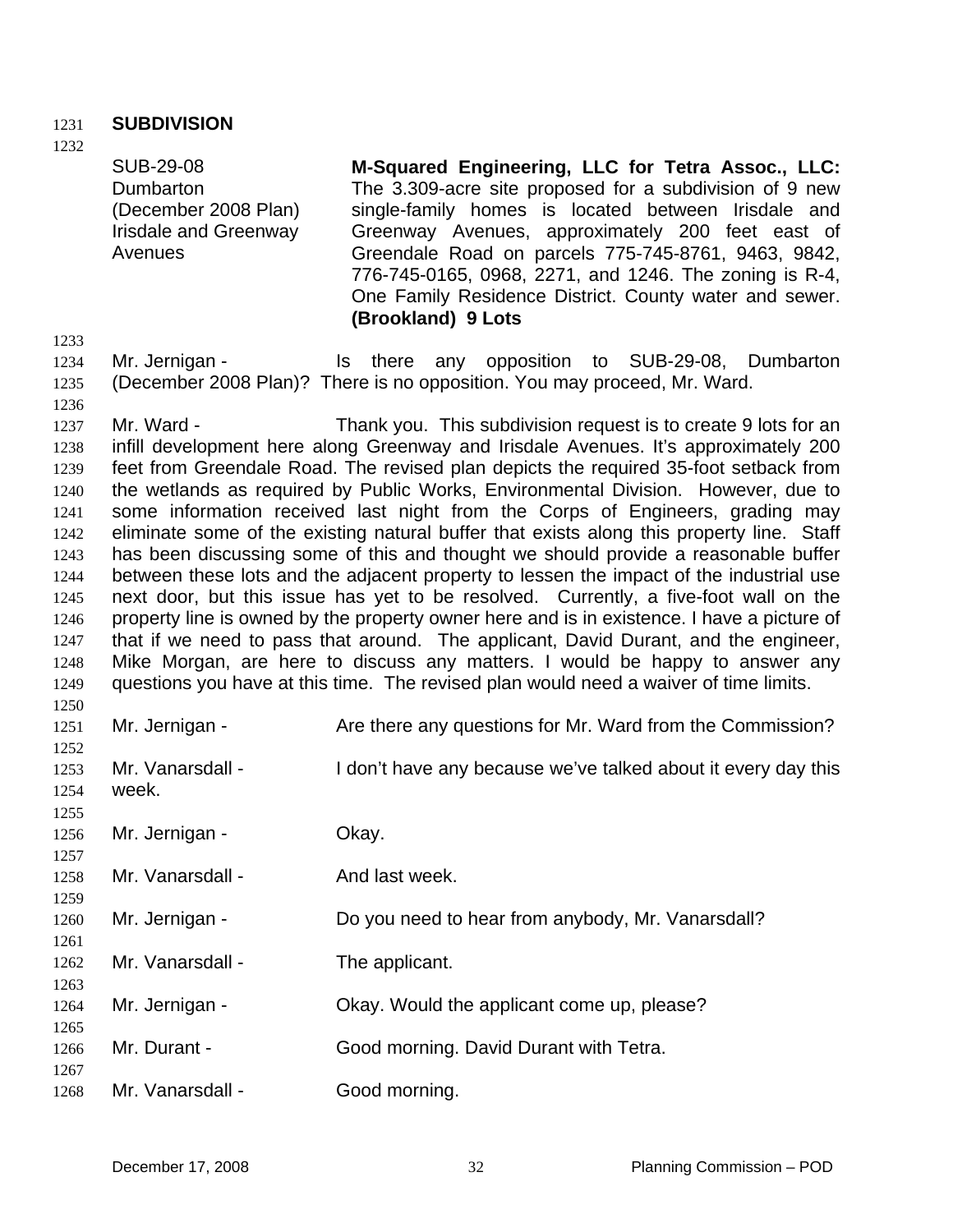1270 Mr. Durant - Good morning. How are you doing, Mr. Vanarsdall?

1272 1273 1274 1275 1276 1277 1278 1279 1280 1281 Mr. Vanarsdall - We have two issues on this. Mr. Ward just mentioned about the wetlands not being settled yet. Along the same lines is the wall behind the proposed development. I have a piece of it to show it to you. It's made of plastic. One side of it is wooden, and the side facing the warehouse is this. It's one inch thick in some places. I'm going to put a wall back there. We have a problem with the present wall, as it's on the line. I don't know at this point who owns the warehouse; I know who used to own it. We have information that will tell you. So, you may want to work with them to replace the wall. You don't need to put a wall back there near this wall, because then it becomes no-mans land between them. But you do need a wall back there because that loading dock is looking right into where you want to put your houses.

1282 1283 1284 1285 Mr. Durant - We had considered doing some landscape buffering, but we had never considered any type of screen wall just because as far as we knew, nothing—

- 1287 1288 Mr. Vanarsdall - The wall is more for safety, so people can't come over into the subdivision.
- 1290 Mr. Durant - Right.
- 1292 Mr. Vanarsdall - You do need landscaping also.
- 1294 1295 Mr. Durant - With the existing wall there, it was just never considered there was anything else we needed.
- 1297 1298 Mr. Vanarsdall - Right. I'm going to ask you to defer this for 30 days. Thank you.
- 1300 Mr. Durant - All right, thanks.
- 1301

1269

1271

1286

1289

1291

1293

1296

1299

- 1302 1303 1304 Mr. Vanarsdall - With that, Mr. Chairman, I recommend SUB-29-08, Dumbarton (December 2008 Plan), be deferred to January 28, 2009, at the applicant's request.
- 1306 Mrs. Jones - Second.
- 1307 1308 1309 Mr. Jernigan - The Motion by Mr. Vanarsdall, seconded by Mrs. Jones. All in favor say aye. All opposed say no. The ayes have it; the motion passes.
- 1310

- 1311 1312 At the request of the applicant, the Planning Commission deferred SUB-29-08, Dumbarton (December 2008 Plan), to its January 28, 2009 meeting.
- 1313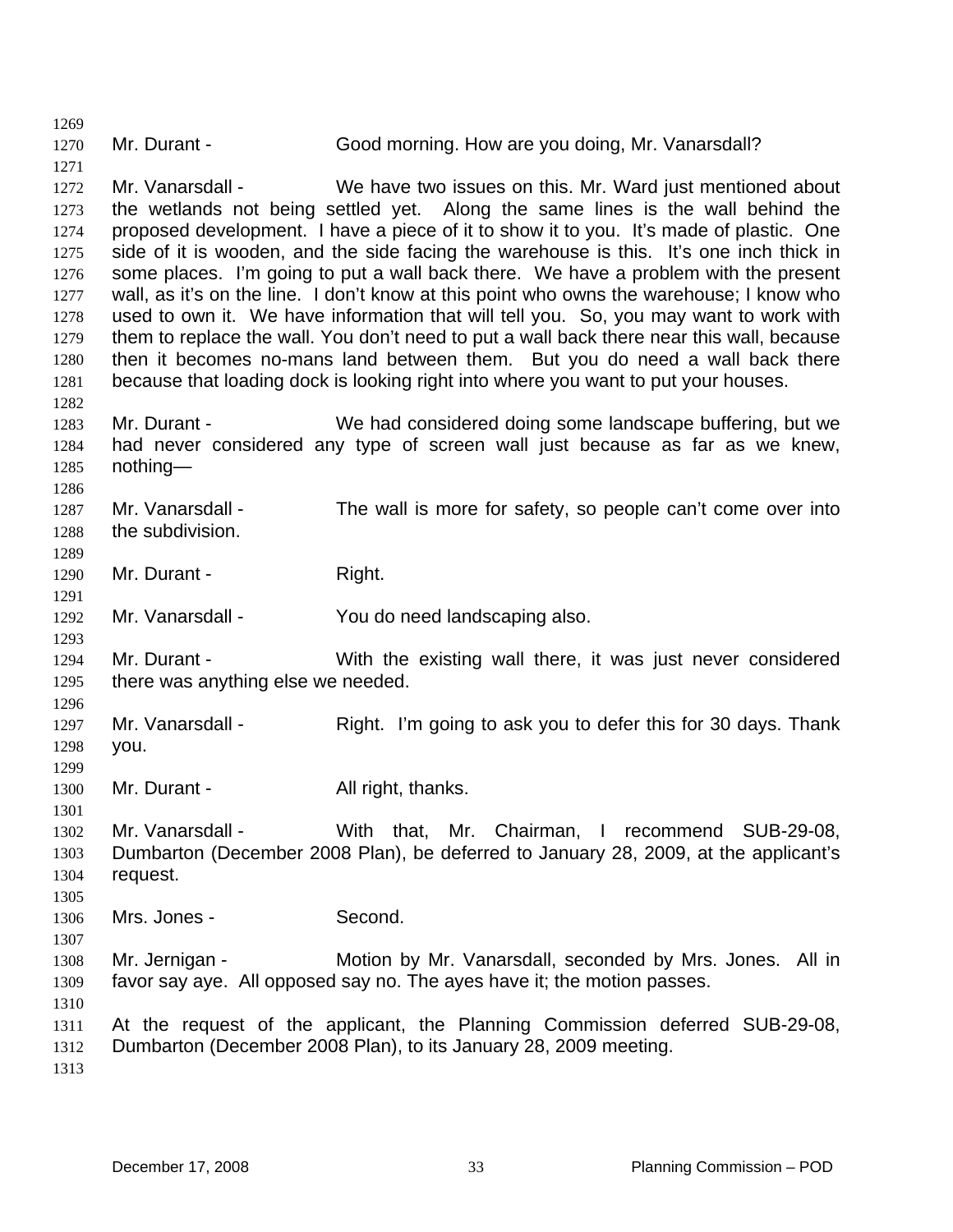Mr. Emerson - The Mr. Chairman, that now takes us to the resolution that follows page 18 in your regular agenda. It is a discussion item. The Commission received a letter dated December 4, 2008 explaining to you that we have several changes that the General Assembly made to the Code of Virginia that requires us to amend our Subdivision and Zoning Ordinances. You will be receiving a draft ordinance from the County Attorney's Office through us, of course, prior to your hearing. We would request that you adopt a resolution to place this on your agenda for consideration. 1314 1315 1316 1317 1318 1319 1320 1321

1322

1323 1324 1325 1326 1327 1328 1329 1330 Two of the new laws affect the approval and expiration of subdivision plats so we have amendments to the Subdivision and Zoning Ordinances that will outline the approval procedures. Another new law is intended to establish and regulate dam break inundation zones, which again requires some small changes to the Subdivision and Zoning Ordinances. A third change added "stepchild and sibling" to the list of persons considered immediate family under the subdivision ordinance. Then, there is a code section regarding non-conforming structures that has been amended again for the third time in the last three years requiring an adjustment to the Zoning Ordinance.

1331

1332 1333 So, the resolution that you are considering to initiate the amendment process today will take you to either February or March, whichever you choose to schedule this.

1334 1335 1336 1337 1338 Mr. Glover - Can I ask a question? Can you explain to me what the General Assembly's thinking was when it considered changing the immediate family members? What were they thinking there that you needed—Tell me again how it reads?

1339 1340 1341 Mr. Emerson - What they've done is they have changed the code to require that we include in our definition of immediate family, stepchild and sibling, meaning, of course, either brothers or sisters.

1342

1346

1343 1344 1345 Mr. Glover - The At what age do you consider a stepchild and sibling to be adults and on their own? In other words, can you have siblings and stepchildren of any age?

- 1347 1348 1349 Mr. Emerson - Well, minors can't hold property, as I understand it. You have to be 18. So, it would have to be people in excess of 18 years of age in order for this to occur to begin with.
- 1351 Mr. Glover - The Unit understand that.
- 1352

1355

1350

1353 1354 Mr. Emerson - The don't exactly follow the logic of the General Assembly either, but they have required that we make these changes.

1356 1357 1358 Mr. Glover - I was wondering if they were attempting to do something about the huge number of people that live in houses sometimes and say this is family, and you can't prove differently because sometimes we don't know where they came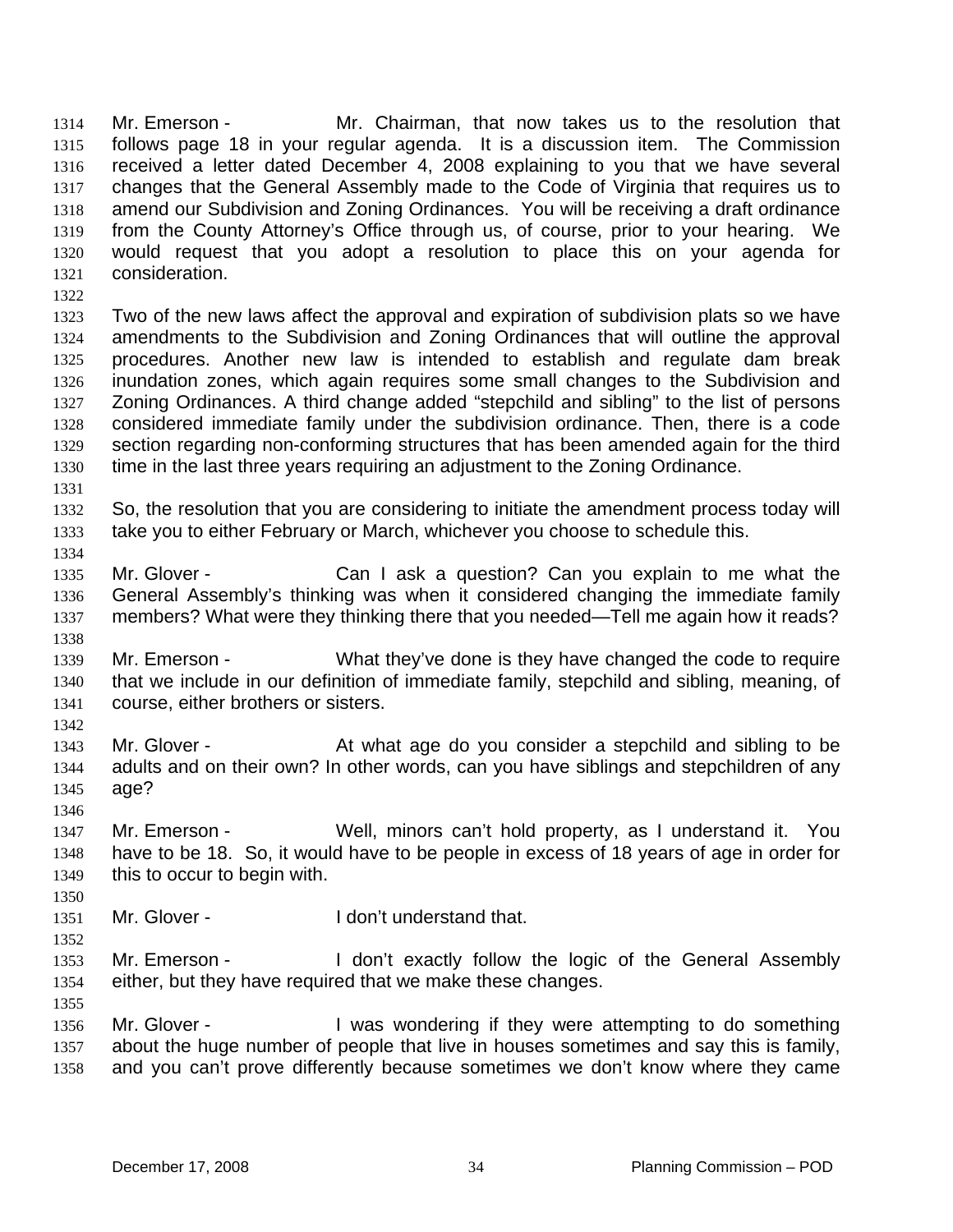from, and don't have—How do we determine that somebody is a sibling? How do we enforce what they have initiated here, the General Assembly, in their wisdom? 1359 1360 1361 1362 1363 1364 1365 1366 1367 1368 1369 1370 1371 1372 1373 1374 1375 1376 1377 1378 1379 1380 1381 1382 1383 1384 1385 1386 1387 1388 1389 1390 1391 1392 1393 1394 1395 1396 1397 1398 1399 1400 1401 1402 1403 1404 Mr. Emerson - Well, it does become somewhat complicated to ascertain that fact. As you know, we do have difficulty with occupancy issues now. So, that's something that as we move through structuring this ordinance we can discuss further. Perhaps you could add some criteria that would require additional documentation. Mr. Glover - We can add criteria as the County? Mr. Emerson - I believe you could add something to the ordinance; yes, sir, something to the approval plat that would require some sort of statement that they actually meet this requirement. Mr. Glover - The other words, I'm not looking to put a burden on the Planning Department, but could we find out what the intent was behind this? Mr. Emerson - We can certainly look into it; yes, sir. Mr. Glover - The next thing I want to ask is about the inundation zones for dams. Are we talking about dams the size of the Bosher Dam, or are we talking about dams the size of the ones at the Botanical Gardens, or Staples Mill Pond? Mr. Emerson - I want to say, Mr. Glover, that I'm not 100% sure. I want to say dams of 25 acres or more. Dave, do you recall? Mr. O'Kelly - No, I don't, Joe. I do think that probably Staples Mill Pond would be covered under the ordinance. Mr. Glover - What does it do? What does this ordinance do for Staples Mill Pond Dam? Mr. Emerson - It requires us to map dam break inundation zones. Mr. Glover - Tell me what that means. Mr. Emerson - That means if a-Mr. Glover - I think I know what it is, but I want to hear what your— Mr. Emerson - If a dam were to break, you have a certain flood zone underneath it based on the surge that would be created. Mr. Glover - And who is required to determine where that flood zone will be?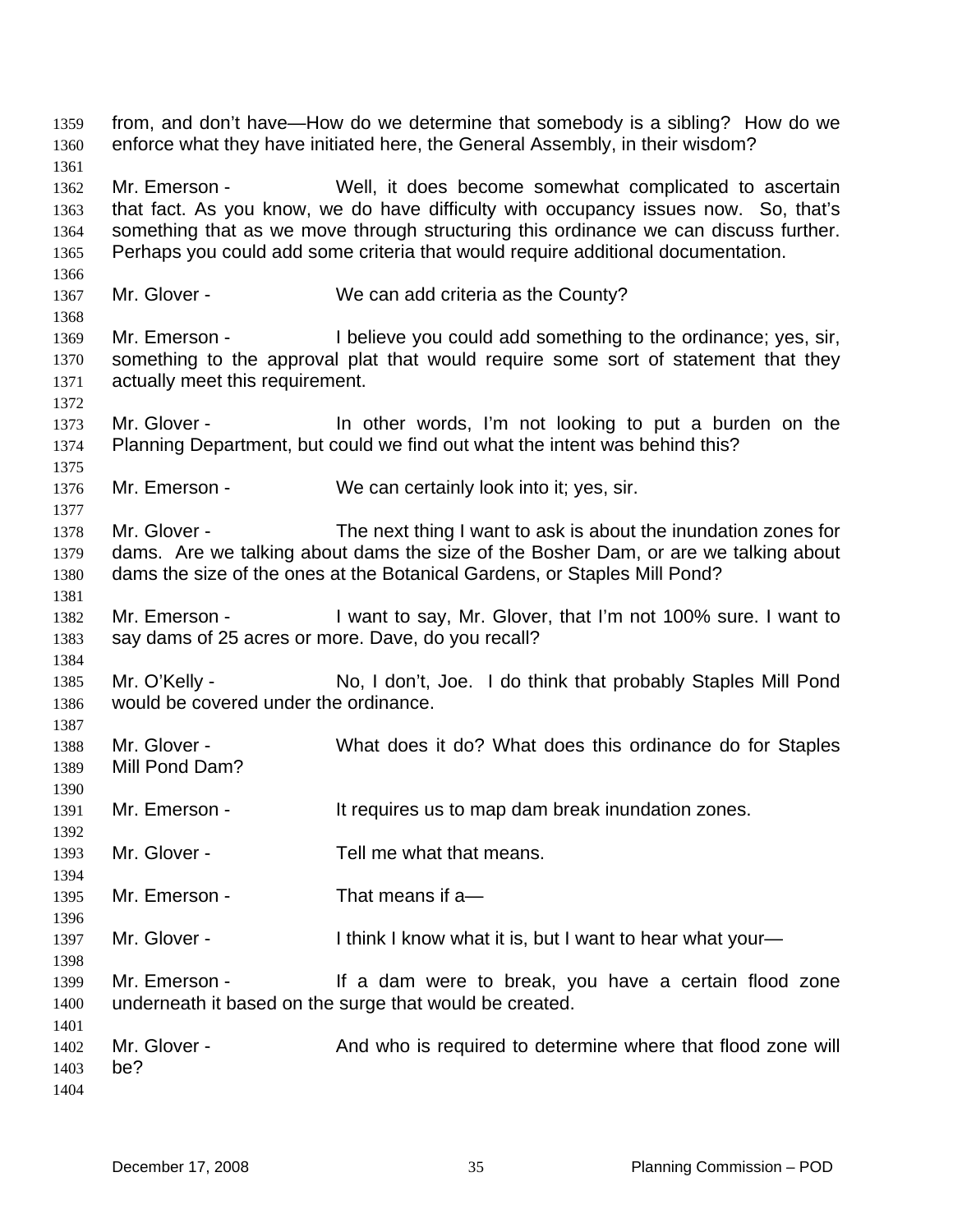Mr. Emerson - We're looking at Public Works to assist us with this. They've been primarily working with this. 1405 1406 1407 1408 1409 1410 1411 1412 1413 1414 1415 1416 1417 1418 1419 1420 1421 1422 1423 1424 1425 1426 1427 1428 1429 1430 1431 1432 1433 1434 1435 1436 1437 1438 1439 1440 1441 1442 1443 1444 1445 1446 1447 1448 1449 1450 Mr. Glover - Does FEMA have anything to do with it? Mr. Emerson - I'm not sure, Mr. Glover, but I can check into that. Mr. Glover - Can you check into that and determine before we have to vote on it? Mr. Emerson - Absolutely. Mr. Glover - There is a difference between dams of 25 acres and the James River Bosher Dam, I believe. Isn't there? Somewhere along the line, it seems that the MPO has something to do with dams, too. Mr. Emerson - I believe you're right. I believe they do. Mr. Glover - Could you find out what that is? Mr. Emerson - Yes, sir, I certainly can. Mr. Glover - I don't want to put a great deal of burden on you, but I'm not sure. When government decides that they want to impose more regulations, I think we should know why we're imposing them and what the intent was. Maybe we don't agree with it. Mr. Emerson - We certainly can check into that. Mr. Glover - All right. Mr. O'Kelly - Think we would have a work session with the Planning Commission before this would ever be brought to take a vote. Mr. Glover - The that work session, I would hope we could explain that in detail and maybe even invite Senator Watkins and Delegate Frank Hall since they have a great interest in local government. Maybe they could come and explain it. Mr. Emerson - We certainly can invite them. What this resolution does today is it initiates staff work on these changes. Then, of course, as Mr. O'Kelly said, we would bring this to a work session with the Commission. Based on the Commission's schedule, my guess is it's probably going to be March, because in February, you will be considering the CIP. We will also have further work sessions on— Mr. Glover - What is the CIP?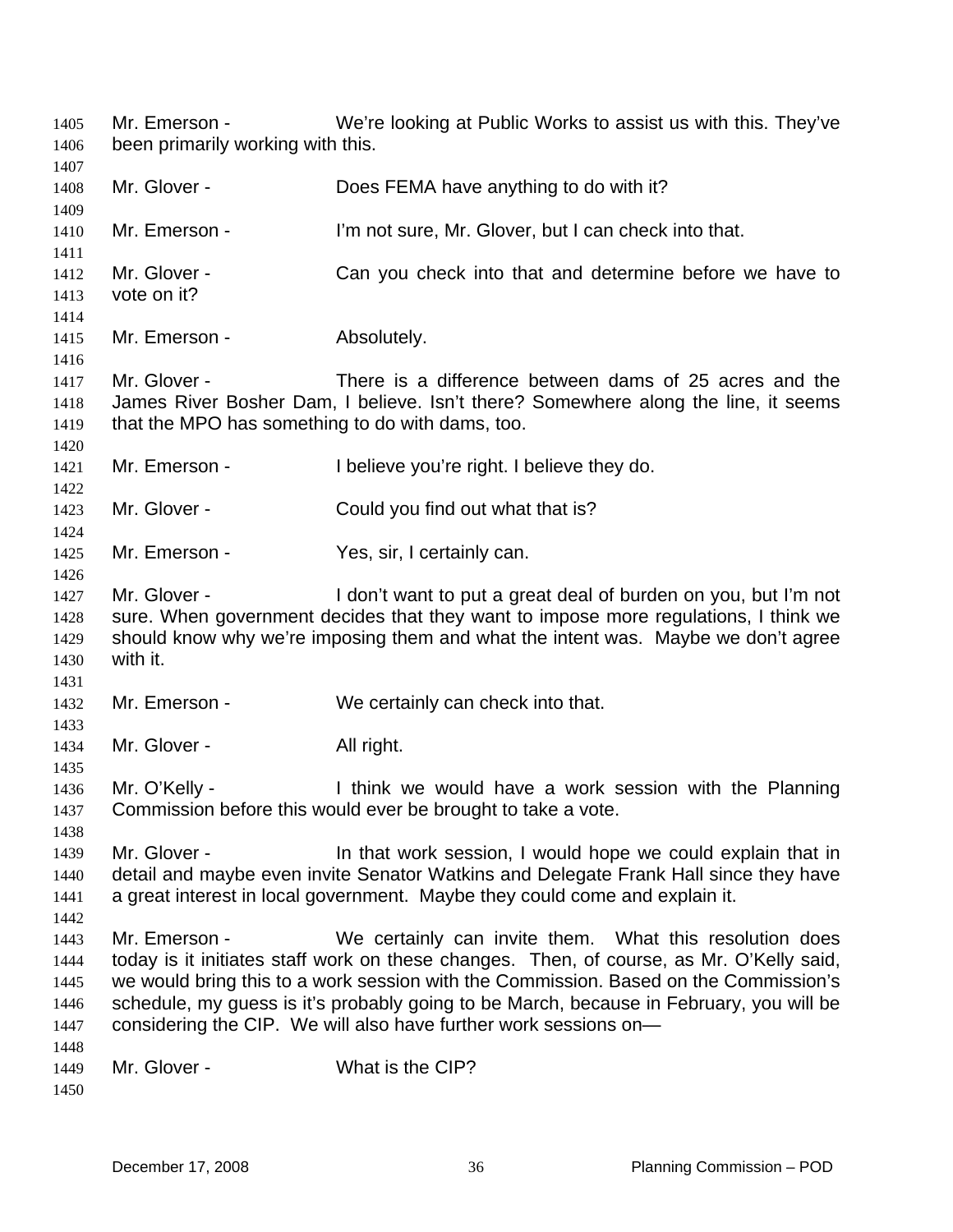Mr. Emerson - The Capital Improvements Program. Mr. Vanarsdall - Mr. Secretary, passing this resolution doesn't take away from the things that Mr. Glover has asked you to look into. Mr. Emerson - No, sir, it does not. In actuality, it will work towards getting that information for you for the work session, which we can schedule at a future date. Mr. Glover - This interesting how this resolution starts. It says, "Whereas the Code of Virginia authorizes…" In other words, it doesn't mandate. Mrs. Jones - That was my question exactly. If we resolve to amend, are we resolving to investigate amending, or are we resolving to amend our County Subdivision and Zoning Ordinances? Mr. Emerson - As I understand it from the County Attorney, we really don't have any choice. Mrs. Jones - That was my question. Mr. Glover - So, that should read, "requires." Mr. Emerson - Yes, sir. Mrs. Jones - Ckay. Mr. Glover - The Maybe you want to change that. Mr. Emerson - We can change that. Mr. Glover - Are you willing to do that now? Mr. Emerson - Yes, sir. Mr. Glover - Chay. Mr. Emerson - Change "authorizes" after "Whereas the Code of Virginia" to "requires." In this case, it is required. Mr. Glover - Ckay. Mr. Emerson - These are not optional changes. Mrs. Jones - I appreciate Mr. Glover asking about the definitions, although I guess the bottom line is we will be changing.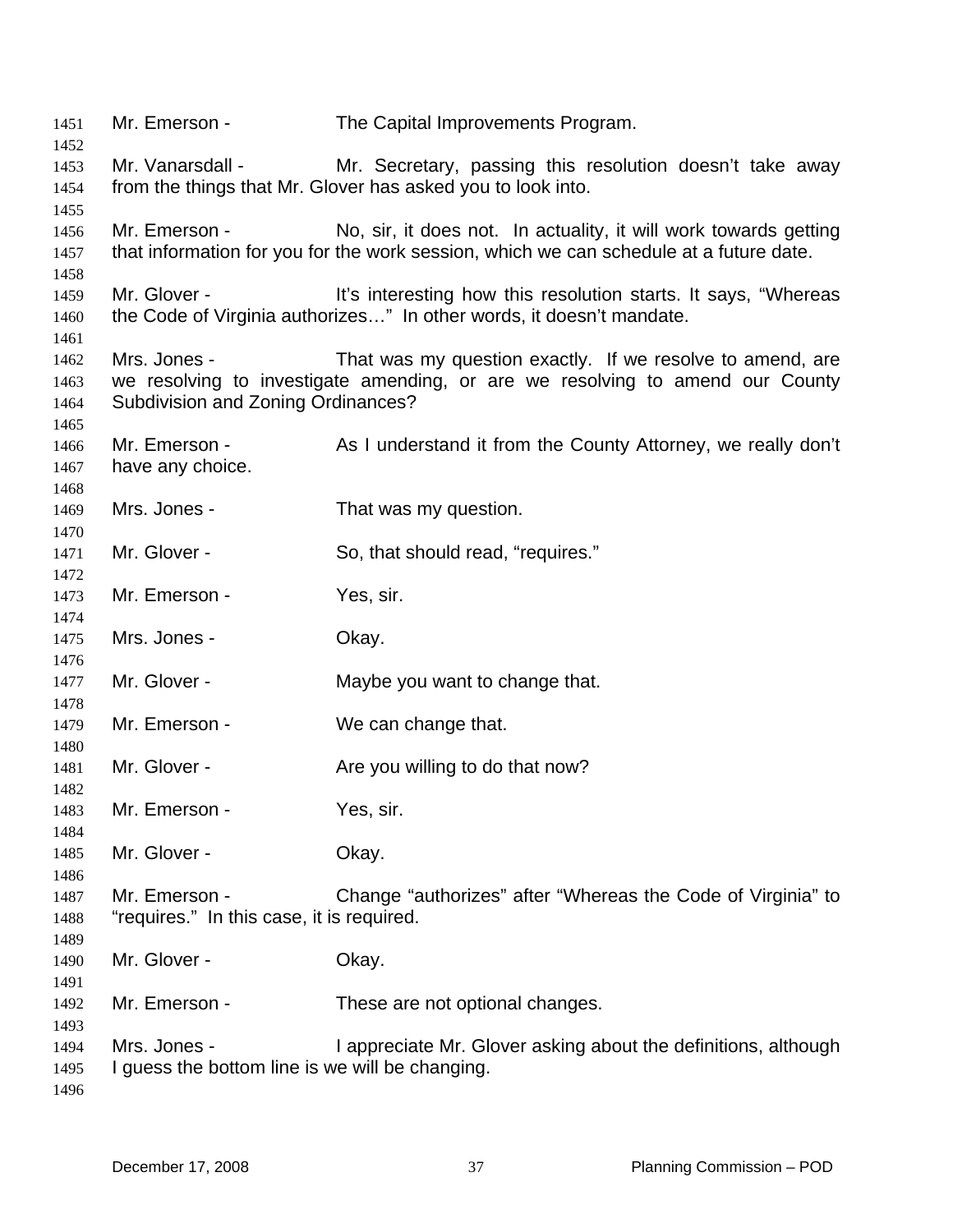1497 Mr. Emerson - Yes, ma'am. We really don't have an option here. 1498 1499 1500 1501 1502 1503 1504 1505 1506 1507 1508 1509 1510 1511 1512 1513 1514 1515 1516 1517 1518 1519 1520 1521 1522 1523 1524 1525 1526 1527 1528 1529 1530 1531 1532 1533 1534 1535 1536 1537 1538 1539 1540 1541 1542 Mr. Glover - I appreciate your comment, but I think when we do change them because we're told we have to, then I think those people that told us we had to, since they represent us in the General Assembly, maybe they need to explain it in detail, and our attorney needs to find out from them. No? Mrs. Jones - I agree. Mr. Vanarsdall - I don't particularly want an attorney present because they can confuse things. Mr. Emerson - The County always has the option to request the General Assembly reconsider changes that they send to us if, for some reason, the Commission or the Board find that these are not in keeping with practices they wish to pursue. Mr. Glover - Sometimes the General Assembly approves things—They have 3,000 to 3,500 bills, and they cover them within less than two months. It's hard to believe since we take all this time to cover just a few issues. I would just like to have a better understanding. Mr. Jernigan - When I read this about the family members, I'm thinking where they have the family subdivisions, which falls under different regulations than a regular subdivision. That's what I thought this was for. Mr. Emerson - That's what it's intended for, but it's adding additional people in it, I believe. The concern I'm hearing is it's spreading it, and the County already has difficulty enforcing occupancy regulations. We also have difficulty enforcing family subdivisions. Exactly who is a sibling, and how you determine who that that person is or how they're a stepchild? How do you legally make that determination prior to granting that approval? So, those are things we need to research and bring back to you at the work session. Mr. Glover - That's a good point you raised, Mr. Chairman. If this addresses family subdividing, if they subdivide it, I think it's no more than 3 lots. Are there a number of lots that you can subdivide as a family subdivision? I think it's no more than 3 lots. Mr. Emerson - I'm not sure the family subdivisions are limited. I believe until you actually exhaust your supply of land, if you can qualify, you can continue to divide. Is that incorrect, Mr. O'Kelly? Mr. O'Kelly - That's correct. Mr. Glover - Then does the family subdividing require right-of-ways and those types of things and easements to be dedicated?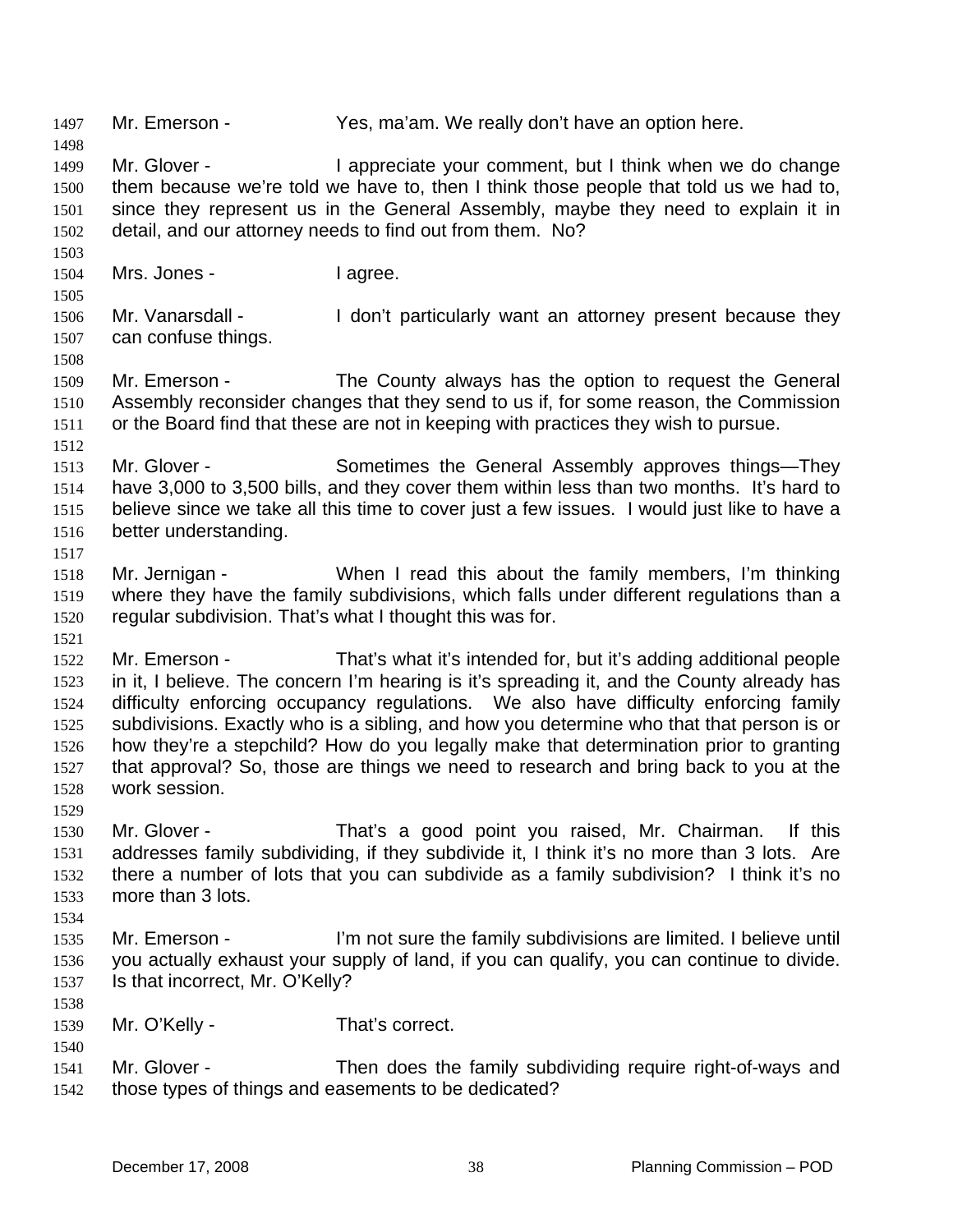Mr. Emerson - Yes, sir, it does. Mr. Glover - The other words, you cannot subdivide unless you have a public right-of-way fronting for each lot? Mr. O'Kelly - That's correct. They have to meet all the zoning requirements, Mr. Glover. Mr. Glover - Chay. Because we do have—and I'll specify—Tiller Road, for instance. There are three or four two-acre parcels that have a private road serving each one of those. Okay? I think it would be good to find out about these. Mr. Jernigan - I have a question for Mr. O'Kelly, because you said it has to meet all criteria. In family subdivisions, you don't have to have road frontage, correct? Mr. O'Kelly - Yes, sir, you do. Mr. Jernigan - You do? Mr. O'Kelly - Right. Mr. Glover - See, that was my question, because in previous years, you have a builder down here who used to build them and front them on alleys over on Second, Third, Fourth, and Fifth Street. Mr. Jernigan - That wasn't a family deal there. Mr. Emerson - I believe we've had the Board of Zoning Appeals turn down some family subdivisions recently, have we not, that didn't have road frontage? Mr. O'Kelly - There have been some variances that have been denied, correct. Mr. Jernigan - Maybe it would be good for us to understand a little more the differences between family subdivides and regular subdivides. I'd like to see the differences all the way through. Okay. Any other questions? All right. Can we make a motion on this? Mr. Emerson - The You can make a motion. I'll be happy to read it into the record, if you'd like for me to, with the change. Mr. Jernigan - We have a change, so we had better read it.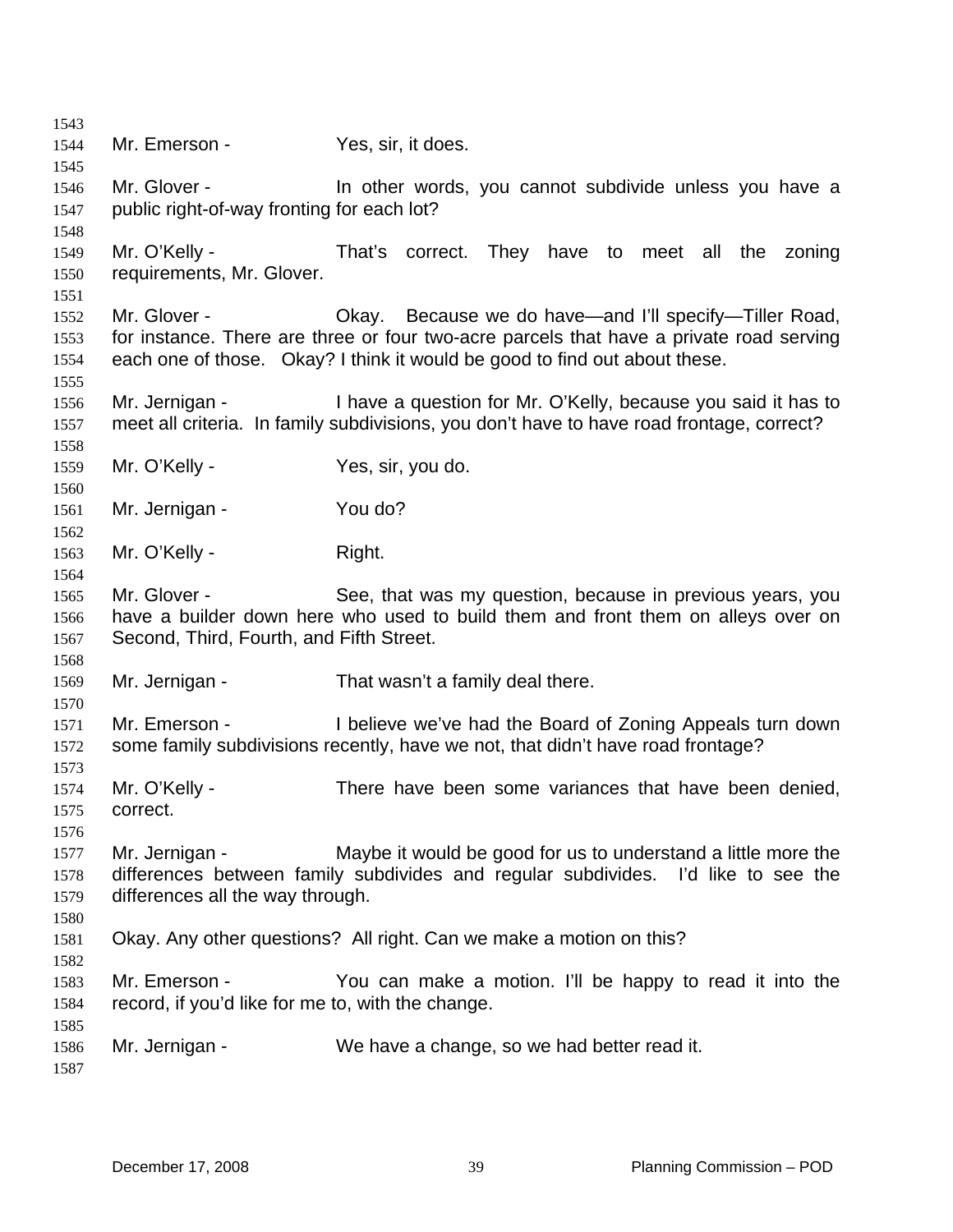Mr. Emerson - Let me state this for you. Whereas the Code of Virginia requires the County to amend the Subdivision Ordinance from time to time, and to amend the Zoning Ordinance for public necessity, convenience, general welfare or good zoning practice require; and whereas the General Assembly has amended the controlling statutes regarding dam inundation zones, immediate family members, subdivision approval procedures, expiration of approvals, and non-conforming uses; and whereas it would be in the public interest for the Board of Supervisors to amend the County Code to reflect the statutory change. Now, therefore, be it resolved that the Henrico County Planning Commission directs the Director of Planning to draft amendments to Chapters 19 and 24 of the Henrico County Code to comply with recent changes enacted by the General Assembly. 1588 1589 1590 1591 1592 1593 1594 1595 1596 1597 1598 1599 1600 1601 1602 1603 1604 1605 1606 1607 Mrs. Jones - The Mrs. Jones - I move the resolution. Mr. Archer - Second. Mr. Jernigan - Motion by Mrs. Jones, seconded by Mr. Archer. All in favor say aye. All opposed say no. The ayes have it; the motion passes. Mr. Emerson - Mr. Chairman, that takes us to the approval of the minutes

1608 1609 for your November 19, 2008 meeting.

1611

1614

1616

1618

1622

1624

- 1610 APPROVAL OF MINUTES: November 19, 2008
- 1612 1613 Mr. Jernigan - The Are there any corrections to the minutes of November 19, 2008?
- 1615 Mrs. Jones - I move approval of the minutes.
- 1617 Mr. Archer - Second.
- 1619 1620 1621 Mr. Jernigan - Motion by Mrs. Jones, seconded by Mr. Archer to approve the minutes of November 19, 2008. All in favor say aye. All opposed say no. The ayes have it; the motion passes.
- 1623 The Planning Commission approved the November 19, 2008 minutes.
- 1625 1626 1627 Mr. Glover - **Mr.** Chairman, I need to make a remark before you close out.
- 1628 1629 Mr. Jernigan - **Okay.**
- 1630 Mr. Glover - But go ahead, Mr. Vanarsdall.
- 1632 1633 Mr. Vanarsdall - It was about you, Mr. Glover. I just wanted to say this is the last meeting Mr. Glover will attend this year. Thank you for overseeing us.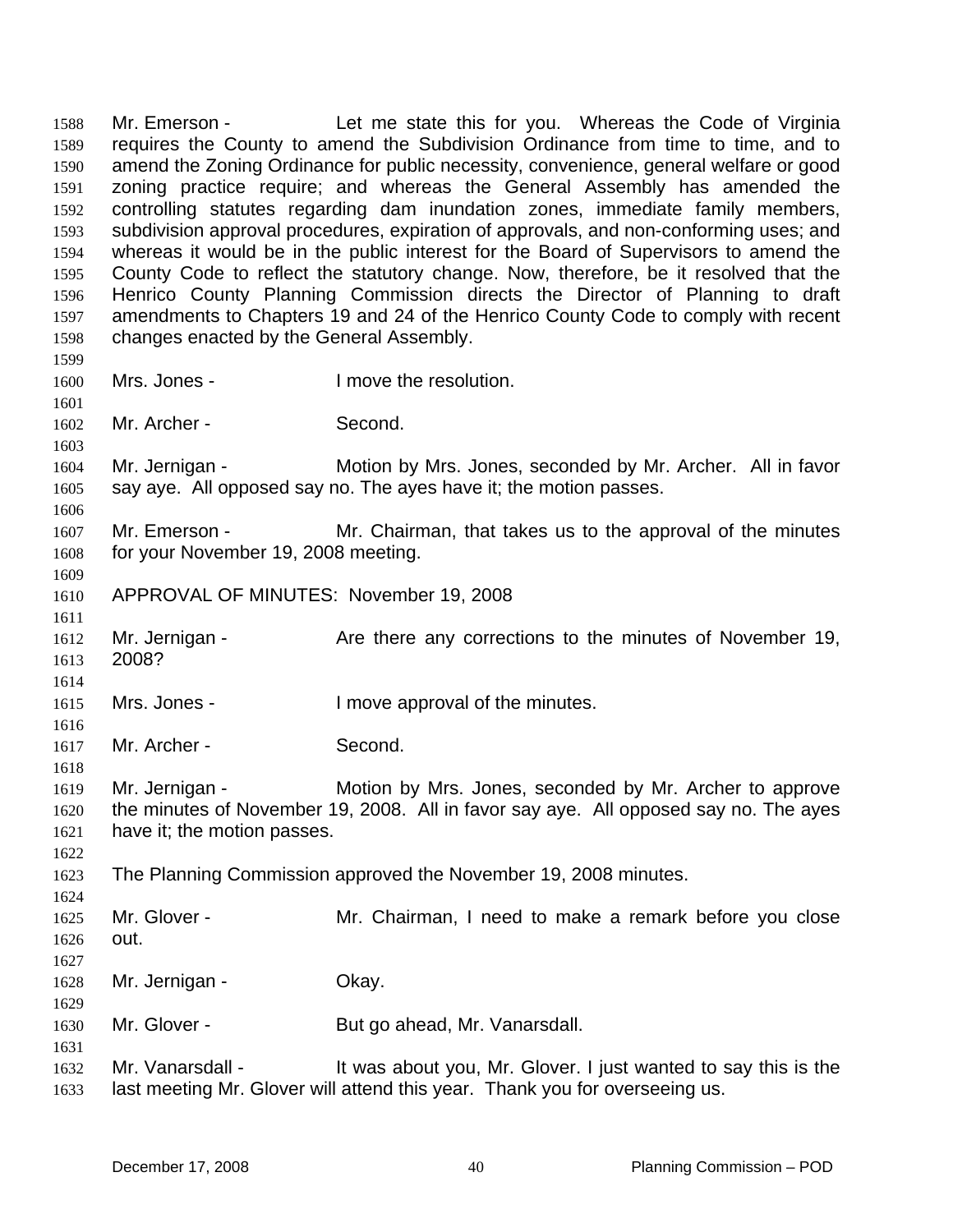1634 1635 1636 1637 1638 1639 1640 1641 1642 1643 1644 1645 1646 1647 1648 1649 1650 1651 1652 1653 1654 1655 1656 1657 1658 1659 1660 1661 1662 1663 1664 1665 1666 1667 1668 1669 Mr. Glover - The Is that what you call it? Mr. Vanarsdall - I hope you will carry a good report back to the Manager. Mr. Glover - I'll work on it. I stayed up late at night putting it together. I wanted to say I really thoroughly enjoyed—You know, Planning has always been my first love of County government, and I think our staff, our professional staff, we could weigh it against any professional staff in the country. I appreciate all the effort that goes into it, for most of you—I'm kidding—all of you. I haven't found anybody, even the people that have come to us from Ukrop's and places like that. You really complement the Board of Supervisors in your efforts, and you make it so easy for the Board to carry out our goals, objectives, and policies. I'm going to ask one more time that the Planning staff put together a review with the Planning Commission of the part of the Comprehensive Land Use Plan that is the Goals, Objectives, and Policies. I think probably with a work session on that, I'd like to attend it whether the rest of the Board wants to or not. You all have done an outstanding job this year. I can't say anything but good things. That's a compliment to the staff, and a compliment to you. Mr. Jernigan - Thank you, Mr. Glover. The reason that I brought up a little while ago if everybody knew about why we had that additional setback on those coming off main arteries was because that was passed by this Commission about four years ago, I guess. You kind of want to know why something was put in rather than just the fact that it's there, and it was put in for safety. Okay. If there be no other business— Mr. Vanarsdall - How about Merry Christmas to everybody? Mr. Jernigan - **Oh, yes. Merry Christmas to everybody**, and Happy New Year. Mr. Vanarsdall - What song do you want to sing? Santa Claus? Mr. Jernigan - We'll let Mike sing. Meeting adjourned.